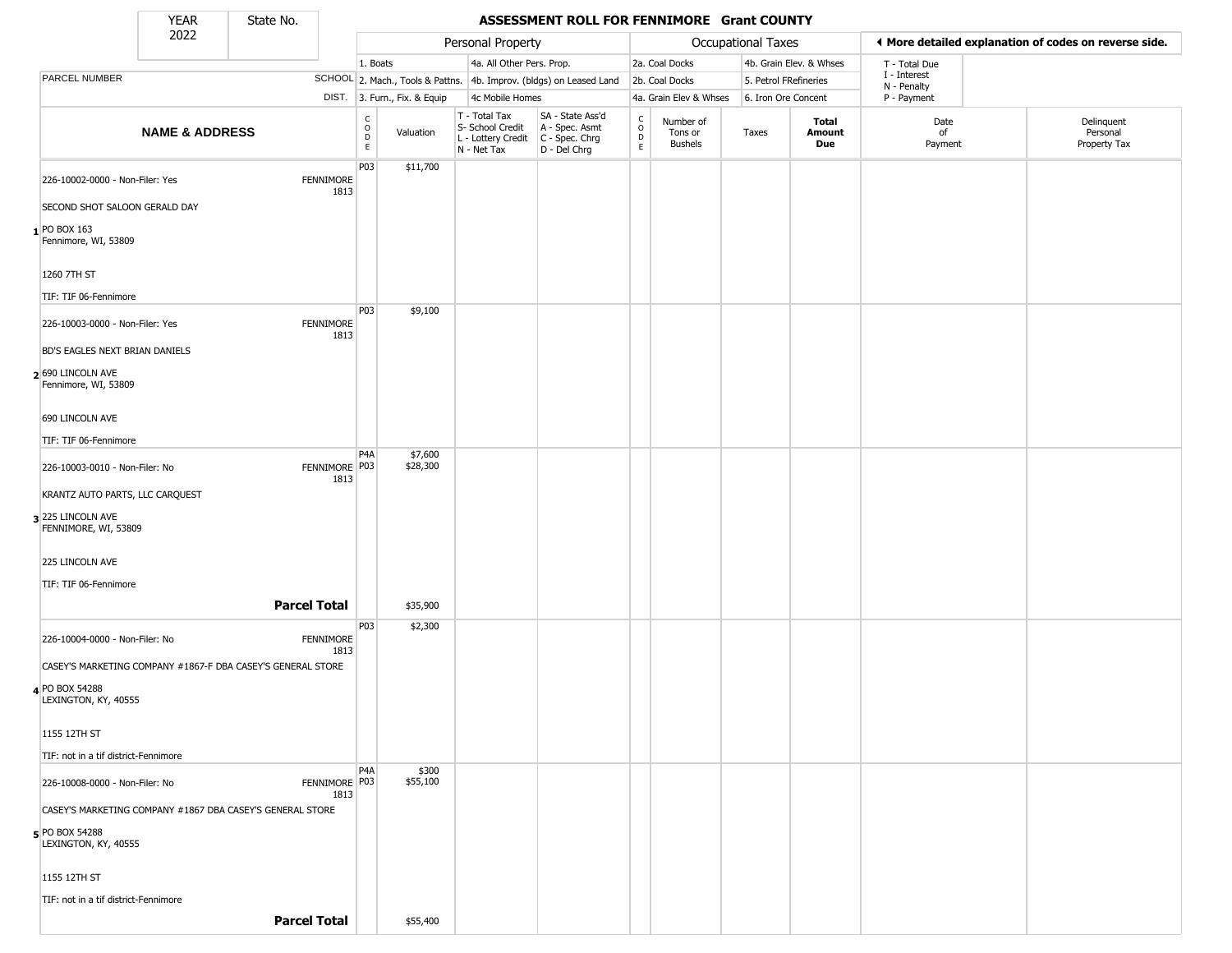|                                                          | <b>YEAR</b>                        | State No.           |                          |                                                          |                              |                                                                        | ASSESSMENT ROLL FOR FENNIMORE Grant COUNTY                             |                                            |                                        |                    |                         |                             |                                                       |
|----------------------------------------------------------|------------------------------------|---------------------|--------------------------|----------------------------------------------------------|------------------------------|------------------------------------------------------------------------|------------------------------------------------------------------------|--------------------------------------------|----------------------------------------|--------------------|-------------------------|-----------------------------|-------------------------------------------------------|
|                                                          | 2022                               |                     |                          |                                                          |                              | Personal Property                                                      |                                                                        |                                            |                                        | Occupational Taxes |                         |                             | ♦ More detailed explanation of codes on reverse side. |
|                                                          |                                    |                     |                          | 1. Boats                                                 |                              | 4a. All Other Pers. Prop.                                              |                                                                        |                                            | 2a. Coal Docks                         |                    | 4b. Grain Elev. & Whses | T - Total Due               |                                                       |
| PARCEL NUMBER                                            |                                    |                     |                          |                                                          |                              |                                                                        | SCHOOL 2. Mach., Tools & Pattns. 4b. Improv. (bldgs) on Leased Land    |                                            | 2b. Coal Docks                         |                    | 5. Petrol FRefineries   | I - Interest<br>N - Penalty |                                                       |
|                                                          |                                    |                     |                          |                                                          | DIST. 3. Furn., Fix. & Equip | 4c Mobile Homes                                                        |                                                                        |                                            | 4a. Grain Elev & Whses                 |                    | 6. Iron Ore Concent     | P - Payment                 |                                                       |
|                                                          | <b>NAME &amp; ADDRESS</b>          |                     |                          | $\begin{matrix} 0 \\ 0 \\ D \end{matrix}$<br>$\mathsf E$ | Valuation                    | T - Total Tax<br>S- School Credit<br>L - Lottery Credit<br>N - Net Tax | SA - State Ass'd<br>A - Spec. Asmt<br>$C - Spec. Chrg$<br>D - Del Chrg | $\begin{array}{c} C \\ 0 \\ E \end{array}$ | Number of<br>Tons or<br><b>Bushels</b> | Taxes              | Total<br>Amount<br>Due  | Date<br>of<br>Payment       | Delinquent<br>Personal<br>Property Tax                |
| 226-10010-0000 - Non-Filer: No<br><b>CLARE BANK</b>      |                                    |                     | FENNIMORE P03<br>1813    | P4A                                                      | \$1,000<br>\$4,700           |                                                                        |                                                                        |                                            |                                        |                    |                         |                             |                                                       |
| $6$ 345 W PINE ST<br>PLATTEVILLE, WI, 53818              |                                    |                     |                          |                                                          |                              |                                                                        |                                                                        |                                            |                                        |                    |                         |                             |                                                       |
| 1290 4TH ST                                              |                                    |                     |                          |                                                          |                              |                                                                        |                                                                        |                                            |                                        |                    |                         |                             |                                                       |
| TIF: not in a tif district-Fennimore                     |                                    | <b>Parcel Total</b> |                          |                                                          | \$5,700                      |                                                                        |                                                                        |                                            |                                        |                    |                         |                             |                                                       |
|                                                          |                                    |                     |                          | P <sub>4</sub> A                                         | \$400                        |                                                                        |                                                                        |                                            |                                        |                    |                         |                             |                                                       |
| 226-10010-0010 - Non-Filer: Yes                          |                                    |                     | FENNIMORE P03<br>1813    |                                                          | \$700                        |                                                                        |                                                                        |                                            |                                        |                    |                         |                             |                                                       |
| COLLISION SPECIALISTS SSE, INC                           |                                    |                     |                          |                                                          |                              |                                                                        |                                                                        |                                            |                                        |                    |                         |                             |                                                       |
| 7 415 JEFFERSON ST<br>Fennimore, WI, 53809               |                                    |                     |                          |                                                          |                              |                                                                        |                                                                        |                                            |                                        |                    |                         |                             |                                                       |
| 415 JEFFERSON ST                                         |                                    |                     |                          |                                                          |                              |                                                                        |                                                                        |                                            |                                        |                    |                         |                             |                                                       |
| TIF: TIF 06-Fennimore                                    |                                    |                     |                          |                                                          |                              |                                                                        |                                                                        |                                            |                                        |                    |                         |                             |                                                       |
|                                                          |                                    | <b>Parcel Total</b> |                          |                                                          | \$1,100                      |                                                                        |                                                                        |                                            |                                        |                    |                         |                             |                                                       |
| 226-10012-0000 - Non-Filer: No                           |                                    |                     | <b>FENNIMORE</b><br>1813 | <b>P03</b>                                               | \$57,100                     |                                                                        |                                                                        |                                            |                                        |                    |                         |                             |                                                       |
| MIDWESTONE BANK                                          |                                    |                     |                          |                                                          |                              |                                                                        |                                                                        |                                            |                                        |                    |                         |                             |                                                       |
| 8 PO BOX 1700<br>IOWA CITY, IA, 52240                    |                                    |                     |                          |                                                          |                              |                                                                        |                                                                        |                                            |                                        |                    |                         |                             |                                                       |
| 1055 LINCOLN AVE<br>TIF: not in a tif district-Fennimore |                                    |                     |                          |                                                          |                              |                                                                        |                                                                        |                                            |                                        |                    |                         |                             |                                                       |
|                                                          |                                    |                     |                          | P <sub>4</sub> A                                         | \$300                        |                                                                        |                                                                        |                                            |                                        |                    |                         |                             |                                                       |
| 226-10013-0000 - Non-Filer: No                           |                                    |                     | <b>FENNIMORE</b><br>1813 |                                                          |                              |                                                                        |                                                                        |                                            |                                        |                    |                         |                             |                                                       |
| REDBOX AUTOMATED RETAIL, LLC                             |                                    |                     |                          |                                                          |                              |                                                                        |                                                                        |                                            |                                        |                    |                         |                             |                                                       |
| <b>9</b> PO BOX 72210<br>PHOENIX, AZ, 85050              |                                    |                     |                          |                                                          |                              |                                                                        |                                                                        |                                            |                                        |                    |                         |                             |                                                       |
| 745 LINCOLN AVE                                          |                                    |                     |                          |                                                          |                              |                                                                        |                                                                        |                                            |                                        |                    |                         |                             |                                                       |
| TIF: TIF 06-Fennimore                                    |                                    |                     |                          |                                                          |                              |                                                                        |                                                                        |                                            |                                        |                    |                         |                             |                                                       |
| 226-10014-0010 - Non-Filer: Yes                          |                                    |                     | FENNIMORE P03<br>1813    | P <sub>4</sub> A                                         | \$900<br>\$1,400             |                                                                        |                                                                        |                                            |                                        |                    |                         |                             |                                                       |
|                                                          | BIRKETT CHIROPRACTIC STEVE BIRKETT |                     |                          |                                                          |                              |                                                                        |                                                                        |                                            |                                        |                    |                         |                             |                                                       |
| 10 990 LINCOLN AVE<br>Fennimore, WI, 53809               |                                    |                     |                          |                                                          |                              |                                                                        |                                                                        |                                            |                                        |                    |                         |                             |                                                       |
| 990 LINCOLN AVE                                          |                                    |                     |                          |                                                          |                              |                                                                        |                                                                        |                                            |                                        |                    |                         |                             |                                                       |
| TIF: not in a tif district-Fennimore                     |                                    |                     |                          |                                                          |                              |                                                                        |                                                                        |                                            |                                        |                    |                         |                             |                                                       |
|                                                          |                                    | <b>Parcel Total</b> |                          |                                                          | \$2,300                      |                                                                        |                                                                        |                                            |                                        |                    |                         |                             |                                                       |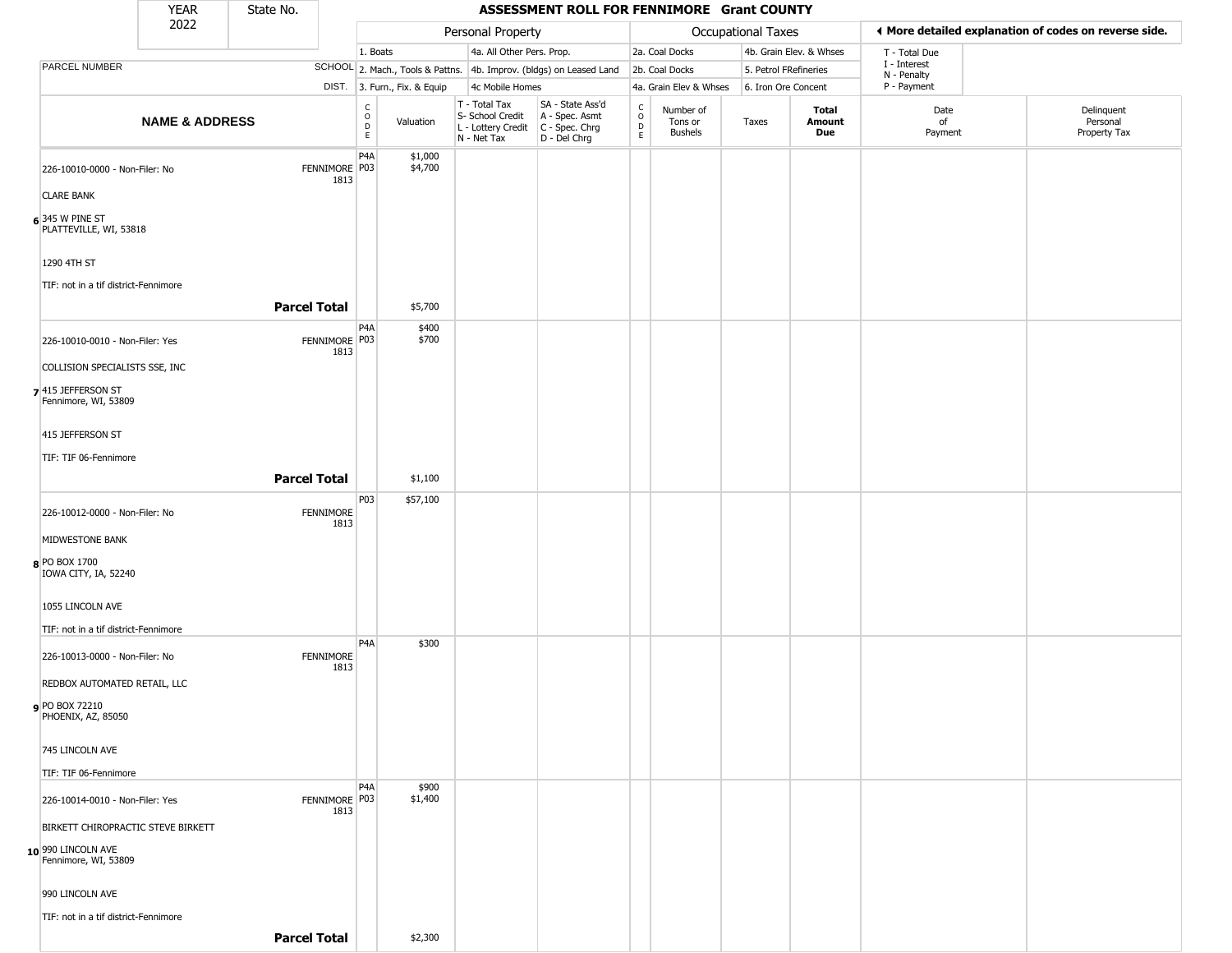|                                                  | <b>YEAR</b>                         | State No.                |                         |                              |                                                  | ASSESSMENT ROLL FOR FENNIMORE Grant COUNTY                                                  |                                    |                                        |                    |                         |                             |                                                       |
|--------------------------------------------------|-------------------------------------|--------------------------|-------------------------|------------------------------|--------------------------------------------------|---------------------------------------------------------------------------------------------|------------------------------------|----------------------------------------|--------------------|-------------------------|-----------------------------|-------------------------------------------------------|
|                                                  | 2022                                |                          |                         |                              | Personal Property                                |                                                                                             |                                    |                                        | Occupational Taxes |                         |                             | ◀ More detailed explanation of codes on reverse side. |
|                                                  |                                     |                          | 1. Boats                |                              | 4a. All Other Pers. Prop.                        |                                                                                             |                                    | 2a. Coal Docks                         |                    | 4b. Grain Elev. & Whses | T - Total Due               |                                                       |
| PARCEL NUMBER                                    |                                     |                          |                         |                              |                                                  | SCHOOL 2. Mach., Tools & Pattns. 4b. Improv. (bldgs) on Leased Land                         |                                    | 2b. Coal Docks                         |                    | 5. Petrol FRefineries   | I - Interest<br>N - Penalty |                                                       |
|                                                  |                                     |                          |                         | DIST. 3. Furn., Fix. & Equip | 4c Mobile Homes                                  |                                                                                             |                                    | 4a. Grain Elev & Whses                 |                    | 6. Iron Ore Concent     | P - Payment                 |                                                       |
|                                                  | <b>NAME &amp; ADDRESS</b>           |                          | $\frac{c}{0}$<br>D<br>E | Valuation                    | T - Total Tax<br>S- School Credit<br>N - Net Tax | SA - State Ass'd<br>A - Spec. Asmt<br>$L$ - Lottery Credit $C$ - Spec. Chrg<br>D - Del Chrg | $\int_{0}^{c}$<br>$\mathsf D$<br>E | Number of<br>Tons or<br><b>Bushels</b> | Taxes              | Total<br>Amount<br>Due  | Date<br>of<br>Payment       | Delinquent<br>Personal<br>Property Tax                |
| 226-10015-0000 - Non-Filer: No                   |                                     | <b>FENNIMORE</b><br>1813 | P03                     | \$800                        |                                                  |                                                                                             |                                    |                                        |                    |                         |                             |                                                       |
| <b>CUTTING EDGE LEEANN WAGNER</b>                |                                     |                          |                         |                              |                                                  |                                                                                             |                                    |                                        |                    |                         |                             |                                                       |
| 11 460 12TH ST<br>Fennimore, WI, 53809           |                                     |                          |                         |                              |                                                  |                                                                                             |                                    |                                        |                    |                         |                             |                                                       |
| 460 12TH ST                                      |                                     |                          |                         |                              |                                                  |                                                                                             |                                    |                                        |                    |                         |                             |                                                       |
| TIF: not in a tif district-Fennimore             |                                     |                          |                         |                              |                                                  |                                                                                             |                                    |                                        |                    |                         |                             |                                                       |
| 226-10016-0000 - Non-Filer: No                   |                                     | FENNIMORE P4A<br>1813    | <b>P03</b>              | \$1,100<br>\$2,000           |                                                  |                                                                                             |                                    |                                        |                    |                         |                             |                                                       |
|                                                  | KARA'S MASSAGE THERAPY KARA STEWART |                          |                         |                              |                                                  |                                                                                             |                                    |                                        |                    |                         |                             |                                                       |
| $12$ 687 LINCOLN AVE<br>Fennimore, WI, 53809     |                                     |                          |                         |                              |                                                  |                                                                                             |                                    |                                        |                    |                         |                             |                                                       |
| 687 LINCOLN AVE                                  |                                     |                          |                         |                              |                                                  |                                                                                             |                                    |                                        |                    |                         |                             |                                                       |
| TIF: TIF 06-Fennimore                            |                                     |                          |                         |                              |                                                  |                                                                                             |                                    |                                        |                    |                         |                             |                                                       |
|                                                  |                                     | <b>Parcel Total</b>      |                         | \$3,100                      |                                                  |                                                                                             |                                    |                                        |                    |                         |                             |                                                       |
| 226-10017-0000 - Non-Filer: No                   |                                     | <b>FENNIMORE</b><br>1813 | P03                     | \$1,100                      |                                                  |                                                                                             |                                    |                                        |                    |                         |                             |                                                       |
| DAK DEVELOPERS                                   |                                     |                          |                         |                              |                                                  |                                                                                             |                                    |                                        |                    |                         |                             |                                                       |
| 13 1020 LINCOLN AVE<br>Fennimore, WI, 53809      |                                     |                          |                         |                              |                                                  |                                                                                             |                                    |                                        |                    |                         |                             |                                                       |
| 1020 LINCOLN AVE                                 |                                     |                          |                         |                              |                                                  |                                                                                             |                                    |                                        |                    |                         |                             |                                                       |
| TIF: TID 05-Fennimore                            |                                     |                          |                         |                              |                                                  |                                                                                             |                                    |                                        |                    |                         |                             |                                                       |
| 226-10020-0000 - Non-Filer: No                   |                                     | <b>FENNIMORE</b><br>1813 | P03                     | \$1,000                      |                                                  |                                                                                             |                                    |                                        |                    |                         |                             |                                                       |
|                                                  | GRANT DAIRY HERD IMPROVEMENT COOP   |                          |                         |                              |                                                  |                                                                                             |                                    |                                        |                    |                         |                             |                                                       |
| 14 770 LINCOLN AVE STE 6<br>FENNIMORE, WI, 53809 |                                     |                          |                         |                              |                                                  |                                                                                             |                                    |                                        |                    |                         |                             |                                                       |
| 770 LINCOLN AVE STE 6                            |                                     |                          |                         |                              |                                                  |                                                                                             |                                    |                                        |                    |                         |                             |                                                       |
| TIF: TID 05-Fennimore                            |                                     |                          |                         |                              |                                                  |                                                                                             |                                    |                                        |                    |                         |                             |                                                       |
| 226-10021-0000 - Non-Filer: No                   |                                     | FENNIMORE P03<br>1813    | P <sub>4</sub> A        | \$1,000<br>\$3,600           |                                                  |                                                                                             |                                    |                                        |                    |                         |                             |                                                       |
| HPFM, LLC                                        |                                     |                          |                         |                              |                                                  |                                                                                             |                                    |                                        |                    |                         |                             |                                                       |
| 15 1255 11TH ST<br>Fennimore, WI, 53809          |                                     |                          |                         |                              |                                                  |                                                                                             |                                    |                                        |                    |                         |                             |                                                       |
| 1255 11TH ST                                     |                                     |                          |                         |                              |                                                  |                                                                                             |                                    |                                        |                    |                         |                             |                                                       |
| TIF: not in a tif district-Fennimore             |                                     |                          |                         |                              |                                                  |                                                                                             |                                    |                                        |                    |                         |                             |                                                       |
|                                                  |                                     | <b>Parcel Total</b>      |                         | \$4,600                      |                                                  |                                                                                             |                                    |                                        |                    |                         |                             |                                                       |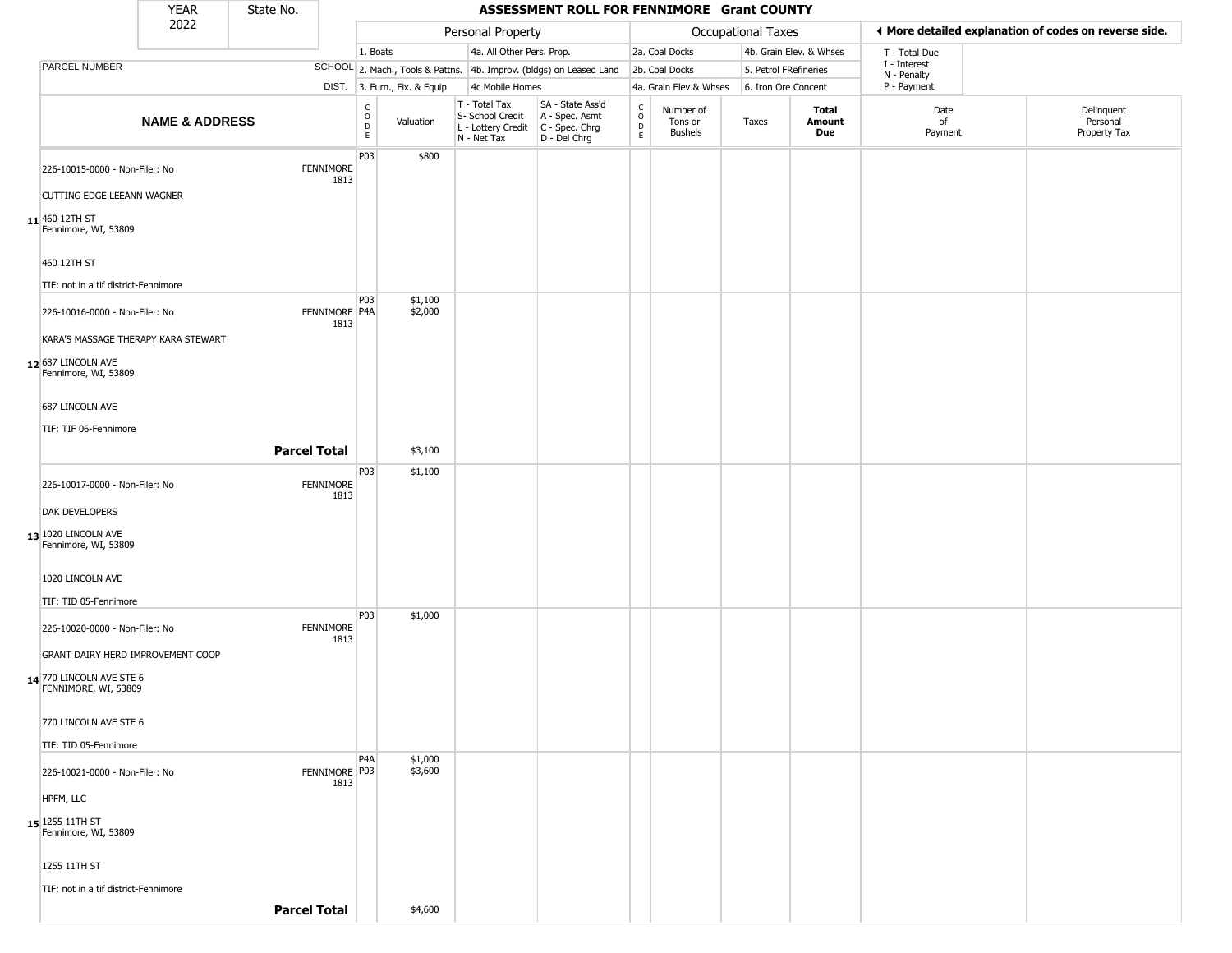|                                                   | YEAR                      | State No. |                          |                                    |                              |                                                                                         | ASSESSMENT ROLL FOR FENNIMORE Grant COUNTY                                         |                                              |                                        |                     |                               |                             |                                                       |  |
|---------------------------------------------------|---------------------------|-----------|--------------------------|------------------------------------|------------------------------|-----------------------------------------------------------------------------------------|------------------------------------------------------------------------------------|----------------------------------------------|----------------------------------------|---------------------|-------------------------------|-----------------------------|-------------------------------------------------------|--|
|                                                   | 2022                      |           |                          |                                    |                              | Personal Property                                                                       |                                                                                    |                                              |                                        | Occupational Taxes  |                               |                             | ♦ More detailed explanation of codes on reverse side. |  |
|                                                   |                           |           |                          | 1. Boats                           |                              | 4a. All Other Pers. Prop.                                                               |                                                                                    |                                              | 2a. Coal Docks                         |                     | 4b. Grain Elev. & Whses       | T - Total Due               |                                                       |  |
| PARCEL NUMBER                                     |                           |           |                          |                                    |                              |                                                                                         | SCHOOL 2. Mach., Tools & Pattns. 4b. Improv. (bldgs) on Leased Land 2b. Coal Docks |                                              |                                        |                     | 5. Petrol FRefineries         | I - Interest<br>N - Penalty |                                                       |  |
|                                                   |                           |           |                          |                                    | DIST. 3. Furn., Fix. & Equip | 4c Mobile Homes                                                                         |                                                                                    |                                              | 4a. Grain Elev & Whses                 | 6. Iron Ore Concent |                               | P - Payment                 |                                                       |  |
|                                                   | <b>NAME &amp; ADDRESS</b> |           |                          | $\frac{c}{0}$<br>$\mathsf{D}$<br>E | Valuation                    | T - Total Tax<br>S- School Credit<br>L - Lottery Credit   C - Spec. Chrg<br>N - Net Tax | SA - State Ass'd<br>A - Spec. Asmt<br>D - Del Chrg                                 | $\begin{array}{c}\nC \\ O \\ D\n\end{array}$ | Number of<br>Tons or<br><b>Bushels</b> | Taxes               | <b>Total</b><br>Amount<br>Due | Date<br>of<br>Payment       | Delinquent<br>Personal<br>Property Tax                |  |
| 226-10022-0000 - Non-Filer: Yes<br>WILLIAM G DOAN |                           |           | FENNIMORE P03<br>1813    | P4A                                | \$100<br>\$400               |                                                                                         |                                                                                    |                                              |                                        |                     |                               |                             |                                                       |  |
|                                                   |                           |           |                          |                                    |                              |                                                                                         |                                                                                    |                                              |                                        |                     |                               |                             |                                                       |  |
| 16 1720 MADISON ST<br>Fennimore, WI, 53809        |                           |           |                          |                                    |                              |                                                                                         |                                                                                    |                                              |                                        |                     |                               |                             |                                                       |  |
| 1720 MADISON ST<br>TIF: TID 05-Fennimore          |                           |           |                          |                                    |                              |                                                                                         |                                                                                    |                                              |                                        |                     |                               |                             |                                                       |  |
|                                                   |                           |           | <b>Parcel Total</b>      |                                    | \$500                        |                                                                                         |                                                                                    |                                              |                                        |                     |                               |                             |                                                       |  |
| 226-10024-0000 - Non-Filer: No                    |                           |           | <b>FENNIMORE</b><br>1813 | P03                                | \$4,000                      |                                                                                         |                                                                                    |                                              |                                        |                     |                               |                             |                                                       |  |
| <b>DISH NETWORK, LLC</b>                          |                           |           |                          |                                    |                              |                                                                                         |                                                                                    |                                              |                                        |                     |                               |                             |                                                       |  |
| 17 PO BOX 6623<br>ENGLEWOOD, CO, 80155            |                           |           |                          |                                    |                              |                                                                                         |                                                                                    |                                              |                                        |                     |                               |                             |                                                       |  |
| VARIOUS                                           |                           |           |                          |                                    |                              |                                                                                         |                                                                                    |                                              |                                        |                     |                               |                             |                                                       |  |
| TIF: not in a tif district-Fennimore              |                           |           |                          |                                    |                              |                                                                                         |                                                                                    |                                              |                                        |                     |                               |                             |                                                       |  |
| 226-10025-0000 - Non-Filer: No                    |                           |           | <b>FENNIMORE</b><br>1813 | P03                                | \$500                        |                                                                                         |                                                                                    |                                              |                                        |                     |                               |                             |                                                       |  |
| QUADIENT INC FKA NEOPOST USA, INC                 |                           |           |                          |                                    |                              |                                                                                         |                                                                                    |                                              |                                        |                     |                               |                             |                                                       |  |
| 18 478 WHEELERS FARM RD<br>MILFORD, CT, 06461     |                           |           |                          |                                    |                              |                                                                                         |                                                                                    |                                              |                                        |                     |                               |                             |                                                       |  |
| VARIOUS                                           |                           |           |                          |                                    |                              |                                                                                         |                                                                                    |                                              |                                        |                     |                               |                             |                                                       |  |
| TIF: not in a tif district-Fennimore              |                           |           |                          |                                    |                              |                                                                                         |                                                                                    |                                              |                                        |                     |                               |                             |                                                       |  |
|                                                   |                           |           |                          | P03                                | \$5,500                      |                                                                                         |                                                                                    |                                              |                                        |                     |                               |                             |                                                       |  |
| 226-10025-0010 - Non-Filer: Yes                   |                           |           | <b>FENNIMORE</b><br>1813 |                                    |                              |                                                                                         |                                                                                    |                                              |                                        |                     |                               |                             |                                                       |  |
| <b>ENERGY MANAGEMENT CONSULTANTS</b>              |                           |           |                          |                                    |                              |                                                                                         |                                                                                    |                                              |                                        |                     |                               |                             |                                                       |  |
| 1550 LAFOLLETTE ST<br>Fennimore, WI, 53809        |                           |           |                          |                                    |                              |                                                                                         |                                                                                    |                                              |                                        |                     |                               |                             |                                                       |  |
| 1550 LAFOLLETTE ST                                |                           |           |                          |                                    |                              |                                                                                         |                                                                                    |                                              |                                        |                     |                               |                             |                                                       |  |
| TIF: not in a tif district-Fennimore              |                           |           |                          |                                    |                              |                                                                                         |                                                                                    |                                              |                                        |                     |                               |                             |                                                       |  |
| 226-10026-0000 - Non-Filer: Yes                   |                           |           | FENNIMORE P03<br>1813    | P <sub>4</sub> A                   | \$100<br>\$300               |                                                                                         |                                                                                    |                                              |                                        |                     |                               |                             |                                                       |  |
| SUPPZ-WAREHOUSE SHECKLER, BRENT R & MARY K        |                           |           |                          |                                    |                              |                                                                                         |                                                                                    |                                              |                                        |                     |                               |                             |                                                       |  |
| 20 1535 LAFOLLETTE ST<br>Fennimore, WI, 53809     |                           |           |                          |                                    |                              |                                                                                         |                                                                                    |                                              |                                        |                     |                               |                             |                                                       |  |
| 1535 LAFOLLETTE ST                                |                           |           |                          |                                    |                              |                                                                                         |                                                                                    |                                              |                                        |                     |                               |                             |                                                       |  |
| TIF: not in a tif district-Fennimore              |                           |           |                          |                                    |                              |                                                                                         |                                                                                    |                                              |                                        |                     |                               |                             |                                                       |  |
|                                                   |                           |           | <b>Parcel Total</b>      |                                    | \$400                        |                                                                                         |                                                                                    |                                              |                                        |                     |                               |                             |                                                       |  |
|                                                   |                           |           |                          |                                    |                              |                                                                                         |                                                                                    |                                              |                                        |                     |                               |                             |                                                       |  |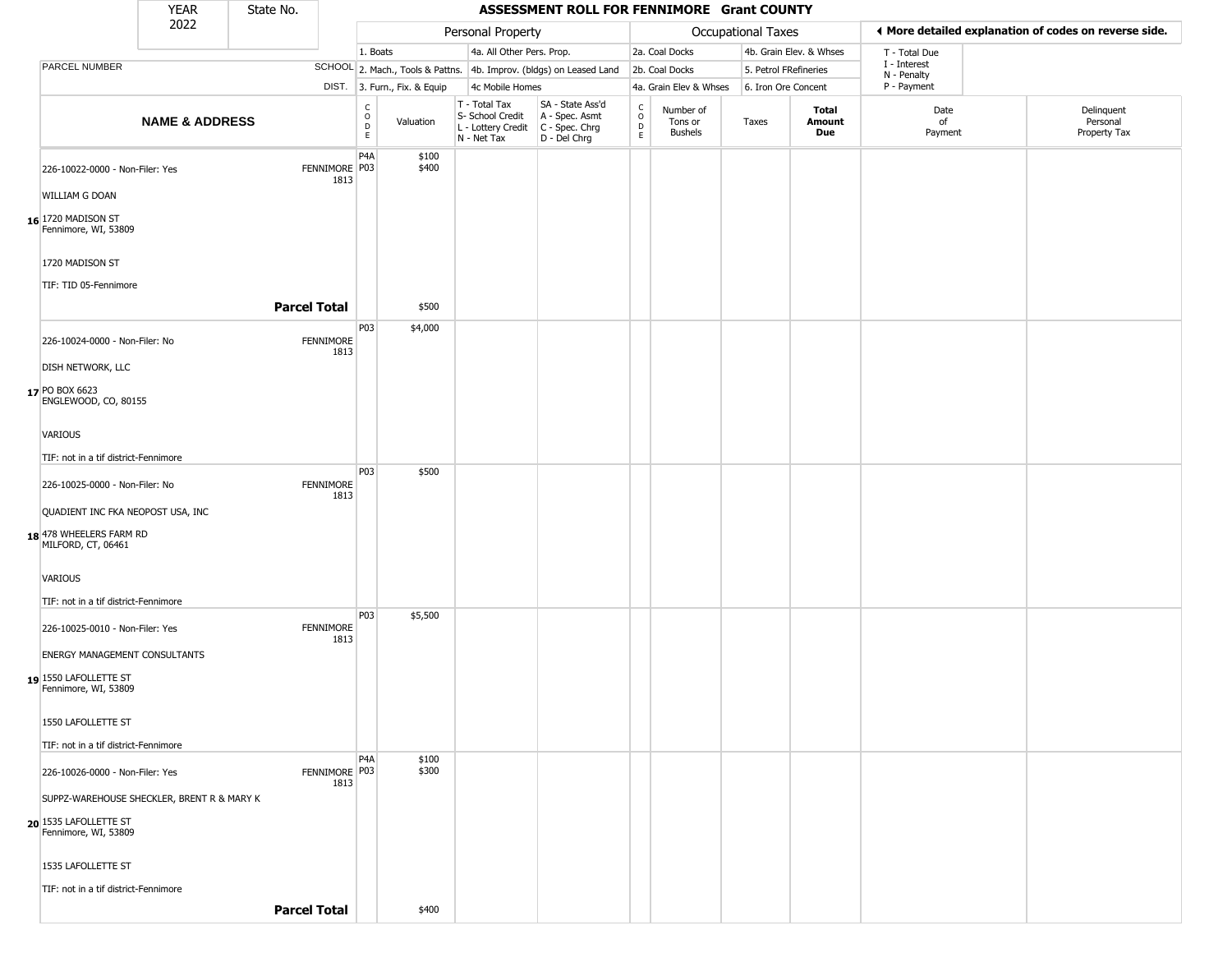| ♦ More detailed explanation of codes on reverse side.<br>Personal Property<br>Occupational Taxes<br>4a. All Other Pers. Prop.<br>2a. Coal Docks<br>4b. Grain Elev. & Whses<br>1. Boats<br>T - Total Due<br>I - Interest<br>PARCEL NUMBER<br>SCHOOL 2. Mach., Tools & Pattns. 4b. Improv. (bldgs) on Leased Land<br>5. Petrol FRefineries<br>2b. Coal Docks<br>N - Penalty<br>DIST. 3. Furn., Fix. & Equip<br>4c Mobile Homes<br>4a. Grain Elev & Whses<br>6. Iron Ore Concent<br>P - Payment<br>SA - State Ass'd<br>T - Total Tax<br>$\begin{array}{c} C \\ O \\ E \end{array}$<br>C<br>Date<br>Delinquent<br>Number of<br>Total<br>S- School Credit<br>A - Spec. Asmt<br>$\circ$<br><b>NAME &amp; ADDRESS</b><br>Valuation<br>Tons or<br>Taxes<br>Amount<br>of<br>Personal<br>L - Lottery Credit   C - Spec. Chrg<br>D<br><b>Bushels</b><br>Due<br>Payment<br>Property Tax<br>E<br>N - Net Tax<br>D - Del Chrg<br>P03<br>\$20,500<br><b>FENNIMORE</b><br>226-10026-0020 - Non-Filer: Yes<br>1813<br>PIPELINE PROPERTIES, LLC MATT FRY<br>Fennimore, WI, 53809<br>1280 16TH ST<br>TIF: not in a tif district-Fennimore<br>P03<br>\$1,300<br>226-10027-0000 - Non-Filer: Yes<br><b>FENNIMORE</b><br>1813<br>SUNKISS'D TNT REYNOLDS, REGGIE R & PATRICIA A<br>Fennimore, WI, 53809<br>1575 LINCOLN AVE<br>TIF: TID 05-Fennimore<br>P03<br>\$1,300<br>FENNIMORE<br>226-10027-0030 - Non-Filer: Yes<br>1813<br>FENNIMORE LUMBER CO, INC<br>Fennimore, WI, 53809<br>640 LINCOLN AVE<br>TIF: TIF 06-Fennimore<br><b>P03</b><br>\$11,100<br><b>FENNIMORE</b><br>226-10028-0000 - Non-Filer: No<br>1813<br>FENNIMORE VETERINARY CLINIC, LLC<br>Fennimore, WI, 53809<br>1064 LINCOLN AVE<br>TIF: TID 05-Fennimore<br>P <sub>4</sub> A<br>\$1,400<br>FENNIMORE P03<br>\$4,700<br>226-10029-0010 - Non-Filer: No<br>1813<br>FRIEDERICK FAMILY RESTAURANT SARAH FISCHER<br>FENIMORE, WI, 53809<br>430 LINCOLN AVE<br>TIF: TIF 06-Fennimore<br><b>Parcel Total</b><br>\$6,100 |                              | <b>YEAR</b> | State No. |  |  | ASSESSMENT ROLL FOR FENNIMORE Grant COUNTY |  |  |  |  |
|------------------------------------------------------------------------------------------------------------------------------------------------------------------------------------------------------------------------------------------------------------------------------------------------------------------------------------------------------------------------------------------------------------------------------------------------------------------------------------------------------------------------------------------------------------------------------------------------------------------------------------------------------------------------------------------------------------------------------------------------------------------------------------------------------------------------------------------------------------------------------------------------------------------------------------------------------------------------------------------------------------------------------------------------------------------------------------------------------------------------------------------------------------------------------------------------------------------------------------------------------------------------------------------------------------------------------------------------------------------------------------------------------------------------------------------------------------------------------------------------------------------------------------------------------------------------------------------------------------------------------------------------------------------------------------------------------------------------------------------------------------------------------------------------------------------------------------------------------------------------------------------------------------------------------------------------------------------|------------------------------|-------------|-----------|--|--|--------------------------------------------|--|--|--|--|
|                                                                                                                                                                                                                                                                                                                                                                                                                                                                                                                                                                                                                                                                                                                                                                                                                                                                                                                                                                                                                                                                                                                                                                                                                                                                                                                                                                                                                                                                                                                                                                                                                                                                                                                                                                                                                                                                                                                                                                  |                              | 2022        |           |  |  |                                            |  |  |  |  |
|                                                                                                                                                                                                                                                                                                                                                                                                                                                                                                                                                                                                                                                                                                                                                                                                                                                                                                                                                                                                                                                                                                                                                                                                                                                                                                                                                                                                                                                                                                                                                                                                                                                                                                                                                                                                                                                                                                                                                                  |                              |             |           |  |  |                                            |  |  |  |  |
|                                                                                                                                                                                                                                                                                                                                                                                                                                                                                                                                                                                                                                                                                                                                                                                                                                                                                                                                                                                                                                                                                                                                                                                                                                                                                                                                                                                                                                                                                                                                                                                                                                                                                                                                                                                                                                                                                                                                                                  |                              |             |           |  |  |                                            |  |  |  |  |
|                                                                                                                                                                                                                                                                                                                                                                                                                                                                                                                                                                                                                                                                                                                                                                                                                                                                                                                                                                                                                                                                                                                                                                                                                                                                                                                                                                                                                                                                                                                                                                                                                                                                                                                                                                                                                                                                                                                                                                  |                              |             |           |  |  |                                            |  |  |  |  |
|                                                                                                                                                                                                                                                                                                                                                                                                                                                                                                                                                                                                                                                                                                                                                                                                                                                                                                                                                                                                                                                                                                                                                                                                                                                                                                                                                                                                                                                                                                                                                                                                                                                                                                                                                                                                                                                                                                                                                                  |                              |             |           |  |  |                                            |  |  |  |  |
|                                                                                                                                                                                                                                                                                                                                                                                                                                                                                                                                                                                                                                                                                                                                                                                                                                                                                                                                                                                                                                                                                                                                                                                                                                                                                                                                                                                                                                                                                                                                                                                                                                                                                                                                                                                                                                                                                                                                                                  |                              |             |           |  |  |                                            |  |  |  |  |
|                                                                                                                                                                                                                                                                                                                                                                                                                                                                                                                                                                                                                                                                                                                                                                                                                                                                                                                                                                                                                                                                                                                                                                                                                                                                                                                                                                                                                                                                                                                                                                                                                                                                                                                                                                                                                                                                                                                                                                  |                              |             |           |  |  |                                            |  |  |  |  |
|                                                                                                                                                                                                                                                                                                                                                                                                                                                                                                                                                                                                                                                                                                                                                                                                                                                                                                                                                                                                                                                                                                                                                                                                                                                                                                                                                                                                                                                                                                                                                                                                                                                                                                                                                                                                                                                                                                                                                                  | $21$ <sup>1280</sup> 16TH ST |             |           |  |  |                                            |  |  |  |  |
|                                                                                                                                                                                                                                                                                                                                                                                                                                                                                                                                                                                                                                                                                                                                                                                                                                                                                                                                                                                                                                                                                                                                                                                                                                                                                                                                                                                                                                                                                                                                                                                                                                                                                                                                                                                                                                                                                                                                                                  |                              |             |           |  |  |                                            |  |  |  |  |
|                                                                                                                                                                                                                                                                                                                                                                                                                                                                                                                                                                                                                                                                                                                                                                                                                                                                                                                                                                                                                                                                                                                                                                                                                                                                                                                                                                                                                                                                                                                                                                                                                                                                                                                                                                                                                                                                                                                                                                  |                              |             |           |  |  |                                            |  |  |  |  |
|                                                                                                                                                                                                                                                                                                                                                                                                                                                                                                                                                                                                                                                                                                                                                                                                                                                                                                                                                                                                                                                                                                                                                                                                                                                                                                                                                                                                                                                                                                                                                                                                                                                                                                                                                                                                                                                                                                                                                                  |                              |             |           |  |  |                                            |  |  |  |  |
|                                                                                                                                                                                                                                                                                                                                                                                                                                                                                                                                                                                                                                                                                                                                                                                                                                                                                                                                                                                                                                                                                                                                                                                                                                                                                                                                                                                                                                                                                                                                                                                                                                                                                                                                                                                                                                                                                                                                                                  |                              |             |           |  |  |                                            |  |  |  |  |
|                                                                                                                                                                                                                                                                                                                                                                                                                                                                                                                                                                                                                                                                                                                                                                                                                                                                                                                                                                                                                                                                                                                                                                                                                                                                                                                                                                                                                                                                                                                                                                                                                                                                                                                                                                                                                                                                                                                                                                  | 22 13640 BARTOW RD           |             |           |  |  |                                            |  |  |  |  |
|                                                                                                                                                                                                                                                                                                                                                                                                                                                                                                                                                                                                                                                                                                                                                                                                                                                                                                                                                                                                                                                                                                                                                                                                                                                                                                                                                                                                                                                                                                                                                                                                                                                                                                                                                                                                                                                                                                                                                                  |                              |             |           |  |  |                                            |  |  |  |  |
|                                                                                                                                                                                                                                                                                                                                                                                                                                                                                                                                                                                                                                                                                                                                                                                                                                                                                                                                                                                                                                                                                                                                                                                                                                                                                                                                                                                                                                                                                                                                                                                                                                                                                                                                                                                                                                                                                                                                                                  |                              |             |           |  |  |                                            |  |  |  |  |
|                                                                                                                                                                                                                                                                                                                                                                                                                                                                                                                                                                                                                                                                                                                                                                                                                                                                                                                                                                                                                                                                                                                                                                                                                                                                                                                                                                                                                                                                                                                                                                                                                                                                                                                                                                                                                                                                                                                                                                  |                              |             |           |  |  |                                            |  |  |  |  |
|                                                                                                                                                                                                                                                                                                                                                                                                                                                                                                                                                                                                                                                                                                                                                                                                                                                                                                                                                                                                                                                                                                                                                                                                                                                                                                                                                                                                                                                                                                                                                                                                                                                                                                                                                                                                                                                                                                                                                                  |                              |             |           |  |  |                                            |  |  |  |  |
|                                                                                                                                                                                                                                                                                                                                                                                                                                                                                                                                                                                                                                                                                                                                                                                                                                                                                                                                                                                                                                                                                                                                                                                                                                                                                                                                                                                                                                                                                                                                                                                                                                                                                                                                                                                                                                                                                                                                                                  | 23 630 MADISON ST            |             |           |  |  |                                            |  |  |  |  |
|                                                                                                                                                                                                                                                                                                                                                                                                                                                                                                                                                                                                                                                                                                                                                                                                                                                                                                                                                                                                                                                                                                                                                                                                                                                                                                                                                                                                                                                                                                                                                                                                                                                                                                                                                                                                                                                                                                                                                                  |                              |             |           |  |  |                                            |  |  |  |  |
|                                                                                                                                                                                                                                                                                                                                                                                                                                                                                                                                                                                                                                                                                                                                                                                                                                                                                                                                                                                                                                                                                                                                                                                                                                                                                                                                                                                                                                                                                                                                                                                                                                                                                                                                                                                                                                                                                                                                                                  |                              |             |           |  |  |                                            |  |  |  |  |
|                                                                                                                                                                                                                                                                                                                                                                                                                                                                                                                                                                                                                                                                                                                                                                                                                                                                                                                                                                                                                                                                                                                                                                                                                                                                                                                                                                                                                                                                                                                                                                                                                                                                                                                                                                                                                                                                                                                                                                  |                              |             |           |  |  |                                            |  |  |  |  |
|                                                                                                                                                                                                                                                                                                                                                                                                                                                                                                                                                                                                                                                                                                                                                                                                                                                                                                                                                                                                                                                                                                                                                                                                                                                                                                                                                                                                                                                                                                                                                                                                                                                                                                                                                                                                                                                                                                                                                                  |                              |             |           |  |  |                                            |  |  |  |  |
|                                                                                                                                                                                                                                                                                                                                                                                                                                                                                                                                                                                                                                                                                                                                                                                                                                                                                                                                                                                                                                                                                                                                                                                                                                                                                                                                                                                                                                                                                                                                                                                                                                                                                                                                                                                                                                                                                                                                                                  | <b>24</b> 1064 LINCOLN AVE   |             |           |  |  |                                            |  |  |  |  |
|                                                                                                                                                                                                                                                                                                                                                                                                                                                                                                                                                                                                                                                                                                                                                                                                                                                                                                                                                                                                                                                                                                                                                                                                                                                                                                                                                                                                                                                                                                                                                                                                                                                                                                                                                                                                                                                                                                                                                                  |                              |             |           |  |  |                                            |  |  |  |  |
|                                                                                                                                                                                                                                                                                                                                                                                                                                                                                                                                                                                                                                                                                                                                                                                                                                                                                                                                                                                                                                                                                                                                                                                                                                                                                                                                                                                                                                                                                                                                                                                                                                                                                                                                                                                                                                                                                                                                                                  |                              |             |           |  |  |                                            |  |  |  |  |
|                                                                                                                                                                                                                                                                                                                                                                                                                                                                                                                                                                                                                                                                                                                                                                                                                                                                                                                                                                                                                                                                                                                                                                                                                                                                                                                                                                                                                                                                                                                                                                                                                                                                                                                                                                                                                                                                                                                                                                  |                              |             |           |  |  |                                            |  |  |  |  |
|                                                                                                                                                                                                                                                                                                                                                                                                                                                                                                                                                                                                                                                                                                                                                                                                                                                                                                                                                                                                                                                                                                                                                                                                                                                                                                                                                                                                                                                                                                                                                                                                                                                                                                                                                                                                                                                                                                                                                                  |                              |             |           |  |  |                                            |  |  |  |  |
|                                                                                                                                                                                                                                                                                                                                                                                                                                                                                                                                                                                                                                                                                                                                                                                                                                                                                                                                                                                                                                                                                                                                                                                                                                                                                                                                                                                                                                                                                                                                                                                                                                                                                                                                                                                                                                                                                                                                                                  | 25 1265 JEFFERSON ST         |             |           |  |  |                                            |  |  |  |  |
|                                                                                                                                                                                                                                                                                                                                                                                                                                                                                                                                                                                                                                                                                                                                                                                                                                                                                                                                                                                                                                                                                                                                                                                                                                                                                                                                                                                                                                                                                                                                                                                                                                                                                                                                                                                                                                                                                                                                                                  |                              |             |           |  |  |                                            |  |  |  |  |
|                                                                                                                                                                                                                                                                                                                                                                                                                                                                                                                                                                                                                                                                                                                                                                                                                                                                                                                                                                                                                                                                                                                                                                                                                                                                                                                                                                                                                                                                                                                                                                                                                                                                                                                                                                                                                                                                                                                                                                  |                              |             |           |  |  |                                            |  |  |  |  |
|                                                                                                                                                                                                                                                                                                                                                                                                                                                                                                                                                                                                                                                                                                                                                                                                                                                                                                                                                                                                                                                                                                                                                                                                                                                                                                                                                                                                                                                                                                                                                                                                                                                                                                                                                                                                                                                                                                                                                                  |                              |             |           |  |  |                                            |  |  |  |  |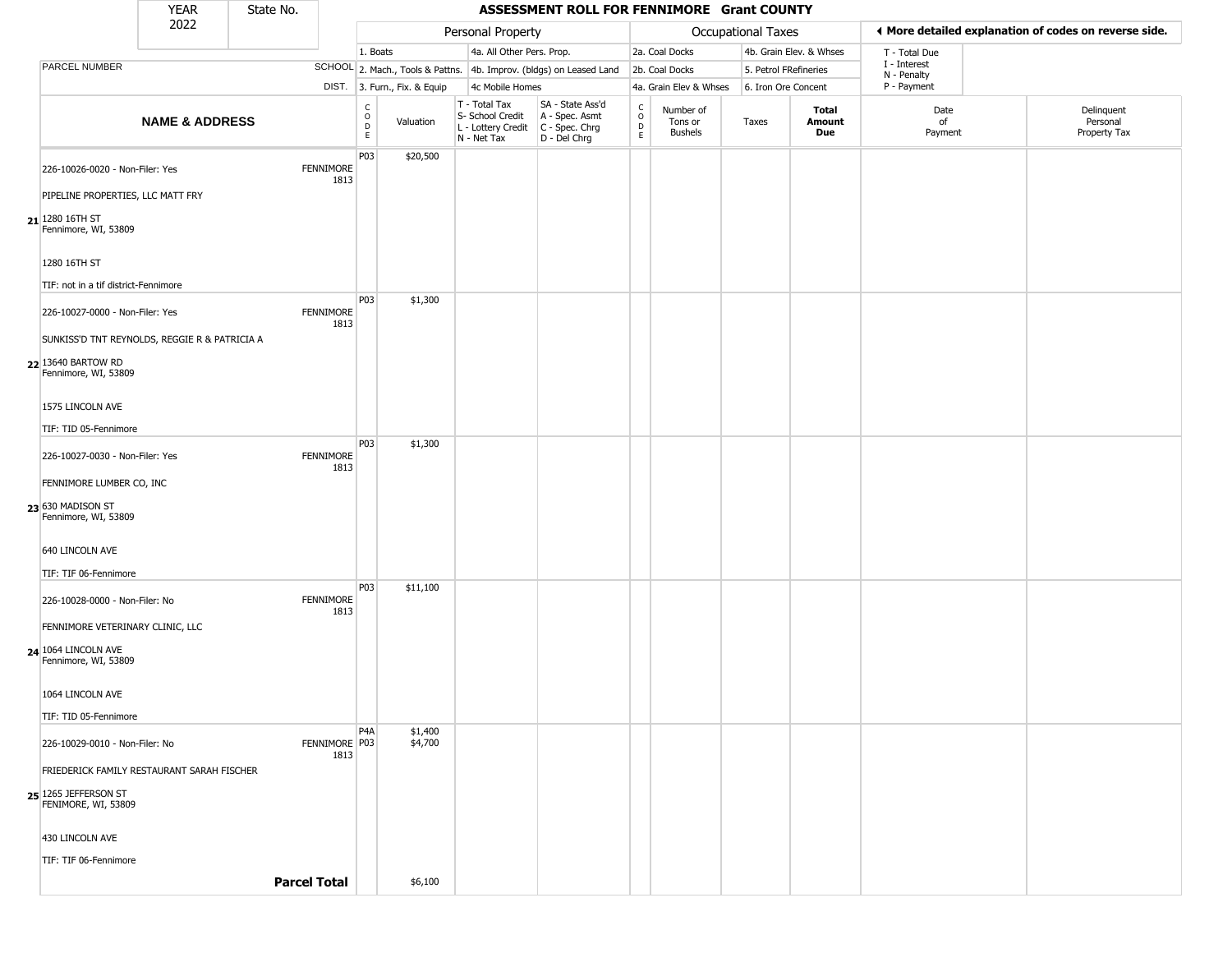|                                                                    | <b>YEAR</b>               | State No.           |                          |                                                          |                              |                                                  | ASSESSMENT ROLL FOR FENNIMORE Grant COUNTY                                                |                             |                                        |                       |                         |                             |                                                       |
|--------------------------------------------------------------------|---------------------------|---------------------|--------------------------|----------------------------------------------------------|------------------------------|--------------------------------------------------|-------------------------------------------------------------------------------------------|-----------------------------|----------------------------------------|-----------------------|-------------------------|-----------------------------|-------------------------------------------------------|
|                                                                    | 2022                      |                     |                          |                                                          |                              | Personal Property                                |                                                                                           |                             |                                        | Occupational Taxes    |                         |                             | ♦ More detailed explanation of codes on reverse side. |
|                                                                    |                           |                     |                          | 1. Boats                                                 |                              | 4a. All Other Pers. Prop.                        |                                                                                           |                             | 2a. Coal Docks                         |                       | 4b. Grain Elev. & Whses | T - Total Due               |                                                       |
| PARCEL NUMBER                                                      |                           |                     |                          |                                                          |                              |                                                  | SCHOOL 2. Mach., Tools & Pattns. 4b. Improv. (bldgs) on Leased Land                       |                             | 2b. Coal Docks                         | 5. Petrol FRefineries |                         | I - Interest<br>N - Penalty |                                                       |
|                                                                    |                           |                     |                          |                                                          | DIST. 3. Furn., Fix. & Equip | 4c Mobile Homes                                  |                                                                                           |                             | 4a. Grain Elev & Whses                 | 6. Iron Ore Concent   |                         | P - Payment                 |                                                       |
|                                                                    | <b>NAME &amp; ADDRESS</b> |                     |                          | $\begin{matrix} 0 \\ 0 \\ D \end{matrix}$<br>$\mathsf E$ | Valuation                    | T - Total Tax<br>S- School Credit<br>N - Net Tax | SA - State Ass'd<br>A - Spec. Asmt<br>L - Lottery Credit   C - Spec. Chrg<br>D - Del Chrg | C<br>$\mathsf{o}$<br>D<br>E | Number of<br>Tons or<br><b>Bushels</b> | Taxes                 | Total<br>Amount<br>Due  | Date<br>of<br>Payment       | Delinquent<br>Personal<br>Property Tax                |
| 226-10031-0000 - Non-Filer: No                                     |                           |                     | <b>FENNIMORE</b><br>1813 | P03                                                      | \$300                        |                                                  |                                                                                           |                             |                                        |                       |                         |                             |                                                       |
| CHINA KING                                                         |                           |                     |                          |                                                          |                              |                                                  |                                                                                           |                             |                                        |                       |                         |                             |                                                       |
| <b>26</b> 1220 LINCOLN AVE<br>Fennimore, WI, 53809                 |                           |                     |                          |                                                          |                              |                                                  |                                                                                           |                             |                                        |                       |                         |                             |                                                       |
| 1220 LINCOLN AVE<br>TIF: TID 05-Fennimore                          |                           |                     |                          |                                                          |                              |                                                  |                                                                                           |                             |                                        |                       |                         |                             |                                                       |
| 226-10032-0000 - Non-Filer: Yes                                    |                           |                     | FENNIMORE P03<br>1813    | P <sub>4</sub> A                                         | \$400<br>\$1,700             |                                                  |                                                                                           |                             |                                        |                       |                         |                             |                                                       |
| FRANTZ AND KURTH LAW OFFICE DAVID KURTH                            |                           |                     |                          |                                                          |                              |                                                  |                                                                                           |                             |                                        |                       |                         |                             |                                                       |
| 27 930 LINCOLN AVE<br>Fennimore, WI, 53809                         |                           |                     |                          |                                                          |                              |                                                  |                                                                                           |                             |                                        |                       |                         |                             |                                                       |
| 930 LINCOLN AVE                                                    |                           |                     |                          |                                                          |                              |                                                  |                                                                                           |                             |                                        |                       |                         |                             |                                                       |
| TIF: TID 05-Fennimore                                              |                           |                     |                          |                                                          |                              |                                                  |                                                                                           |                             |                                        |                       |                         |                             |                                                       |
|                                                                    |                           | <b>Parcel Total</b> |                          |                                                          | \$2,100                      |                                                  |                                                                                           |                             |                                        |                       |                         |                             |                                                       |
| 226-10033-0000 - Non-Filer: Yes                                    |                           |                     | FENNIMORE<br>1813        | P03                                                      | \$3,100                      |                                                  |                                                                                           |                             |                                        |                       |                         |                             |                                                       |
| THE DEPOT EXCHANGE                                                 |                           |                     |                          |                                                          |                              |                                                  |                                                                                           |                             |                                        |                       |                         |                             |                                                       |
| 28 1170 LINCOLN AVE<br>Fennimore, WI, 53809                        |                           |                     |                          |                                                          |                              |                                                  |                                                                                           |                             |                                        |                       |                         |                             |                                                       |
| 1170 LINCOLN AVE                                                   |                           |                     |                          |                                                          |                              |                                                  |                                                                                           |                             |                                        |                       |                         |                             |                                                       |
| TIF: TID 05-Fennimore                                              |                           |                     |                          |                                                          |                              |                                                  |                                                                                           |                             |                                        |                       |                         |                             |                                                       |
| 226-10034-0000 - Non-Filer: Yes                                    |                           |                     | FENNIMORE P4A<br>1813    | P03                                                      | \$600<br>\$1,100             |                                                  |                                                                                           |                             |                                        |                       |                         |                             |                                                       |
| CENTURY 21 JON MILES<br>29 520 LINCOLN AVE<br>Fennimore, WI, 53809 |                           |                     |                          |                                                          |                              |                                                  |                                                                                           |                             |                                        |                       |                         |                             |                                                       |
|                                                                    |                           |                     |                          |                                                          |                              |                                                  |                                                                                           |                             |                                        |                       |                         |                             |                                                       |
| 520 LINCOLN AVE<br>TIF: TIF 06-Fennimore                           |                           |                     |                          |                                                          |                              |                                                  |                                                                                           |                             |                                        |                       |                         |                             |                                                       |
|                                                                    |                           | <b>Parcel Total</b> |                          |                                                          | \$1,700                      |                                                  |                                                                                           |                             |                                        |                       |                         |                             |                                                       |
|                                                                    |                           |                     |                          | P <sub>4</sub> A                                         | \$300                        |                                                  |                                                                                           |                             |                                        |                       |                         |                             |                                                       |
| 226-10035-0000 - Non-Filer: Yes                                    |                           |                     | FENNIMORE P03<br>1813    |                                                          | \$3,600                      |                                                  |                                                                                           |                             |                                        |                       |                         |                             |                                                       |
| <b>LENGTHZ SALON</b>                                               |                           |                     |                          |                                                          |                              |                                                  |                                                                                           |                             |                                        |                       |                         |                             |                                                       |
| 30 520 LINCOLN AVE<br>Fennimore, WI, 53809                         |                           |                     |                          |                                                          |                              |                                                  |                                                                                           |                             |                                        |                       |                         |                             |                                                       |
| 520 LINCOLN AVE                                                    |                           |                     |                          |                                                          |                              |                                                  |                                                                                           |                             |                                        |                       |                         |                             |                                                       |
| TIF: TIF 06-Fennimore                                              |                           |                     |                          |                                                          |                              |                                                  |                                                                                           |                             |                                        |                       |                         |                             |                                                       |
|                                                                    |                           | <b>Parcel Total</b> |                          |                                                          | \$3,900                      |                                                  |                                                                                           |                             |                                        |                       |                         |                             |                                                       |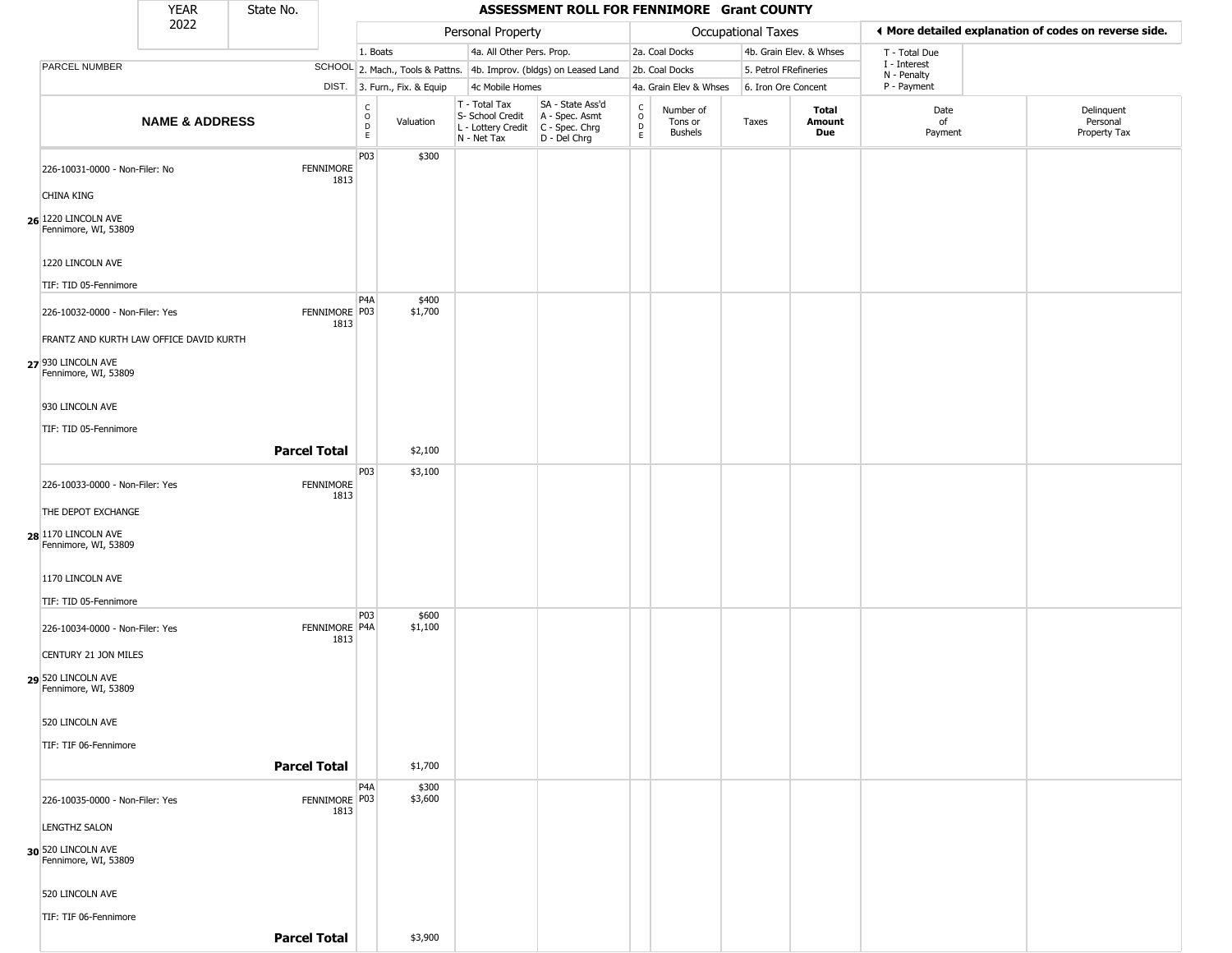|                                              | <b>YEAR</b>               | State No.           |                          |                                                 |                              |                                                                                         | ASSESSMENT ROLL FOR FENNIMORE Grant COUNTY                          |                                              |                                        |                    |                       |                         |                             |                                                       |
|----------------------------------------------|---------------------------|---------------------|--------------------------|-------------------------------------------------|------------------------------|-----------------------------------------------------------------------------------------|---------------------------------------------------------------------|----------------------------------------------|----------------------------------------|--------------------|-----------------------|-------------------------|-----------------------------|-------------------------------------------------------|
|                                              | 2022                      |                     |                          |                                                 |                              | Personal Property                                                                       |                                                                     |                                              |                                        | Occupational Taxes |                       |                         |                             | ◀ More detailed explanation of codes on reverse side. |
|                                              |                           |                     |                          | 1. Boats                                        |                              | 4a. All Other Pers. Prop.                                                               |                                                                     |                                              | 2a. Coal Docks                         |                    |                       | 4b. Grain Elev. & Whses | T - Total Due               |                                                       |
| PARCEL NUMBER                                |                           |                     |                          |                                                 |                              |                                                                                         | SCHOOL 2. Mach., Tools & Pattns. 4b. Improv. (bldgs) on Leased Land |                                              | 2b. Coal Docks                         |                    | 5. Petrol FRefineries |                         | I - Interest<br>N - Penalty |                                                       |
|                                              |                           |                     |                          |                                                 | DIST. 3. Furn., Fix. & Equip | 4c Mobile Homes                                                                         |                                                                     |                                              | 4a. Grain Elev & Whses                 |                    | 6. Iron Ore Concent   |                         | P - Payment                 |                                                       |
|                                              | <b>NAME &amp; ADDRESS</b> |                     |                          | $\begin{array}{c} C \\ O \\ D \\ E \end{array}$ | Valuation                    | T - Total Tax<br>S- School Credit<br>L - Lottery Credit   C - Spec. Chrg<br>N - Net Tax | SA - State Ass'd<br>A - Spec. Asmt<br>$D - Del Chrg$                | $\begin{array}{c}\nC \\ O \\ D\n\end{array}$ | Number of<br>Tons or<br><b>Bushels</b> | Taxes              |                       | Total<br>Amount<br>Due  | Date<br>of<br>Payment       | Delinquent<br>Personal<br>Property Tax                |
| 226-10035-0010 - Non-Filer: Yes              |                           |                     | <b>FENNIMORE</b><br>1813 | P03                                             | \$3,800                      |                                                                                         |                                                                     |                                              |                                        |                    |                       |                         |                             |                                                       |
| <b>TIMOTHY'S CAFE</b>                        |                           |                     |                          |                                                 |                              |                                                                                         |                                                                     |                                              |                                        |                    |                       |                         |                             |                                                       |
| $31$ 940 LINCOLN AVE<br>Fennimore, WI, 53809 |                           |                     |                          |                                                 |                              |                                                                                         |                                                                     |                                              |                                        |                    |                       |                         |                             |                                                       |
| 940 LINCOLN AVE                              |                           |                     |                          |                                                 |                              |                                                                                         |                                                                     |                                              |                                        |                    |                       |                         |                             |                                                       |
| TIF: TID 05-Fennimore                        |                           |                     |                          |                                                 |                              |                                                                                         |                                                                     |                                              |                                        |                    |                       |                         |                             |                                                       |
| 226-10037-0000 - Non-Filer: Yes              |                           |                     | FENNIMORE P03<br>1813    | P4A                                             | \$200<br>\$4,300             |                                                                                         |                                                                     |                                              |                                        |                    |                       |                         |                             |                                                       |
| FENNIMORE MULTI FAMILY HOUSING               |                           |                     |                          |                                                 |                              |                                                                                         |                                                                     |                                              |                                        |                    |                       |                         |                             |                                                       |
| 32 PO BOX 2829<br>LA CROSSE, WI, 54602       |                           |                     |                          |                                                 |                              |                                                                                         |                                                                     |                                              |                                        |                    |                       |                         |                             |                                                       |
| 1520 & 1540 13TH ST                          |                           |                     |                          |                                                 |                              |                                                                                         |                                                                     |                                              |                                        |                    |                       |                         |                             |                                                       |
| TIF: not in a tif district-Fennimore         |                           |                     |                          |                                                 |                              |                                                                                         |                                                                     |                                              |                                        |                    |                       |                         |                             |                                                       |
|                                              |                           | <b>Parcel Total</b> |                          |                                                 | \$4,500                      |                                                                                         |                                                                     |                                              |                                        |                    |                       |                         |                             |                                                       |
| 226-10038-0010 - Non-Filer: Yes              |                           |                     | <b>FENNIMORE</b>         | P03                                             | \$6,800                      |                                                                                         |                                                                     |                                              |                                        |                    |                       |                         |                             |                                                       |
| I J HAIR, CO ILA JO GRASER                   |                           |                     | 1813                     |                                                 |                              |                                                                                         |                                                                     |                                              |                                        |                    |                       |                         |                             |                                                       |
| 33 885 LINCOLN AVE<br>Fennimore, WI, 53809   |                           |                     |                          |                                                 |                              |                                                                                         |                                                                     |                                              |                                        |                    |                       |                         |                             |                                                       |
| 885 LINCOLN AVE                              |                           |                     |                          |                                                 |                              |                                                                                         |                                                                     |                                              |                                        |                    |                       |                         |                             |                                                       |
| TIF: TID 05-Fennimore                        |                           |                     |                          | P03                                             | \$6,100                      |                                                                                         |                                                                     |                                              |                                        |                    |                       |                         |                             |                                                       |
| 226-10039-0000 - Non-Filer: No               |                           |                     | <b>FENNIMORE</b><br>1813 |                                                 |                              |                                                                                         |                                                                     |                                              |                                        |                    |                       |                         |                             |                                                       |
| H & N PLUMBING & HEATING                     |                           |                     |                          |                                                 |                              |                                                                                         |                                                                     |                                              |                                        |                    |                       |                         |                             |                                                       |
| 34 1325 7TH ST<br>Fennimore, WI, 53809       |                           |                     |                          |                                                 |                              |                                                                                         |                                                                     |                                              |                                        |                    |                       |                         |                             |                                                       |
| 1325 7TH ST                                  |                           |                     |                          |                                                 |                              |                                                                                         |                                                                     |                                              |                                        |                    |                       |                         |                             |                                                       |
| TIF: not in a tif district-Fennimore         |                           |                     |                          |                                                 |                              |                                                                                         |                                                                     |                                              |                                        |                    |                       |                         |                             |                                                       |
| 226-10040-0000 - Non-Filer: Yes              |                           |                     | <b>FENNIMORE</b><br>1813 | <b>P03</b>                                      | \$2,500                      |                                                                                         |                                                                     |                                              |                                        |                    |                       |                         |                             |                                                       |
| <b>EMBROIDERY EXPRESS</b>                    |                           |                     |                          |                                                 |                              |                                                                                         |                                                                     |                                              |                                        |                    |                       |                         |                             |                                                       |
| 35 689 LINCOLN AVE<br>Fennimore, WI, 53809   |                           |                     |                          |                                                 |                              |                                                                                         |                                                                     |                                              |                                        |                    |                       |                         |                             |                                                       |
| 689 LINCOLN AVE                              |                           |                     |                          |                                                 |                              |                                                                                         |                                                                     |                                              |                                        |                    |                       |                         |                             |                                                       |
| TIF: TIF 06-Fennimore                        |                           |                     |                          |                                                 |                              |                                                                                         |                                                                     |                                              |                                        |                    |                       |                         |                             |                                                       |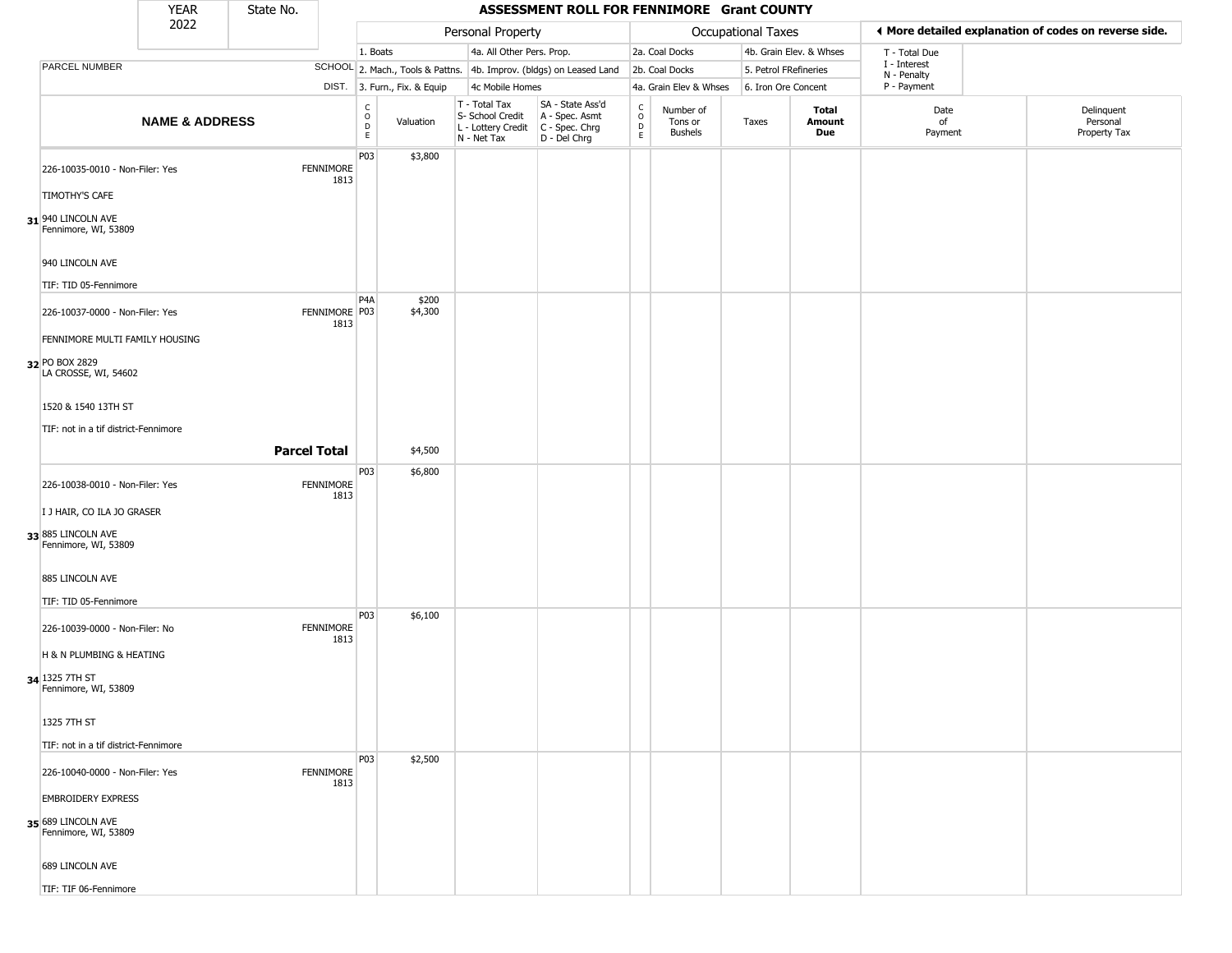|                                                | <b>YEAR</b>               | State No.           |                          |                            |                              |                                                                        | ASSESSMENT ROLL FOR FENNIMORE Grant COUNTY                             |                      |                                        |                    |                         |                             |                                                       |
|------------------------------------------------|---------------------------|---------------------|--------------------------|----------------------------|------------------------------|------------------------------------------------------------------------|------------------------------------------------------------------------|----------------------|----------------------------------------|--------------------|-------------------------|-----------------------------|-------------------------------------------------------|
|                                                | 2022                      |                     |                          |                            |                              | Personal Property                                                      |                                                                        |                      |                                        | Occupational Taxes |                         |                             | I More detailed explanation of codes on reverse side. |
|                                                |                           |                     |                          | 1. Boats                   |                              | 4a. All Other Pers. Prop.                                              |                                                                        |                      | 2a. Coal Docks                         |                    | 4b. Grain Elev. & Whses | T - Total Due               |                                                       |
| PARCEL NUMBER                                  |                           |                     |                          |                            |                              |                                                                        | SCHOOL 2. Mach., Tools & Pattns. 4b. Improv. (bldgs) on Leased Land    |                      | 2b. Coal Docks                         |                    | 5. Petrol FRefineries   | I - Interest<br>N - Penalty |                                                       |
|                                                |                           |                     |                          |                            | DIST. 3. Furn., Fix. & Equip | 4c Mobile Homes                                                        |                                                                        |                      | 4a. Grain Elev & Whses                 |                    | 6. Iron Ore Concent     | P - Payment                 |                                                       |
|                                                | <b>NAME &amp; ADDRESS</b> |                     |                          | C<br>$\mathsf O$<br>D<br>E | Valuation                    | T - Total Tax<br>S- School Credit<br>L - Lottery Credit<br>N - Net Tax | SA - State Ass'd<br>A - Spec. Asmt<br>$C - Spec. Chrg$<br>D - Del Chrg | $\rm ^c_o$<br>D<br>E | Number of<br>Tons or<br><b>Bushels</b> | Taxes              | Total<br>Amount<br>Due  | Date<br>of<br>Payment       | Delinquent<br>Personal<br>Property Tax                |
| 226-10042-0000 - Non-Filer: Yes                |                           |                     | <b>FENNIMORE</b><br>1813 | P03                        | \$22,000                     |                                                                        |                                                                        |                      |                                        |                    |                         |                             |                                                       |
| SUPPZ GYM SHECKLER, BRENT R & MARY K           |                           |                     |                          |                            |                              |                                                                        |                                                                        |                      |                                        |                    |                         |                             |                                                       |
| 36 815 LINCOLN AVE<br>Fennimore, WI, 53809     |                           |                     |                          |                            |                              |                                                                        |                                                                        |                      |                                        |                    |                         |                             |                                                       |
| 815 LINCOLN AVE                                |                           |                     |                          |                            |                              |                                                                        |                                                                        |                      |                                        |                    |                         |                             |                                                       |
| TIF: TID 05-Fennimore                          |                           |                     |                          |                            |                              |                                                                        |                                                                        |                      |                                        |                    |                         |                             |                                                       |
| 226-10043-0000 - Non-Filer: No                 |                           |                     | <b>FENNIMORE</b><br>1813 | <b>P03</b>                 | \$200                        |                                                                        |                                                                        |                      |                                        |                    |                         |                             |                                                       |
| SCHRADER HEATING & AIR, LLC                    |                           |                     |                          |                            |                              |                                                                        |                                                                        |                      |                                        |                    |                         |                             |                                                       |
| 37 980 16TH ST<br>Fennimore, WI, 53809         |                           |                     |                          |                            |                              |                                                                        |                                                                        |                      |                                        |                    |                         |                             |                                                       |
| 980 16TH ST                                    |                           |                     |                          |                            |                              |                                                                        |                                                                        |                      |                                        |                    |                         |                             |                                                       |
| TIF: not in a tif district-Fennimore           |                           |                     |                          |                            |                              |                                                                        |                                                                        |                      |                                        |                    |                         |                             |                                                       |
| 226-10044-0000 - Non-Filer: Yes                |                           |                     | <b>FENNIMORE</b><br>1813 | P03                        | \$800                        |                                                                        |                                                                        |                      |                                        |                    |                         |                             |                                                       |
| ATLAS ROOFING HIPENBECKER, DAVID J             |                           |                     |                          |                            |                              |                                                                        |                                                                        |                      |                                        |                    |                         |                             |                                                       |
| 38 6021 GREEN RIVER RD<br>Fennimore, WI, 53809 |                           |                     |                          |                            |                              |                                                                        |                                                                        |                      |                                        |                    |                         |                             |                                                       |
| 1360 6TH ST                                    |                           |                     |                          |                            |                              |                                                                        |                                                                        |                      |                                        |                    |                         |                             |                                                       |
| TIF: TID 05-Fennimore                          |                           |                     |                          |                            |                              |                                                                        |                                                                        |                      |                                        |                    |                         |                             |                                                       |
| 226-10045-0000 - Non-Filer: No                 |                           |                     | FENNIMORE P03<br>1813    | P <sub>4</sub> A           | \$300<br>\$1,000             |                                                                        |                                                                        |                      |                                        |                    |                         |                             |                                                       |
| HOMETOWN FLORIST DEVLIN, SHIRLEY               |                           |                     |                          |                            |                              |                                                                        |                                                                        |                      |                                        |                    |                         |                             |                                                       |
| 39 1080 JEFFERSON ST<br>Fennimore, WI, 53809   |                           |                     |                          |                            |                              |                                                                        |                                                                        |                      |                                        |                    |                         |                             |                                                       |
| 1080 JEFFERSON ST                              |                           |                     |                          |                            |                              |                                                                        |                                                                        |                      |                                        |                    |                         |                             |                                                       |
| TIF: not in a tif district-Fennimore           |                           |                     |                          |                            |                              |                                                                        |                                                                        |                      |                                        |                    |                         |                             |                                                       |
|                                                |                           | <b>Parcel Total</b> |                          |                            | \$1,300                      |                                                                        |                                                                        |                      |                                        |                    |                         |                             |                                                       |
|                                                |                           |                     |                          | P4A                        | \$1,900                      |                                                                        |                                                                        |                      |                                        |                    |                         |                             |                                                       |
| 226-10046-0000 - Non-Filer: Yes                |                           |                     | FENNIMORE P03<br>1813    |                            | \$33,800                     |                                                                        |                                                                        |                      |                                        |                    |                         |                             |                                                       |
| <b>NAPPS MOTEL</b>                             |                           |                     |                          |                            |                              |                                                                        |                                                                        |                      |                                        |                    |                         |                             |                                                       |
| 40 645 12TH ST<br>Fennimore, WI, 53809         |                           |                     |                          |                            |                              |                                                                        |                                                                        |                      |                                        |                    |                         |                             |                                                       |
| 645 12TH ST                                    |                           |                     |                          |                            |                              |                                                                        |                                                                        |                      |                                        |                    |                         |                             |                                                       |
| TIF: not in a tif district-Fennimore           |                           |                     |                          |                            |                              |                                                                        |                                                                        |                      |                                        |                    |                         |                             |                                                       |
|                                                |                           | <b>Parcel Total</b> |                          |                            | \$35,700                     |                                                                        |                                                                        |                      |                                        |                    |                         |                             |                                                       |
|                                                |                           |                     |                          |                            |                              |                                                                        |                                                                        |                      |                                        |                    |                         |                             |                                                       |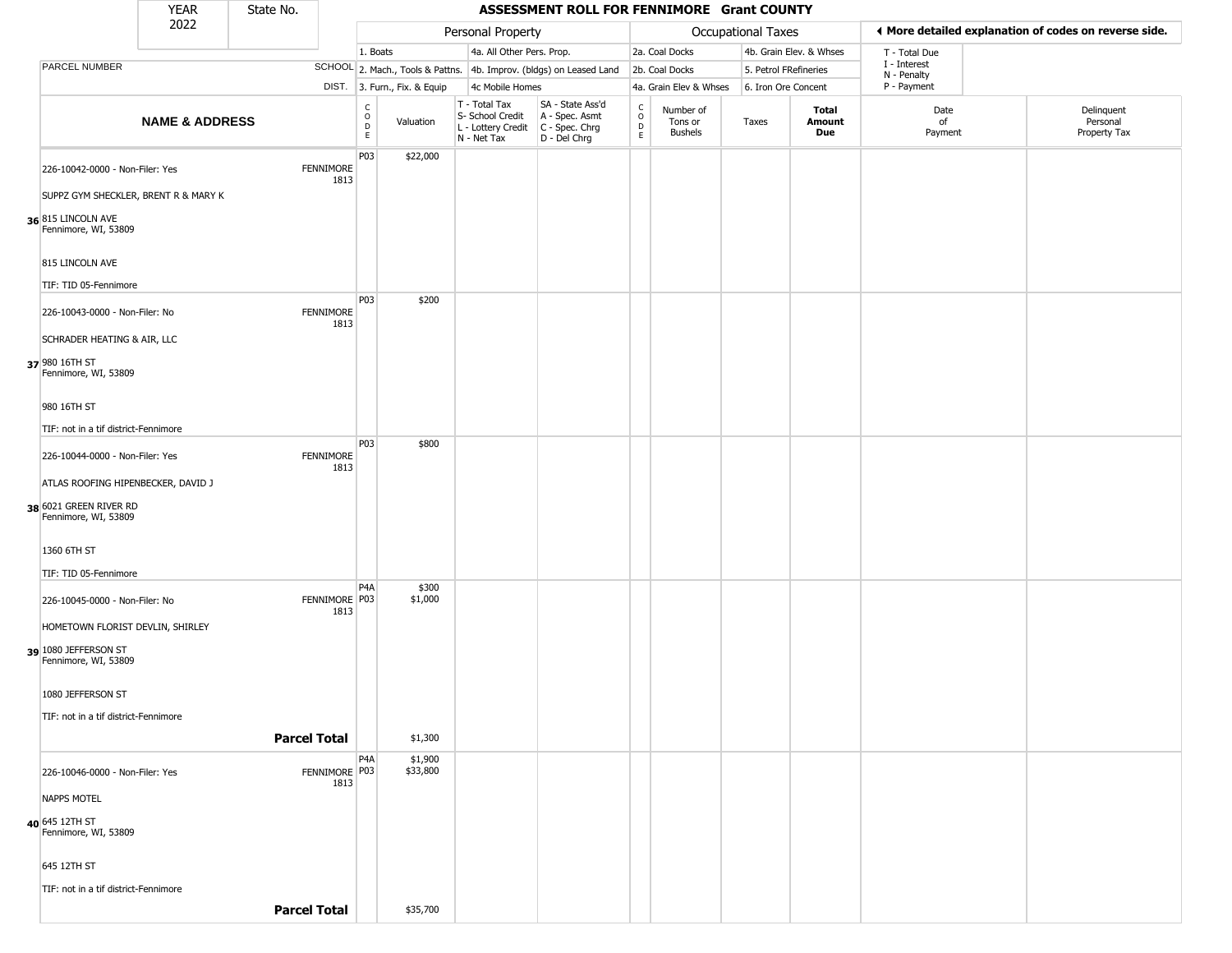|                |                                                   | <b>YEAR</b>               | State No.           |                          |                                                                    |                              |                                                                                         | ASSESSMENT ROLL FOR FENNIMORE Grant COUNTY                          |                                                          |                                        |                       |                         |                             |                                                       |
|----------------|---------------------------------------------------|---------------------------|---------------------|--------------------------|--------------------------------------------------------------------|------------------------------|-----------------------------------------------------------------------------------------|---------------------------------------------------------------------|----------------------------------------------------------|----------------------------------------|-----------------------|-------------------------|-----------------------------|-------------------------------------------------------|
|                |                                                   | 2022                      |                     |                          |                                                                    |                              | Personal Property                                                                       |                                                                     |                                                          |                                        | Occupational Taxes    |                         |                             | I More detailed explanation of codes on reverse side. |
|                |                                                   |                           |                     |                          | 1. Boats                                                           |                              | 4a. All Other Pers. Prop.                                                               |                                                                     |                                                          | 2a. Coal Docks                         |                       | 4b. Grain Elev. & Whses | T - Total Due               |                                                       |
|                | PARCEL NUMBER                                     |                           |                     |                          |                                                                    |                              |                                                                                         | SCHOOL 2. Mach., Tools & Pattns. 4b. Improv. (bldgs) on Leased Land |                                                          | 2b. Coal Docks                         | 5. Petrol FRefineries |                         | I - Interest<br>N - Penalty |                                                       |
|                |                                                   |                           |                     |                          |                                                                    | DIST. 3. Furn., Fix. & Equip | 4c Mobile Homes                                                                         |                                                                     |                                                          | 4a. Grain Elev & Whses                 | 6. Iron Ore Concent   |                         | P - Payment                 |                                                       |
|                |                                                   | <b>NAME &amp; ADDRESS</b> |                     |                          | $\begin{smallmatrix} C \\ O \\ D \end{smallmatrix}$<br>$\mathsf E$ | Valuation                    | T - Total Tax<br>S- School Credit<br>L - Lottery Credit   C - Spec. Chrg<br>N - Net Tax | SA - State Ass'd<br>A - Spec. Asmt<br>D - Del Chrg                  | $\begin{matrix} 0 \\ 0 \\ D \end{matrix}$<br>$\mathsf E$ | Number of<br>Tons or<br><b>Bushels</b> | Taxes                 | Total<br>Amount<br>Due  | Date<br>of<br>Payment       | Delinquent<br>Personal<br>Property Tax                |
|                | 226-10047-0000 - Non-Filer: No                    |                           |                     | FENNIMORE P03<br>1813    | P <sub>4</sub> A                                                   | \$500<br>\$15,600            |                                                                                         |                                                                     |                                                          |                                        |                       |                         |                             |                                                       |
|                | SPIN CITY SHECKLER SUBWAY, INC                    |                           |                     |                          |                                                                    |                              |                                                                                         |                                                                     |                                                          |                                        |                       |                         |                             |                                                       |
|                | 41 13390 SPRING VALLEY RD<br>FENNIMORE, WI, 53809 |                           |                     |                          |                                                                    |                              |                                                                                         |                                                                     |                                                          |                                        |                       |                         |                             |                                                       |
|                | 615 LINCOLN AVE                                   |                           |                     |                          |                                                                    |                              |                                                                                         |                                                                     |                                                          |                                        |                       |                         |                             |                                                       |
|                | TIF: TIF 06-Fennimore                             |                           |                     |                          |                                                                    |                              |                                                                                         |                                                                     |                                                          |                                        |                       |                         |                             |                                                       |
|                |                                                   |                           | <b>Parcel Total</b> |                          | P03                                                                | \$16,100                     |                                                                                         |                                                                     |                                                          |                                        |                       |                         |                             |                                                       |
|                | 226-10048-0000 - Non-Filer: Yes                   |                           |                     | <b>FENNIMORE</b><br>1813 |                                                                    | \$4,900                      |                                                                                         |                                                                     |                                                          |                                        |                       |                         |                             |                                                       |
|                | SPEEDY MART, LLC                                  |                           |                     |                          |                                                                    |                              |                                                                                         |                                                                     |                                                          |                                        |                       |                         |                             |                                                       |
|                | 42 435 LINCOLN AVE<br>Fennimore, WI, 53809        |                           |                     |                          |                                                                    |                              |                                                                                         |                                                                     |                                                          |                                        |                       |                         |                             |                                                       |
|                | 435 LINCOLN AVE                                   |                           |                     |                          |                                                                    |                              |                                                                                         |                                                                     |                                                          |                                        |                       |                         |                             |                                                       |
|                | TIF: TIF 06-Fennimore                             |                           |                     |                          |                                                                    |                              |                                                                                         |                                                                     |                                                          |                                        |                       |                         |                             |                                                       |
|                | 226-10049-0000 - Non-Filer: No                    |                           |                     | FENNIMORE e              | Stat<br>1813 Ass                                                   | \$0                          |                                                                                         |                                                                     |                                                          |                                        |                       |                         |                             |                                                       |
|                | <b>TECHMIX LLC</b>                                |                           |                     |                          | ess<br>ed                                                          |                              |                                                                                         |                                                                     |                                                          |                                        |                       |                         |                             |                                                       |
|                | 43 1800 DODGE ST<br>Fennimore, WI, 53809          |                           |                     |                          |                                                                    |                              |                                                                                         |                                                                     |                                                          |                                        |                       |                         |                             |                                                       |
|                | 1800 DODGE ST                                     |                           |                     |                          |                                                                    |                              |                                                                                         |                                                                     |                                                          |                                        |                       |                         |                             |                                                       |
|                | TIF: not in a tif district-Fennimore              |                           |                     |                          | P03                                                                | \$4,600                      |                                                                                         |                                                                     |                                                          |                                        |                       |                         |                             |                                                       |
|                | 226-10049-0005 - Non-Filer: Yes                   |                           |                     | <b>FENNIMORE</b><br>1813 |                                                                    |                              |                                                                                         |                                                                     |                                                          |                                        |                       |                         |                             |                                                       |
|                | KELLER TAX & BUSINESS SERVICE                     |                           |                     |                          |                                                                    |                              |                                                                                         |                                                                     |                                                          |                                        |                       |                         |                             |                                                       |
| 44 PO BOX 91   | Fennimore, WI, 53809                              |                           |                     |                          |                                                                    |                              |                                                                                         |                                                                     |                                                          |                                        |                       |                         |                             |                                                       |
|                | 1195 LINCOLN AVE                                  |                           |                     |                          |                                                                    |                              |                                                                                         |                                                                     |                                                          |                                        |                       |                         |                             |                                                       |
|                | TIF: TID 05-Fennimore                             |                           |                     |                          |                                                                    |                              |                                                                                         |                                                                     |                                                          |                                        |                       |                         |                             |                                                       |
|                | 226-10049-0010 - Non-Filer: Yes                   |                           |                     | FENNIMORE<br>1813        | P03                                                                | \$12,800                     |                                                                                         |                                                                     |                                                          |                                        |                       |                         |                             |                                                       |
|                | <b>KENNEY, THOMAS G</b>                           |                           |                     |                          |                                                                    |                              |                                                                                         |                                                                     |                                                          |                                        |                       |                         |                             |                                                       |
|                | 45 13178 SWITZER RD<br>Fennimore, WI, 53809       |                           |                     |                          |                                                                    |                              |                                                                                         |                                                                     |                                                          |                                        |                       |                         |                             |                                                       |
| <b>VARIOUS</b> |                                                   |                           |                     |                          |                                                                    |                              |                                                                                         |                                                                     |                                                          |                                        |                       |                         |                             |                                                       |
|                | TIF: not in a tif district-Fennimore              |                           |                     |                          |                                                                    |                              |                                                                                         |                                                                     |                                                          |                                        |                       |                         |                             |                                                       |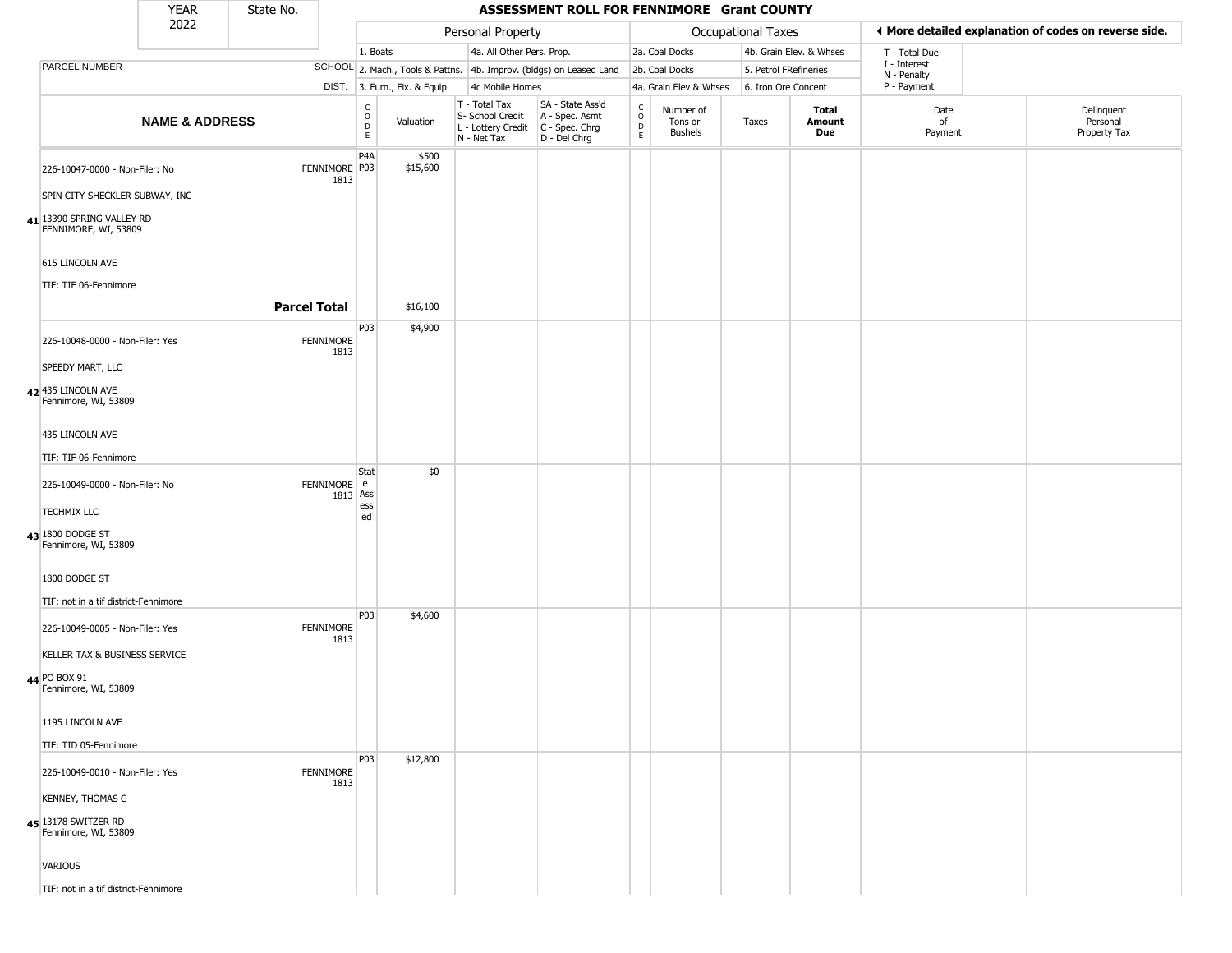|                                                   | <b>YEAR</b>               | State No. |                          |                                                 |                              |                                                                                       | ASSESSMENT ROLL FOR FENNIMORE Grant COUNTY                          |                                          |                                 |                       |                         |                               |                                                       |
|---------------------------------------------------|---------------------------|-----------|--------------------------|-------------------------------------------------|------------------------------|---------------------------------------------------------------------------------------|---------------------------------------------------------------------|------------------------------------------|---------------------------------|-----------------------|-------------------------|-------------------------------|-------------------------------------------------------|
|                                                   | 2022                      |           |                          |                                                 |                              | Personal Property                                                                     |                                                                     |                                          |                                 | Occupational Taxes    |                         |                               | ◀ More detailed explanation of codes on reverse side. |
|                                                   |                           |           |                          | 1. Boats                                        |                              | 4a. All Other Pers. Prop.                                                             |                                                                     |                                          | 2a. Coal Docks                  |                       | 4b. Grain Elev. & Whses | T - Total Due<br>I - Interest |                                                       |
| PARCEL NUMBER                                     |                           |           |                          |                                                 |                              |                                                                                       | SCHOOL 2. Mach., Tools & Pattns. 4b. Improv. (bldgs) on Leased Land |                                          | 2b. Coal Docks                  | 5. Petrol FRefineries |                         | N - Penalty                   |                                                       |
|                                                   |                           |           |                          |                                                 | DIST. 3. Furn., Fix. & Equip | 4c Mobile Homes                                                                       |                                                                     |                                          | 4a. Grain Elev & Whses          | 6. Iron Ore Concent   |                         | P - Payment                   |                                                       |
|                                                   | <b>NAME &amp; ADDRESS</b> |           |                          | $\begin{array}{c} C \\ O \\ D \\ E \end{array}$ | Valuation                    | T - Total Tax<br>S- School Credit<br>L - Lottery Credit C - Spec. Chrg<br>N - Net Tax | SA - State Ass'd<br>A - Spec. Asmt<br>D - Del Chrg                  | $_{\rm o}^{\rm c}$<br>$_{\rm E}^{\rm D}$ | Number of<br>Tons or<br>Bushels | Taxes                 | Total<br>Amount<br>Due  | Date<br>of<br>Payment         | Delinquent<br>Personal<br>Property Tax                |
| 226-10050-0000 - Non-Filer: No                    |                           |           | <b>FENNIMORE</b><br>1813 | P <sub>4</sub> A                                | \$400                        |                                                                                       |                                                                     |                                          |                                 |                       |                         |                               |                                                       |
| THE COCA-COLA COMPANY                             |                           |           |                          |                                                 |                              |                                                                                       |                                                                     |                                          |                                 |                       |                         |                               |                                                       |
| 46 PO BOX 1734<br>ATLANTA, GA, 30301              |                           |           |                          |                                                 |                              |                                                                                       |                                                                     |                                          |                                 |                       |                         |                               |                                                       |
| 645 LINCOLN AVE                                   |                           |           |                          |                                                 |                              |                                                                                       |                                                                     |                                          |                                 |                       |                         |                               |                                                       |
| TIF: TIF 06-Fennimore                             |                           |           |                          |                                                 |                              |                                                                                       |                                                                     |                                          |                                 |                       |                         |                               |                                                       |
| 226-10051-0000 - Non-Filer: Yes                   |                           |           | <b>FENNIMORE</b><br>1813 | P03                                             | \$6,500                      |                                                                                       |                                                                     |                                          |                                 |                       |                         |                               |                                                       |
| FENNIMORE LANES, LLC JOHN KLAIS                   |                           |           |                          |                                                 |                              |                                                                                       |                                                                     |                                          |                                 |                       |                         |                               |                                                       |
| 47 1160 12TH ST<br>Fennimore, WI, 53809           |                           |           |                          |                                                 |                              |                                                                                       |                                                                     |                                          |                                 |                       |                         |                               |                                                       |
| 1160 12TH ST                                      |                           |           |                          |                                                 |                              |                                                                                       |                                                                     |                                          |                                 |                       |                         |                               |                                                       |
| TIF: TID 05-Fennimore                             |                           |           |                          |                                                 |                              |                                                                                       |                                                                     |                                          |                                 |                       |                         |                               |                                                       |
| 226-10051-0010 - Non-Filer: Yes                   |                           |           | FENNIMORE<br>1813        | P03                                             | \$9,100                      |                                                                                       |                                                                     |                                          |                                 |                       |                         |                               |                                                       |
| 4TH STREET ENTERPRISES, LLC                       |                           |           |                          |                                                 |                              |                                                                                       |                                                                     |                                          |                                 |                       |                         |                               |                                                       |
| 48 400 S. 2ND STREET<br>BELLEVUE, IA, 52031       |                           |           |                          |                                                 |                              |                                                                                       |                                                                     |                                          |                                 |                       |                         |                               |                                                       |
| 320 LINCOLN AVE                                   |                           |           |                          |                                                 |                              |                                                                                       |                                                                     |                                          |                                 |                       |                         |                               |                                                       |
| TIF: TIF 06-Fennimore                             |                           |           |                          |                                                 |                              |                                                                                       |                                                                     |                                          |                                 |                       |                         |                               |                                                       |
| 226-10052-0000 - Non-Filer: Yes                   |                           |           | FENNIMORE P03<br>1813    | P <sub>4</sub> A                                | \$1,700<br>\$7,500           |                                                                                       |                                                                     |                                          |                                 |                       |                         |                               |                                                       |
| KRAMER & BROWNLEE, LLC                            |                           |           |                          |                                                 |                              |                                                                                       |                                                                     |                                          |                                 |                       |                         |                               |                                                       |
| 49 PO BOX 87<br>Fennimore, WI, 53809              |                           |           |                          |                                                 |                              |                                                                                       |                                                                     |                                          |                                 |                       |                         |                               |                                                       |
| 1038 LINCOLN AVE                                  |                           |           |                          |                                                 |                              |                                                                                       |                                                                     |                                          |                                 |                       |                         |                               |                                                       |
| TIF: TID 05-Fennimore                             |                           |           |                          |                                                 |                              |                                                                                       |                                                                     |                                          |                                 |                       |                         |                               |                                                       |
|                                                   |                           |           | <b>Parcel Total</b>      |                                                 | \$9,200                      |                                                                                       |                                                                     |                                          |                                 |                       |                         |                               |                                                       |
| 226-10053-0000 - Non-Filer: No                    |                           |           | FENNIMORE P03<br>1813    | P <sub>4</sub> A                                | \$49,500<br>\$254,000        |                                                                                       |                                                                     |                                          |                                 |                       |                         |                               |                                                       |
| KWIK TRIP, INC #755                               |                           |           |                          |                                                 |                              |                                                                                       |                                                                     |                                          |                                 |                       |                         |                               |                                                       |
| <b>50 1626 OAK STREET</b><br>LA CROSSE, WI, 54602 |                           |           |                          |                                                 |                              |                                                                                       |                                                                     |                                          |                                 |                       |                         |                               |                                                       |
| 745 LINCOLN AVE                                   |                           |           |                          |                                                 |                              |                                                                                       |                                                                     |                                          |                                 |                       |                         |                               |                                                       |
| TIF: TIF 06-Fennimore                             |                           |           |                          |                                                 |                              |                                                                                       |                                                                     |                                          |                                 |                       |                         |                               |                                                       |
|                                                   |                           |           | <b>Parcel Total</b>      |                                                 | \$303,500                    |                                                                                       |                                                                     |                                          |                                 |                       |                         |                               |                                                       |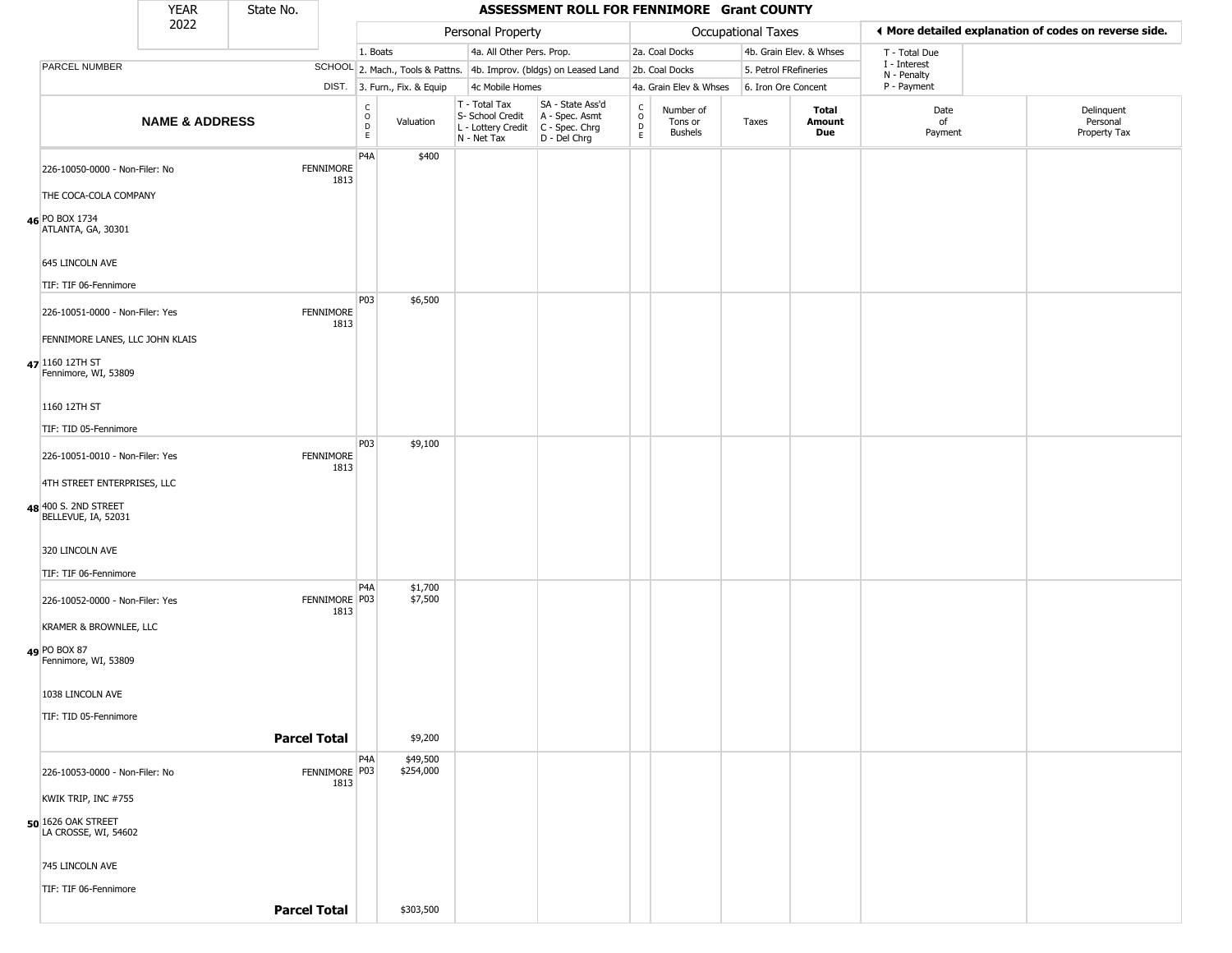|                                                                           | <b>YEAR</b>               | State No. |                          |                                                 |                              |                                                                        | ASSESSMENT ROLL FOR FENNIMORE Grant COUNTY                           |                                                |                                 |                    |                               |                             |                                                       |
|---------------------------------------------------------------------------|---------------------------|-----------|--------------------------|-------------------------------------------------|------------------------------|------------------------------------------------------------------------|----------------------------------------------------------------------|------------------------------------------------|---------------------------------|--------------------|-------------------------------|-----------------------------|-------------------------------------------------------|
|                                                                           | 2022                      |           |                          |                                                 |                              | Personal Property                                                      |                                                                      |                                                |                                 | Occupational Taxes |                               |                             | I More detailed explanation of codes on reverse side. |
|                                                                           |                           |           |                          | 1. Boats                                        |                              | 4a. All Other Pers. Prop.                                              |                                                                      |                                                | 2a. Coal Docks                  |                    | 4b. Grain Elev. & Whses       | T - Total Due               |                                                       |
| <b>PARCEL NUMBER</b>                                                      |                           |           |                          |                                                 |                              |                                                                        | SCHOOL 2. Mach., Tools & Pattns. 4b. Improv. (bldgs) on Leased Land  |                                                | 2b. Coal Docks                  |                    | 5. Petrol FRefineries         | I - Interest<br>N - Penalty |                                                       |
|                                                                           |                           |           |                          |                                                 | DIST. 3. Furn., Fix. & Equip | 4c Mobile Homes                                                        |                                                                      |                                                | 4a. Grain Elev & Whses          |                    | 6. Iron Ore Concent           | P - Payment                 |                                                       |
|                                                                           | <b>NAME &amp; ADDRESS</b> |           |                          | $\mathsf{C}$<br>$\mathsf O$<br>$\mathsf D$<br>E | Valuation                    | T - Total Tax<br>S- School Credit<br>L - Lottery Credit<br>N - Net Tax | SA - State Ass'd<br>A - Spec. Asmt<br>C - Spec. Chrg<br>D - Del Chrg | $\begin{matrix} 0 \\ 0 \\ D \end{matrix}$<br>E | Number of<br>Tons or<br>Bushels | Taxes              | Total<br><b>Amount</b><br>Due | Date<br>of<br>Payment       | Delinquent<br>Personal<br>Property Tax                |
| 226-10054-0000 - Non-Filer: Yes<br>PJS DAYCARE, LLC                       |                           |           | FENNIMORE P03<br>1813    | P <sub>4</sub> A                                | \$700<br>\$3,500             |                                                                        |                                                                      |                                                |                                 |                    |                               |                             |                                                       |
|                                                                           |                           |           |                          |                                                 |                              |                                                                        |                                                                      |                                                |                                 |                    |                               |                             |                                                       |
| 51 1505 LAFOLLETE ST<br>Fennimore, WI, 53809                              |                           |           |                          |                                                 |                              |                                                                        |                                                                      |                                                |                                 |                    |                               |                             |                                                       |
| 1505 LAFOLLETE ST<br>TIF: not in a tif district-Fennimore                 |                           |           |                          |                                                 |                              |                                                                        |                                                                      |                                                |                                 |                    |                               |                             |                                                       |
|                                                                           |                           |           | <b>Parcel Total</b>      |                                                 | \$4,200                      |                                                                        |                                                                      |                                                |                                 |                    |                               |                             |                                                       |
| 226-10055-0000 - Non-Filer: No                                            |                           |           | <b>FENNIMORE</b><br>1813 | P03                                             | \$1,100                      |                                                                        |                                                                      |                                                |                                 |                    |                               |                             |                                                       |
| HALLMARK MARKETING COMPANY, LLC                                           |                           |           |                          |                                                 |                              |                                                                        |                                                                      |                                                |                                 |                    |                               |                             |                                                       |
| 52 PO BOX 419479 - TAX 407<br>KANSAS CITY, MO, 64141                      |                           |           |                          |                                                 |                              |                                                                        |                                                                      |                                                |                                 |                    |                               |                             |                                                       |
| <b>VARIOUS</b>                                                            |                           |           |                          |                                                 |                              |                                                                        |                                                                      |                                                |                                 |                    |                               |                             |                                                       |
| TIF: TID 05-Fennimore                                                     |                           |           |                          |                                                 |                              |                                                                        |                                                                      |                                                |                                 |                    |                               |                             |                                                       |
| 226-10056-0000 - Non-Filer: Yes                                           |                           |           | <b>FENNIMORE</b><br>1813 | P03                                             | \$800                        |                                                                        |                                                                      |                                                |                                 |                    |                               |                             |                                                       |
| BRECHLER LENDOSKY GROUP, LLC                                              |                           |           |                          |                                                 |                              |                                                                        |                                                                      |                                                |                                 |                    |                               |                             |                                                       |
| 53 950 LINCOLN AVE<br>Fennimore, WI, 53809                                |                           |           |                          |                                                 |                              |                                                                        |                                                                      |                                                |                                 |                    |                               |                             |                                                       |
| 950 LINCOLN AVE                                                           |                           |           |                          |                                                 |                              |                                                                        |                                                                      |                                                |                                 |                    |                               |                             |                                                       |
| TIF: TID 05-Fennimore                                                     |                           |           |                          | <b>P03</b>                                      | \$20,600                     |                                                                        |                                                                      |                                                |                                 |                    |                               |                             |                                                       |
| 226-10057-0000 - Non-Filer: No                                            |                           |           | FENNIMORE<br>1813        |                                                 |                              |                                                                        |                                                                      |                                                |                                 |                    |                               |                             |                                                       |
| LARSON FAMILY FUNERAL HOME, INC<br>54 925 10TH ST<br>Fennimore, WI, 53809 |                           |           |                          |                                                 |                              |                                                                        |                                                                      |                                                |                                 |                    |                               |                             |                                                       |
| 925 10TH ST                                                               |                           |           |                          |                                                 |                              |                                                                        |                                                                      |                                                |                                 |                    |                               |                             |                                                       |
| TIF: not in a tif district-Fennimore                                      |                           |           |                          |                                                 |                              |                                                                        |                                                                      |                                                |                                 |                    |                               |                             |                                                       |
| 226-10057-0100 - Non-Filer: No                                            |                           |           | FENNIMORE P03            | P <sub>4</sub> A                                | \$500<br>\$35,100            |                                                                        |                                                                      |                                                |                                 |                    |                               |                             |                                                       |
| FENNIMORE DENTAL, LLC                                                     |                           |           | 1813                     |                                                 |                              |                                                                        |                                                                      |                                                |                                 |                    |                               |                             |                                                       |
| <b>55</b> 220 LINCOLN AVE<br>Fennimore, WI, 53809                         |                           |           |                          |                                                 |                              |                                                                        |                                                                      |                                                |                                 |                    |                               |                             |                                                       |
| 220 LINCOLN AVE                                                           |                           |           |                          |                                                 |                              |                                                                        |                                                                      |                                                |                                 |                    |                               |                             |                                                       |
| TIF: not in a tif district-Fennimore                                      |                           |           | <b>Parcel Total</b>      |                                                 | \$35,600                     |                                                                        |                                                                      |                                                |                                 |                    |                               |                             |                                                       |
|                                                                           |                           |           |                          |                                                 |                              |                                                                        |                                                                      |                                                |                                 |                    |                               |                             |                                                       |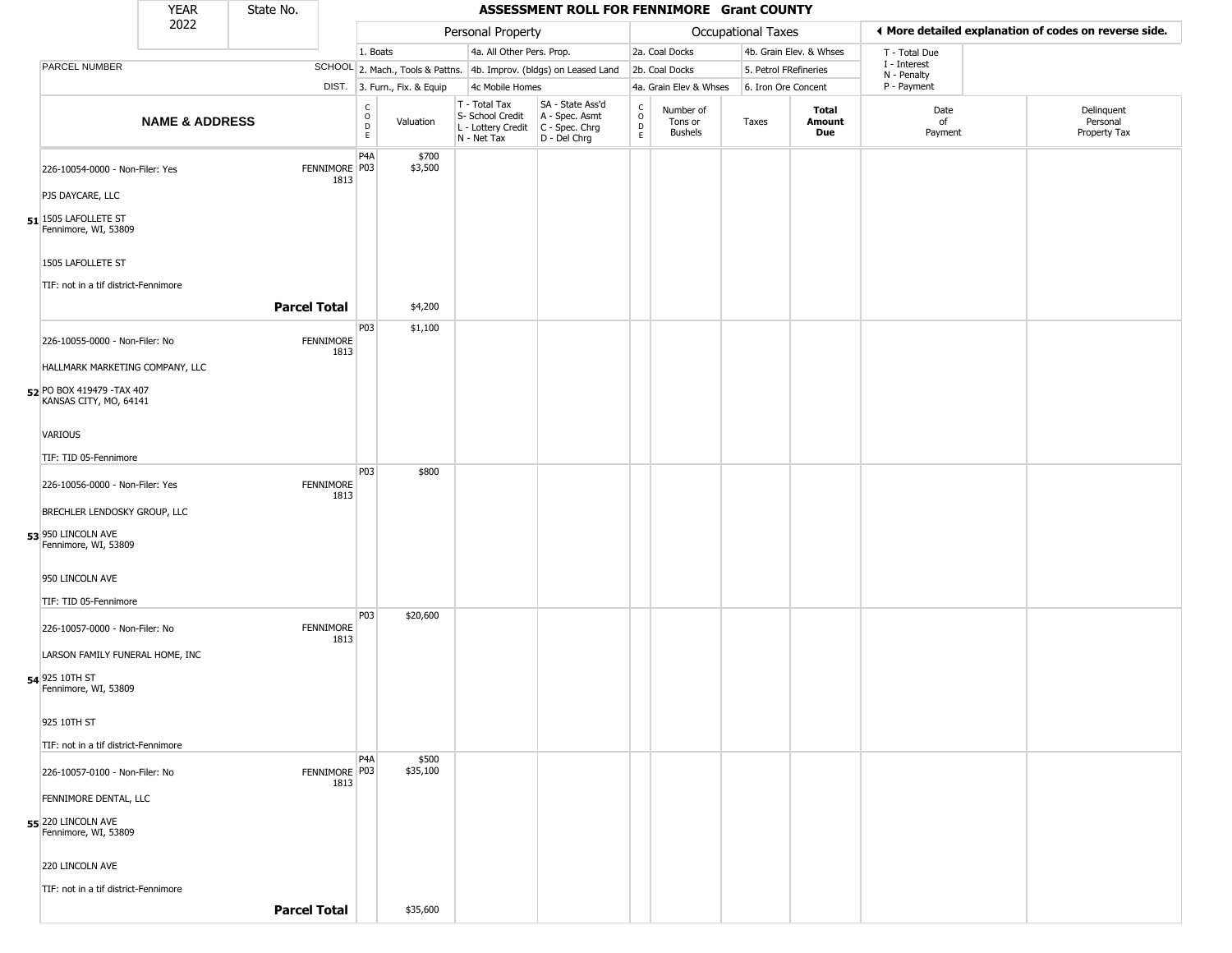|                                             | <b>YEAR</b>               | State No. |                       |                                        |                              |                                                                                       | ASSESSMENT ROLL FOR FENNIMORE Grant COUNTY                          |                                                  |                                        |                       |                         |                             |                                                       |
|---------------------------------------------|---------------------------|-----------|-----------------------|----------------------------------------|------------------------------|---------------------------------------------------------------------------------------|---------------------------------------------------------------------|--------------------------------------------------|----------------------------------------|-----------------------|-------------------------|-----------------------------|-------------------------------------------------------|
|                                             | 2022                      |           |                       |                                        |                              | Personal Property                                                                     |                                                                     |                                                  |                                        | Occupational Taxes    |                         |                             | ♦ More detailed explanation of codes on reverse side. |
|                                             |                           |           |                       | 1. Boats                               |                              | 4a. All Other Pers. Prop.                                                             |                                                                     |                                                  | 2a. Coal Docks                         |                       | 4b. Grain Elev. & Whses | T - Total Due               |                                                       |
| PARCEL NUMBER                               |                           |           |                       |                                        |                              |                                                                                       | SCHOOL 2. Mach., Tools & Pattns. 4b. Improv. (bldgs) on Leased Land |                                                  | 2b. Coal Docks                         | 5. Petrol FRefineries |                         | I - Interest<br>N - Penalty |                                                       |
|                                             |                           |           |                       |                                        | DIST. 3. Furn., Fix. & Equip | 4c Mobile Homes                                                                       |                                                                     |                                                  | 4a. Grain Elev & Whses                 | 6. Iron Ore Concent   |                         | P - Payment                 |                                                       |
|                                             | <b>NAME &amp; ADDRESS</b> |           |                       | $_{\rm o}^{\rm c}$<br>$\mathsf D$<br>E | Valuation                    | T - Total Tax<br>S- School Credit<br>L - Lottery Credit C - Spec. Chrg<br>N - Net Tax | SA - State Ass'd<br>A - Spec. Asmt<br>D - Del Chrg                  | $_{\rm o}^{\rm c}$<br>$\mathsf D$<br>$\mathsf E$ | Number of<br>Tons or<br><b>Bushels</b> | Taxes                 | Total<br>Amount<br>Due  | Date<br>of<br>Payment       | Delinquent<br>Personal<br>Property Tax                |
| 226-10061-0000 - Non-Filer: No              |                           |           | FENNIMORE<br>1813     | P4A                                    | \$1,000                      |                                                                                       |                                                                     |                                                  |                                        |                       |                         |                             |                                                       |
| AMERIGAS PROPANE, LP                        |                           |           |                       |                                        |                              |                                                                                       |                                                                     |                                                  |                                        |                       |                         |                             |                                                       |
| 56 PO BOX 798<br>VALLEY FORGE, PA, 19482    |                           |           |                       |                                        |                              |                                                                                       |                                                                     |                                                  |                                        |                       |                         |                             |                                                       |
| VARIOUS                                     |                           |           |                       |                                        |                              |                                                                                       |                                                                     |                                                  |                                        |                       |                         |                             |                                                       |
| TIF: not in a tif district-Fennimore        |                           |           |                       |                                        |                              |                                                                                       |                                                                     |                                                  |                                        |                       |                         |                             |                                                       |
| 226-10062-0000 - Non-Filer: Yes             |                           |           | <b>FENNIMORE</b>      | P03                                    | \$3,000                      |                                                                                       |                                                                     |                                                  |                                        |                       |                         |                             |                                                       |
| MCDANIEL WINDOW REPAIR                      |                           |           | 1813                  |                                        |                              |                                                                                       |                                                                     |                                                  |                                        |                       |                         |                             |                                                       |
| 57 1275 WILSON ST<br>Fennimore, WI, 53809   |                           |           |                       |                                        |                              |                                                                                       |                                                                     |                                                  |                                        |                       |                         |                             |                                                       |
| 1275 WILSON ST                              |                           |           |                       |                                        |                              |                                                                                       |                                                                     |                                                  |                                        |                       |                         |                             |                                                       |
| TIF: not in a tif district-Fennimore        |                           |           |                       |                                        |                              |                                                                                       |                                                                     |                                                  |                                        |                       |                         |                             |                                                       |
| 226-10064-0020 - Non-Filer: Yes             |                           |           | <b>FENNIMORE</b>      | P03                                    | \$6,500                      |                                                                                       |                                                                     |                                                  |                                        |                       |                         |                             |                                                       |
| RAINBOW PALACE, LLC MILES, DIXIE AND HOWARD |                           |           | 1813                  |                                        |                              |                                                                                       |                                                                     |                                                  |                                        |                       |                         |                             |                                                       |
| 58 13665 CTY Q                              |                           |           |                       |                                        |                              |                                                                                       |                                                                     |                                                  |                                        |                       |                         |                             |                                                       |
| Fennimore, WI, 53809                        |                           |           |                       |                                        |                              |                                                                                       |                                                                     |                                                  |                                        |                       |                         |                             |                                                       |
| 1290 7TH ST                                 |                           |           |                       |                                        |                              |                                                                                       |                                                                     |                                                  |                                        |                       |                         |                             |                                                       |
| TIF: TIF 06-Fennimore                       |                           |           |                       |                                        |                              |                                                                                       |                                                                     |                                                  |                                        |                       |                         |                             |                                                       |
| 226-10070-0000 - Non-Filer: No              |                           |           | FENNIMORE P03<br>1813 | P4A                                    | \$500<br>\$14,900            |                                                                                       |                                                                     |                                                  |                                        |                       |                         |                             |                                                       |
| NEW HORIZONS SUPPLY COOPERATIVE             |                           |           |                       |                                        |                              |                                                                                       |                                                                     |                                                  |                                        |                       |                         |                             |                                                       |
| 59 1775 4TH ST<br>FENNIMORE, WI, 53809      |                           |           |                       |                                        |                              |                                                                                       |                                                                     |                                                  |                                        |                       |                         |                             |                                                       |
| 1775 4TH ST                                 |                           |           |                       |                                        |                              |                                                                                       |                                                                     |                                                  |                                        |                       |                         |                             |                                                       |
| TIF: not in a tif district-Fennimore        |                           |           |                       |                                        |                              |                                                                                       |                                                                     |                                                  |                                        |                       |                         |                             |                                                       |
|                                             |                           |           | <b>Parcel Total</b>   |                                        | \$15,400                     |                                                                                       |                                                                     |                                                  |                                        |                       |                         |                             |                                                       |
| 226-10074-0000 - Non-Filer: No              |                           |           | FENNIMORE P03         | P4A                                    | \$100<br>\$3,500             |                                                                                       |                                                                     |                                                  |                                        |                       |                         |                             |                                                       |
| <b>HARTIG DRUG</b>                          |                           |           | 1813                  |                                        |                              |                                                                                       |                                                                     |                                                  |                                        |                       |                         |                             |                                                       |
| <b>60</b> 703 MAIN ST<br>DUBUQUE, IA, 52004 |                           |           |                       |                                        |                              |                                                                                       |                                                                     |                                                  |                                        |                       |                         |                             |                                                       |
| 1120 LINCOLN AVE                            |                           |           |                       |                                        |                              |                                                                                       |                                                                     |                                                  |                                        |                       |                         |                             |                                                       |
| TIF: TID 05-Fennimore                       |                           |           |                       |                                        |                              |                                                                                       |                                                                     |                                                  |                                        |                       |                         |                             |                                                       |
|                                             |                           |           | <b>Parcel Total</b>   |                                        | \$3,600                      |                                                                                       |                                                                     |                                                  |                                        |                       |                         |                             |                                                       |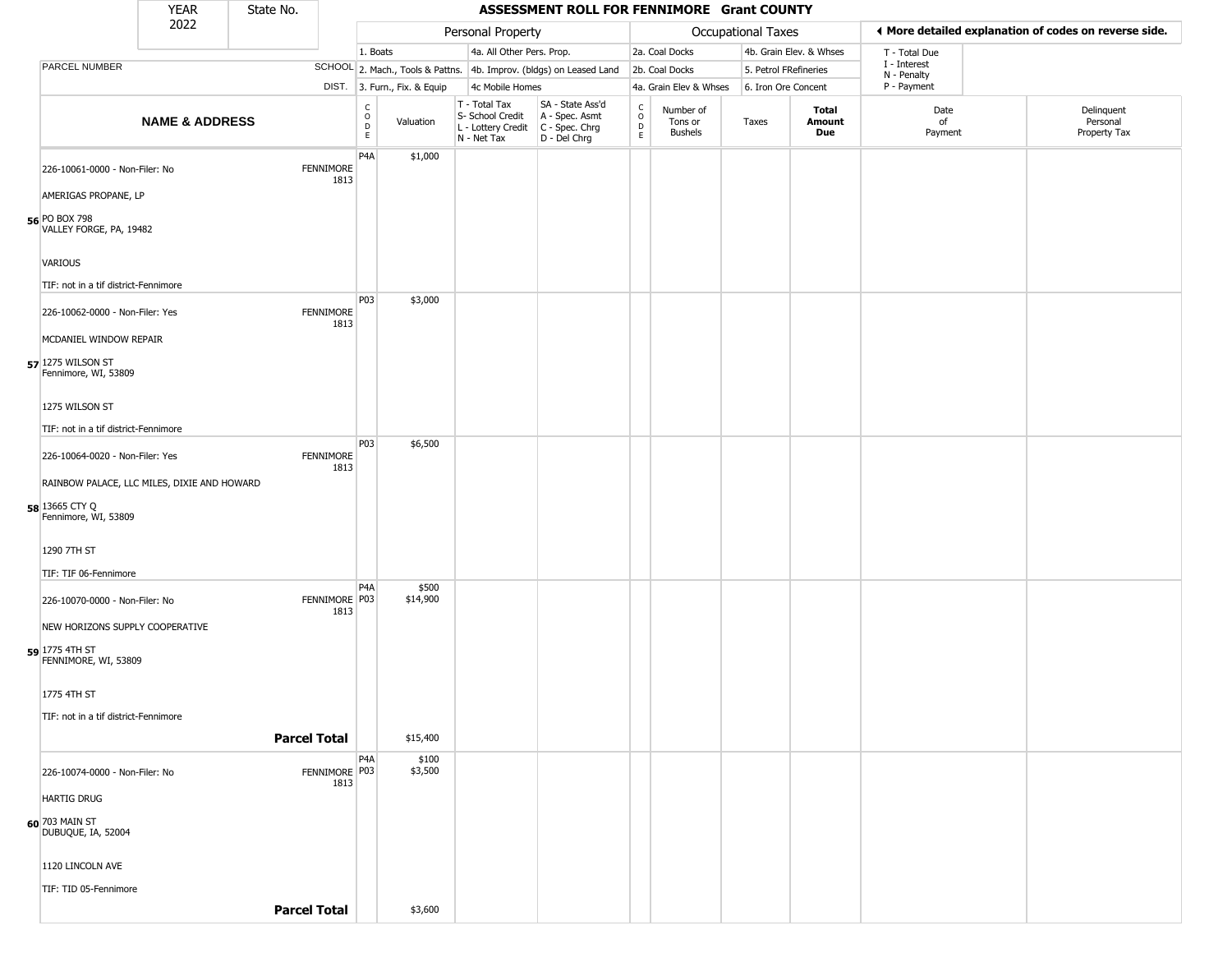|                                                                                   | <b>YEAR</b>               | State No. |                   |                                                 |                              |                                                  |                 | ASSESSMENT ROLL FOR FENNIMORE Grant COUNTY                                                |                          |                                 |                       |                         |                             |                                                       |
|-----------------------------------------------------------------------------------|---------------------------|-----------|-------------------|-------------------------------------------------|------------------------------|--------------------------------------------------|-----------------|-------------------------------------------------------------------------------------------|--------------------------|---------------------------------|-----------------------|-------------------------|-----------------------------|-------------------------------------------------------|
|                                                                                   | 2022                      |           |                   |                                                 |                              | Personal Property                                |                 |                                                                                           |                          |                                 | Occupational Taxes    |                         |                             | ♦ More detailed explanation of codes on reverse side. |
|                                                                                   |                           |           |                   | 1. Boats                                        |                              |                                                  |                 | 4a. All Other Pers. Prop.                                                                 |                          | 2a. Coal Docks                  |                       | 4b. Grain Elev. & Whses | T - Total Due               |                                                       |
| PARCEL NUMBER                                                                     |                           |           |                   |                                                 |                              |                                                  |                 | SCHOOL 2. Mach., Tools & Pattns. 4b. Improv. (bldgs) on Leased Land                       |                          | 2b. Coal Docks                  | 5. Petrol FRefineries |                         | I - Interest<br>N - Penalty |                                                       |
|                                                                                   |                           |           |                   |                                                 | DIST. 3. Furn., Fix. & Equip |                                                  | 4c Mobile Homes |                                                                                           |                          | 4a. Grain Elev & Whses          | 6. Iron Ore Concent   |                         | P - Payment                 |                                                       |
|                                                                                   | <b>NAME &amp; ADDRESS</b> |           |                   | $\begin{array}{c} C \\ O \\ D \\ E \end{array}$ | Valuation                    | T - Total Tax<br>S- School Credit<br>N - Net Tax |                 | SA - State Ass'd<br>A - Spec. Asmt<br>L - Lottery Credit   C - Spec. Chrg<br>D - Del Chrg | $\int_{0}^{c}$<br>D<br>E | Number of<br>Tons or<br>Bushels | Taxes                 | Total<br>Amount<br>Due  | Date<br>of<br>Payment       | Delinquent<br>Personal<br>Property Tax                |
| 226-10077-0000 - Non-Filer: Yes                                                   |                           |           | FENNIMORE<br>1813 | P03                                             | \$1,200                      |                                                  |                 |                                                                                           |                          |                                 |                       |                         |                             |                                                       |
| BRAUDT AUTOMOTIVE SERVICE, INC<br>61 1265 INDUSTRIAL PARK<br>Fennimore, WI, 53809 |                           |           |                   |                                                 |                              |                                                  |                 |                                                                                           |                          |                                 |                       |                         |                             |                                                       |
| 1265 INDUSTRIAL PARK                                                              |                           |           |                   |                                                 |                              |                                                  |                 |                                                                                           |                          |                                 |                       |                         |                             |                                                       |
| TIF: not in a tif district-Fennimore                                              |                           |           |                   |                                                 |                              |                                                  |                 |                                                                                           |                          |                                 |                       |                         |                             |                                                       |
| 226-10078-0050 - Non-Filer: No                                                    |                           |           | FENNIMORE<br>1813 | P03                                             | \$300                        |                                                  |                 |                                                                                           |                          |                                 |                       |                         |                             |                                                       |
| PITNEY BOWES GLOBAL FINANCIAL SVCS, LLC WESTSHORE CORPORATE<br><b>CENTER</b>      |                           |           |                   |                                                 |                              |                                                  |                 |                                                                                           |                          |                                 |                       |                         |                             |                                                       |
| 62 600 N WESTSHORE BLVD, STE 810<br>TAMPA, FL, 33609                              |                           |           |                   |                                                 |                              |                                                  |                 |                                                                                           |                          |                                 |                       |                         |                             |                                                       |
| VARIOUS                                                                           |                           |           |                   |                                                 |                              |                                                  |                 |                                                                                           |                          |                                 |                       |                         |                             |                                                       |
| TIF: not in a tif district-Fennimore                                              |                           |           |                   | P03                                             |                              |                                                  |                 |                                                                                           |                          |                                 |                       |                         |                             |                                                       |
| 226-10081-0000 - Non-Filer: Yes                                                   |                           |           | FENNIMORE<br>1813 |                                                 | \$2,500                      |                                                  |                 |                                                                                           |                          |                                 |                       |                         |                             |                                                       |
| POMERENING APARTMENTS, LLC BRANDL, LYNN AND JOHN BRANDL,                          |                           |           |                   |                                                 |                              |                                                  |                 |                                                                                           |                          |                                 |                       |                         |                             |                                                       |
| 633127 CUBA RD<br>LONG GROVE, IL, 60047                                           |                           |           |                   |                                                 |                              |                                                  |                 |                                                                                           |                          |                                 |                       |                         |                             |                                                       |
| 675 JACKSON ST                                                                    |                           |           |                   |                                                 |                              |                                                  |                 |                                                                                           |                          |                                 |                       |                         |                             |                                                       |
| TIF: not in a tif district-Fennimore<br>226-10083-0000 - Non-Filer: Yes           |                           |           | FENNIMORE         | P03                                             | \$1,000                      |                                                  |                 |                                                                                           |                          |                                 |                       |                         |                             |                                                       |
| MIDWEST BUILDERS, INC                                                             |                           |           | 1813              |                                                 |                              |                                                  |                 |                                                                                           |                          |                                 |                       |                         |                             |                                                       |
| 64 1410 5TH ST<br>Fennimore, WI, 53809                                            |                           |           |                   |                                                 |                              |                                                  |                 |                                                                                           |                          |                                 |                       |                         |                             |                                                       |
| 1410 5TH ST                                                                       |                           |           |                   |                                                 |                              |                                                  |                 |                                                                                           |                          |                                 |                       |                         |                             |                                                       |
| TIF: not in a tif district-Fennimore                                              |                           |           |                   |                                                 |                              |                                                  |                 |                                                                                           |                          |                                 |                       |                         |                             |                                                       |
| 226-10085-0000 - Non-Filer: Yes                                                   |                           |           | FENNIMORE<br>1813 | P03                                             | \$13,600                     |                                                  |                 |                                                                                           |                          |                                 |                       |                         |                             |                                                       |
| SERENDIPITY SALON & DAY SPA                                                       |                           |           |                   |                                                 |                              |                                                  |                 |                                                                                           |                          |                                 |                       |                         |                             |                                                       |
| $65$ <sup>1155</sup> LINCOLN AVE<br>Fennimore, WI, 53809                          |                           |           |                   |                                                 |                              |                                                  |                 |                                                                                           |                          |                                 |                       |                         |                             |                                                       |
| 1155 LINCOLN AVE                                                                  |                           |           |                   |                                                 |                              |                                                  |                 |                                                                                           |                          |                                 |                       |                         |                             |                                                       |
| TIF: TID 05-Fennimore                                                             |                           |           |                   |                                                 |                              |                                                  |                 |                                                                                           |                          |                                 |                       |                         |                             |                                                       |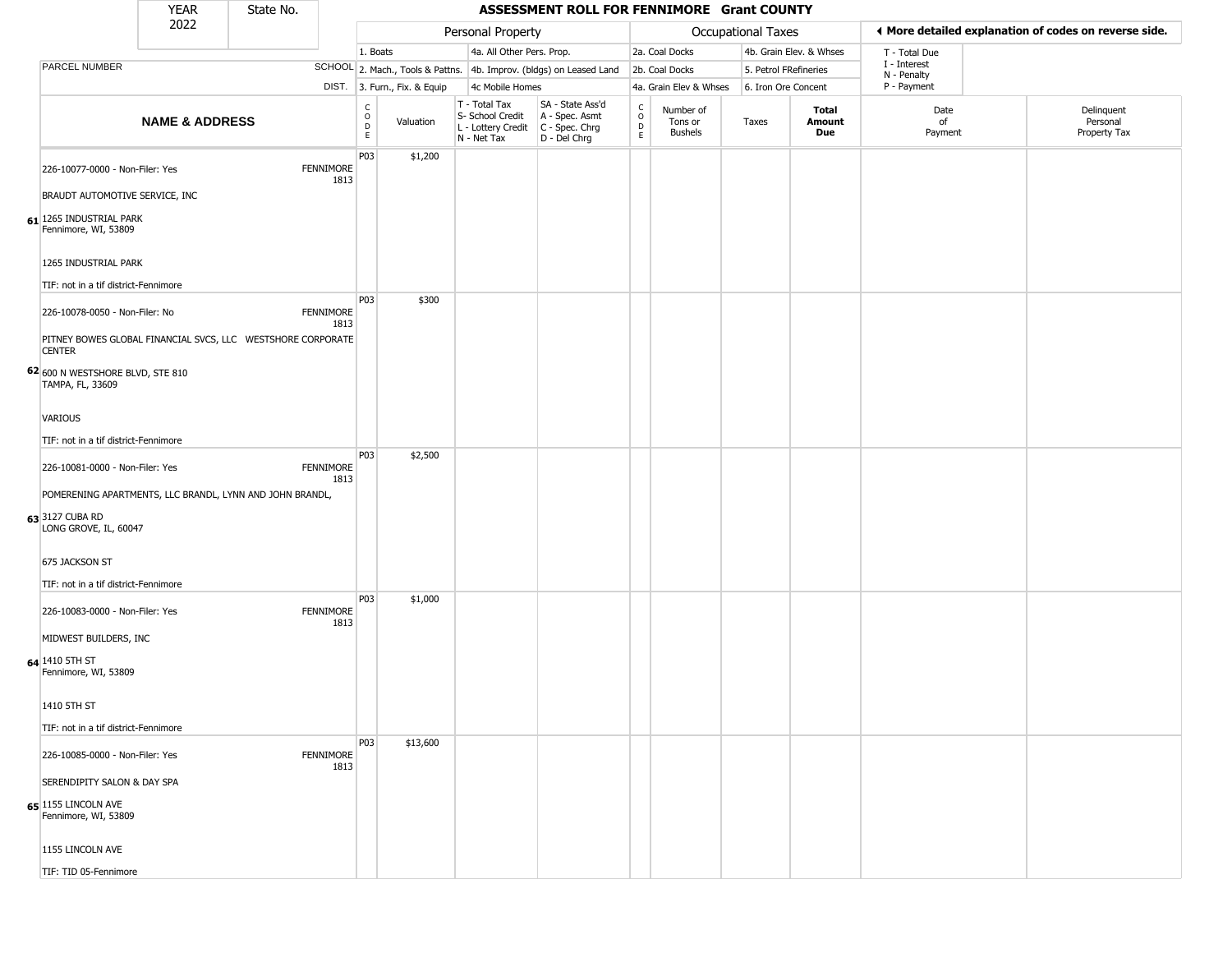|                                                                                | <b>YEAR</b>               | State No.                                                |                                   |                              |                                                  | ASSESSMENT ROLL FOR FENNIMORE Grant COUNTY                                                |                                                 |                                        |                       |                         |                             |                                                       |
|--------------------------------------------------------------------------------|---------------------------|----------------------------------------------------------|-----------------------------------|------------------------------|--------------------------------------------------|-------------------------------------------------------------------------------------------|-------------------------------------------------|----------------------------------------|-----------------------|-------------------------|-----------------------------|-------------------------------------------------------|
|                                                                                | 2022                      |                                                          |                                   |                              | Personal Property                                |                                                                                           |                                                 |                                        | Occupational Taxes    |                         |                             | ♦ More detailed explanation of codes on reverse side. |
|                                                                                |                           |                                                          | 1. Boats                          |                              | 4a. All Other Pers. Prop.                        |                                                                                           |                                                 | 2a. Coal Docks                         |                       | 4b. Grain Elev. & Whses | T - Total Due               |                                                       |
| PARCEL NUMBER                                                                  |                           |                                                          |                                   |                              |                                                  | SCHOOL 2. Mach., Tools & Pattns. 4b. Improv. (bldgs) on Leased Land                       |                                                 | 2b. Coal Docks                         | 5. Petrol FRefineries |                         | I - Interest<br>N - Penalty |                                                       |
|                                                                                |                           |                                                          |                                   | DIST. 3. Furn., Fix. & Equip | 4c Mobile Homes                                  |                                                                                           |                                                 | 4a. Grain Elev & Whses                 | 6. Iron Ore Concent   |                         | P - Payment                 |                                                       |
|                                                                                | <b>NAME &amp; ADDRESS</b> |                                                          | $\frac{C}{O}$<br>D<br>$\mathsf E$ | Valuation                    | T - Total Tax<br>S- School Credit<br>N - Net Tax | SA - State Ass'd<br>A - Spec. Asmt<br>L - Lottery Credit   C - Spec. Chrg<br>D - Del Chrg | $\begin{array}{c} C \\ O \\ D \\ E \end{array}$ | Number of<br>Tons or<br><b>Bushels</b> | Taxes                 | Total<br>Amount<br>Due  | Date<br>of<br>Payment       | Delinquent<br>Personal<br>Property Tax                |
| 226-10085-0030 - Non-Filer: No                                                 |                           | FENNIMORE P03<br>1813                                    | P <sub>4</sub> A                  | \$600<br>\$2,000             |                                                  |                                                                                           |                                                 |                                        |                       |                         |                             |                                                       |
|                                                                                |                           | CYGNUS HOME SERVICES, LLC DBA:SCHWAN'S HOME SERVICES LLC |                                   |                              |                                                  |                                                                                           |                                                 |                                        |                       |                         |                             |                                                       |
| 66 PO BOX 4747<br>OAK BROOK, IL, 60522                                         |                           |                                                          |                                   |                              |                                                  |                                                                                           |                                                 |                                        |                       |                         |                             |                                                       |
| 400 INDUSTRIAL DR                                                              |                           |                                                          |                                   |                              |                                                  |                                                                                           |                                                 |                                        |                       |                         |                             |                                                       |
| TIF: not in a tif district-Fennimore                                           |                           | <b>Parcel Total</b>                                      |                                   | \$2,600                      |                                                  |                                                                                           |                                                 |                                        |                       |                         |                             |                                                       |
|                                                                                |                           |                                                          | P03                               | \$2,500                      |                                                  |                                                                                           |                                                 |                                        |                       |                         |                             |                                                       |
| 226-10085-0050 - Non-Filer: Yes                                                |                           | <b>FENNIMORE</b><br>1813                                 |                                   |                              |                                                  |                                                                                           |                                                 |                                        |                       |                         |                             |                                                       |
| SLACK AUCTION & REALTY TIM SLACK<br>67 10126 CIRCLE RD<br>LANCASTER, WI, 53813 |                           |                                                          |                                   |                              |                                                  |                                                                                           |                                                 |                                        |                       |                         |                             |                                                       |
| 525 LINCOLN AVE                                                                |                           |                                                          |                                   |                              |                                                  |                                                                                           |                                                 |                                        |                       |                         |                             |                                                       |
| TIF: TIF 06-Fennimore                                                          |                           |                                                          |                                   |                              |                                                  |                                                                                           |                                                 |                                        |                       |                         |                             |                                                       |
| 226-10090-0000 - Non-Filer: Yes                                                |                           | <b>FENNIMORE</b><br>1813                                 | P03                               | \$1,900                      |                                                  |                                                                                           |                                                 |                                        |                       |                         |                             |                                                       |
| DANCE ELITE                                                                    |                           |                                                          |                                   |                              |                                                  |                                                                                           |                                                 |                                        |                       |                         |                             |                                                       |
| 68 31192 COUNTY HWY TB<br>LONE ROCK, WI, 53556                                 |                           |                                                          |                                   |                              |                                                  |                                                                                           |                                                 |                                        |                       |                         |                             |                                                       |
| 1130 LINCOLN AVE                                                               |                           |                                                          |                                   |                              |                                                  |                                                                                           |                                                 |                                        |                       |                         |                             |                                                       |
| TIF: TID 05-Fennimore                                                          |                           |                                                          |                                   |                              |                                                  |                                                                                           |                                                 |                                        |                       |                         |                             |                                                       |
| 226-10090-0010 - Non-Filer: Yes                                                |                           | FENNIMORE P03<br>1813                                    | P4A                               | \$500<br>\$4,300             |                                                  |                                                                                           |                                                 |                                        |                       |                         |                             |                                                       |
| SUBWAY SHECKLER SUBWAY INC                                                     |                           |                                                          |                                   |                              |                                                  |                                                                                           |                                                 |                                        |                       |                         |                             |                                                       |
| 69 13390 SPRING VALLEY RD<br>FENIMORE, WI, 53809                               |                           |                                                          |                                   |                              |                                                  |                                                                                           |                                                 |                                        |                       |                         |                             |                                                       |
| 615 LINCOLN AVE                                                                |                           |                                                          |                                   |                              |                                                  |                                                                                           |                                                 |                                        |                       |                         |                             |                                                       |
| TIF: TIF 06-Fennimore                                                          |                           |                                                          |                                   |                              |                                                  |                                                                                           |                                                 |                                        |                       |                         |                             |                                                       |
|                                                                                |                           | <b>Parcel Total</b>                                      |                                   | \$4,800                      |                                                  |                                                                                           |                                                 |                                        |                       |                         |                             |                                                       |
| 226-10091-0000 - Non-Filer: No                                                 |                           | <b>FENNIMORE</b><br>1813                                 | P03                               | \$1,500                      |                                                  |                                                                                           |                                                 |                                        |                       |                         |                             |                                                       |
| DIRECTV, LLC C/O KROLL, LLC                                                    |                           |                                                          |                                   |                              |                                                  |                                                                                           |                                                 |                                        |                       |                         |                             |                                                       |
| 70 PO BOX 2789<br>ADDISON, TX, 75001                                           |                           |                                                          |                                   |                              |                                                  |                                                                                           |                                                 |                                        |                       |                         |                             |                                                       |
| VARIOUS                                                                        |                           |                                                          |                                   |                              |                                                  |                                                                                           |                                                 |                                        |                       |                         |                             |                                                       |
| TIF: not in a tif district-Fennimore                                           |                           |                                                          |                                   |                              |                                                  |                                                                                           |                                                 |                                        |                       |                         |                             |                                                       |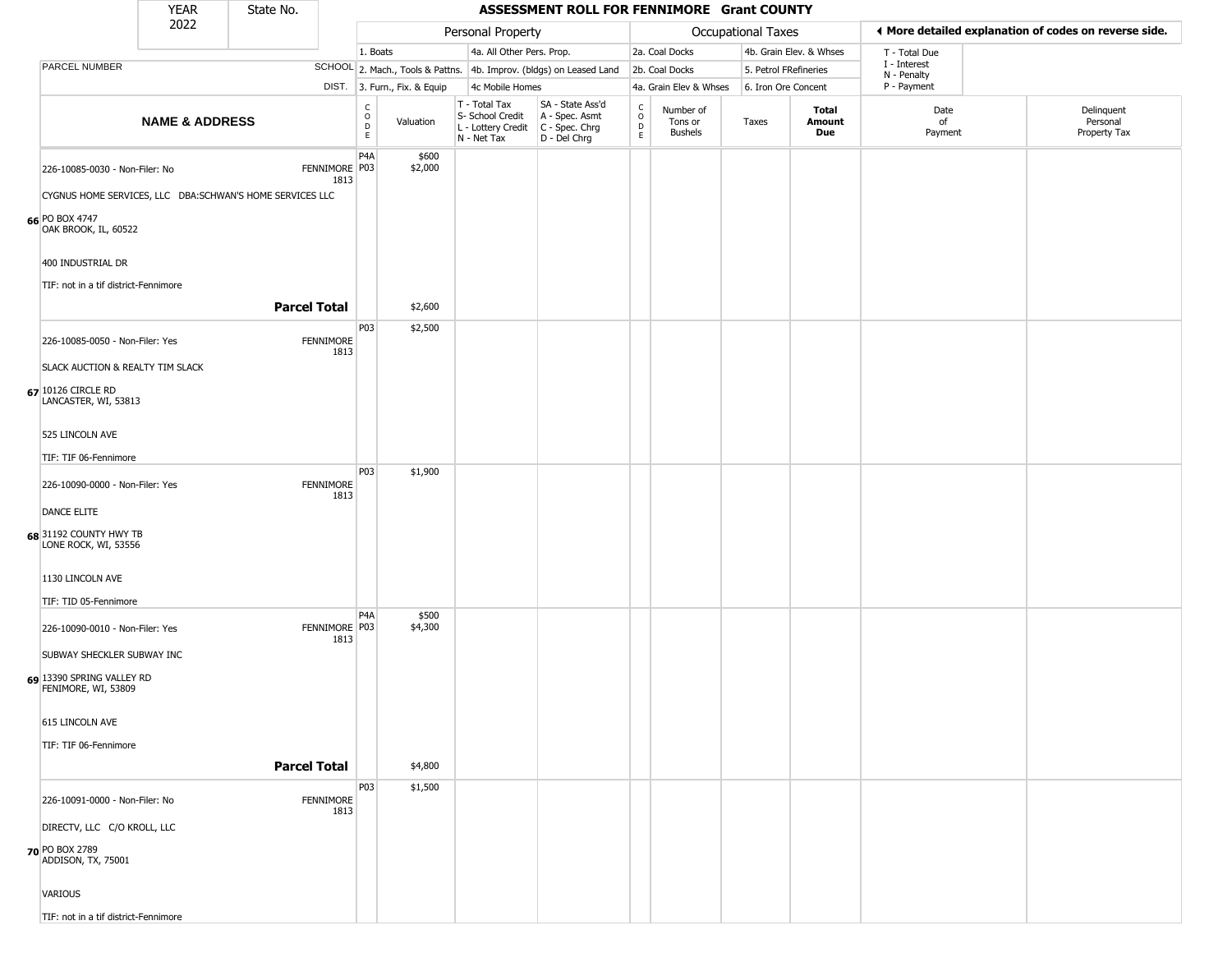|                                                                                                 | <b>YEAR</b>               | State No. |                          |                         |                              |                                                                        | ASSESSMENT ROLL FOR FENNIMORE Grant COUNTY                             |                                   |                                        |                       |                         |                             |                                                       |
|-------------------------------------------------------------------------------------------------|---------------------------|-----------|--------------------------|-------------------------|------------------------------|------------------------------------------------------------------------|------------------------------------------------------------------------|-----------------------------------|----------------------------------------|-----------------------|-------------------------|-----------------------------|-------------------------------------------------------|
|                                                                                                 | 2022                      |           |                          |                         |                              | Personal Property                                                      |                                                                        |                                   |                                        | Occupational Taxes    |                         |                             | ♦ More detailed explanation of codes on reverse side. |
|                                                                                                 |                           |           |                          | 1. Boats                |                              | 4a. All Other Pers. Prop.                                              |                                                                        |                                   | 2a. Coal Docks                         |                       | 4b. Grain Elev. & Whses | T - Total Due               |                                                       |
| PARCEL NUMBER                                                                                   |                           |           |                          |                         |                              |                                                                        | SCHOOL 2. Mach., Tools & Pattns. 4b. Improv. (bldgs) on Leased Land    |                                   | 2b. Coal Docks                         | 5. Petrol FRefineries |                         | I - Interest<br>N - Penalty |                                                       |
|                                                                                                 |                           |           |                          |                         | DIST. 3. Furn., Fix. & Equip | 4c Mobile Homes                                                        |                                                                        |                                   | 4a. Grain Elev & Whses                 | 6. Iron Ore Concent   |                         | P - Payment                 |                                                       |
|                                                                                                 | <b>NAME &amp; ADDRESS</b> |           |                          | C<br>$\circ$<br>D<br>E. | Valuation                    | T - Total Tax<br>S- School Credit<br>L - Lottery Credit<br>N - Net Tax | SA - State Ass'd<br>A - Spec. Asmt<br>$C - Spec. Chrg$<br>D - Del Chrg | $\mathsf{C}$<br>$\circ$<br>D<br>E | Number of<br>Tons or<br><b>Bushels</b> | Taxes                 | Total<br>Amount<br>Due  | Date<br>of<br>Payment       | Delinquent<br>Personal<br>Property Tax                |
| 226-10092-0000 - Non-Filer: No                                                                  |                           |           | <b>FENNIMORE</b><br>1813 | P03                     | \$14,700                     |                                                                        |                                                                        |                                   |                                        |                       |                         |                             |                                                       |
| QUADIENT LEASING USA INC FKA MAILFINANCE, INC<br>71 478 WHEELERS FARMS RD<br>MILFORD, CT, 06461 |                           |           |                          |                         |                              |                                                                        |                                                                        |                                   |                                        |                       |                         |                             |                                                       |
| <b>VARIOUS</b>                                                                                  |                           |           |                          |                         |                              |                                                                        |                                                                        |                                   |                                        |                       |                         |                             |                                                       |
| TIF: not in a tif district-Fennimore                                                            |                           |           |                          | P03                     | \$300                        |                                                                        |                                                                        |                                   |                                        |                       |                         |                             |                                                       |
| 226-10096-0000 - Non-Filer: Yes                                                                 |                           |           | <b>FENNIMORE</b><br>1813 |                         |                              |                                                                        |                                                                        |                                   |                                        |                       |                         |                             |                                                       |
| BENDER CONSTRUCTION BENDER, DANIEL A                                                            |                           |           |                          |                         |                              |                                                                        |                                                                        |                                   |                                        |                       |                         |                             |                                                       |
| 72 685 11TH ST<br>Fennimore, WI, 53809                                                          |                           |           |                          |                         |                              |                                                                        |                                                                        |                                   |                                        |                       |                         |                             |                                                       |
| 685 11TH ST                                                                                     |                           |           |                          |                         |                              |                                                                        |                                                                        |                                   |                                        |                       |                         |                             |                                                       |
| TIF: not in a tif district-Fennimore                                                            |                           |           |                          |                         |                              |                                                                        |                                                                        |                                   |                                        |                       |                         |                             |                                                       |
| 226-10098-0000 - Non-Filer: Yes                                                                 |                           |           | <b>FENNIMORE</b><br>1813 | P03                     | \$7,800                      |                                                                        |                                                                        |                                   |                                        |                       |                         |                             |                                                       |
| FENNIMORE HAIR DESIGN UDELHOVEN, DEBRA<br>73 970 LINCOLN AVE<br>Fennimore, WI, 53809            |                           |           |                          |                         |                              |                                                                        |                                                                        |                                   |                                        |                       |                         |                             |                                                       |
| 970 LINCOLN AVE                                                                                 |                           |           |                          |                         |                              |                                                                        |                                                                        |                                   |                                        |                       |                         |                             |                                                       |
| TIF: not in a tif district-Fennimore                                                            |                           |           |                          | P03                     | \$3,800                      |                                                                        |                                                                        |                                   |                                        |                       |                         |                             |                                                       |
| 226-10101-0000 - Non-Filer: Yes                                                                 |                           |           | <b>FENNIMORE</b><br>1813 |                         |                              |                                                                        |                                                                        |                                   |                                        |                       |                         |                             |                                                       |
| <b>WEBWISE DESIGNS</b>                                                                          |                           |           |                          |                         |                              |                                                                        |                                                                        |                                   |                                        |                       |                         |                             |                                                       |
| 74 1110 MARSDEN PARK RD<br>Fennimore, WI, 53809                                                 |                           |           |                          |                         |                              |                                                                        |                                                                        |                                   |                                        |                       |                         |                             |                                                       |
| 1110 MARSDEN PARK RD                                                                            |                           |           |                          |                         |                              |                                                                        |                                                                        |                                   |                                        |                       |                         |                             |                                                       |
| TIF: not in a tif district-Fennimore                                                            |                           |           |                          |                         |                              |                                                                        |                                                                        |                                   |                                        |                       |                         |                             |                                                       |
| 226-10110-0000 - Non-Filer: No                                                                  |                           |           | FENNIMORE e<br>1813 Ass  | Stat                    | \$0                          |                                                                        |                                                                        |                                   |                                        |                       |                         |                             |                                                       |
| CARR VALLEY CHEESE COMPANY, INC                                                                 |                           |           |                          | ess<br>ed               |                              |                                                                        |                                                                        |                                   |                                        |                       |                         |                             |                                                       |
| <b>75</b> S3797 CTY G<br>LAVALLE, WI, 53941                                                     |                           |           |                          |                         |                              |                                                                        |                                                                        |                                   |                                        |                       |                         |                             |                                                       |
| 1675 LINCOLN AVE                                                                                |                           |           |                          |                         |                              |                                                                        |                                                                        |                                   |                                        |                       |                         |                             |                                                       |
| TIF: TID 05-Fennimore                                                                           |                           |           |                          |                         |                              |                                                                        |                                                                        |                                   |                                        |                       |                         |                             |                                                       |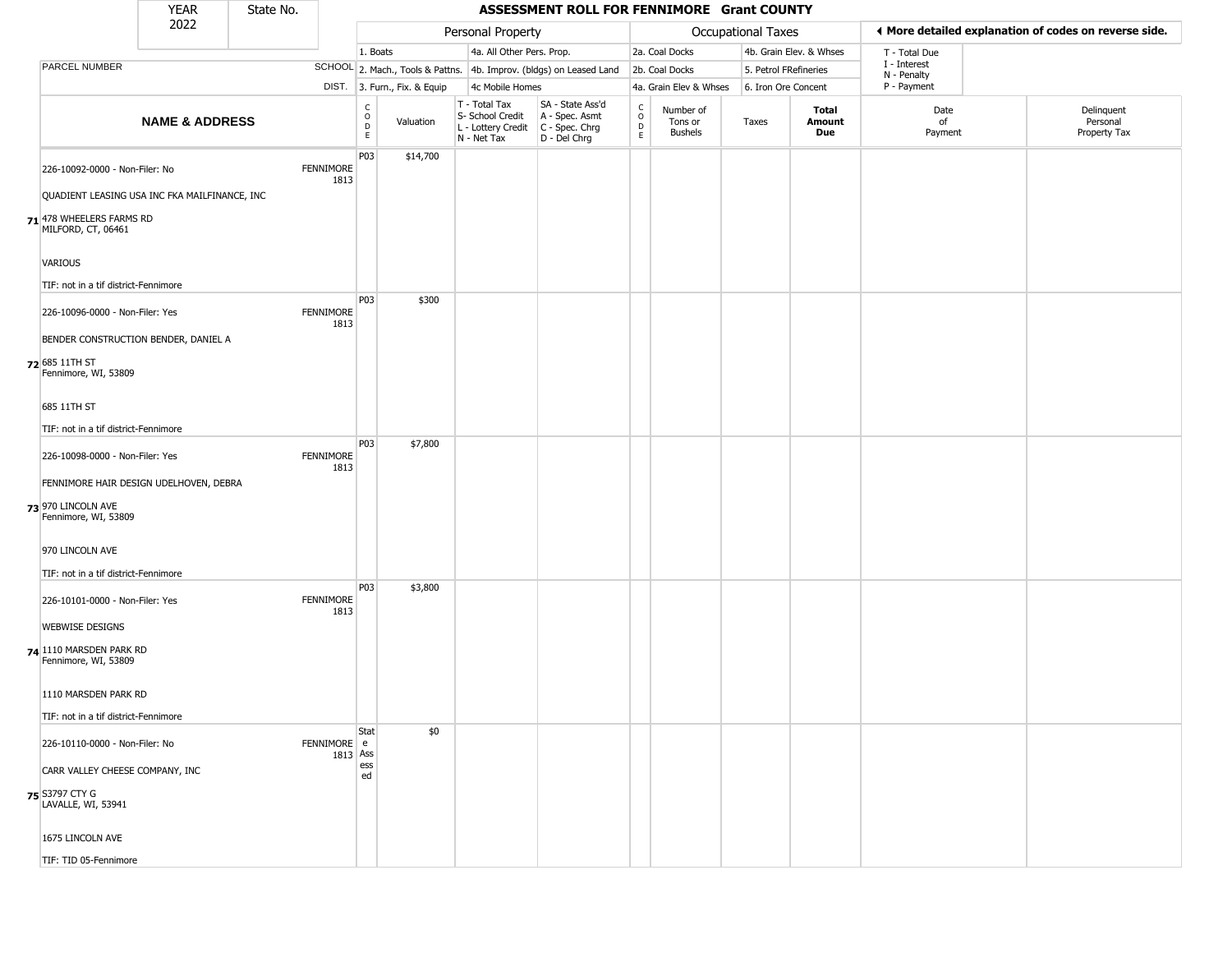|                                                                                | <b>YEAR</b>               | State No. |                         |                                  |                              |                                                                        | ASSESSMENT ROLL FOR FENNIMORE Grant COUNTY                           |                                         |                                        |       |                         |                             |                                                       |
|--------------------------------------------------------------------------------|---------------------------|-----------|-------------------------|----------------------------------|------------------------------|------------------------------------------------------------------------|----------------------------------------------------------------------|-----------------------------------------|----------------------------------------|-------|-------------------------|-----------------------------|-------------------------------------------------------|
|                                                                                | 2022                      |           |                         |                                  |                              | Personal Property                                                      |                                                                      |                                         | Occupational Taxes                     |       |                         |                             | ◀ More detailed explanation of codes on reverse side. |
|                                                                                |                           |           |                         | 1. Boats                         |                              | 4a. All Other Pers. Prop.                                              |                                                                      |                                         | 2a. Coal Docks                         |       | 4b. Grain Elev. & Whses | T - Total Due               |                                                       |
| PARCEL NUMBER                                                                  |                           |           |                         |                                  |                              |                                                                        | SCHOOL 2. Mach., Tools & Pattns. 4b. Improv. (bldgs) on Leased Land  |                                         | 2b. Coal Docks                         |       | 5. Petrol FRefineries   | I - Interest<br>N - Penalty |                                                       |
|                                                                                |                           |           |                         |                                  | DIST. 3. Furn., Fix. & Equip | 4c Mobile Homes                                                        |                                                                      |                                         | 4a. Grain Elev & Whses                 |       | 6. Iron Ore Concent     | P - Payment                 |                                                       |
|                                                                                | <b>NAME &amp; ADDRESS</b> |           |                         | C<br>$\circ$<br>D<br>$\mathsf E$ | Valuation                    | T - Total Tax<br>S- School Credit<br>L - Lottery Credit<br>N - Net Tax | SA - State Ass'd<br>A - Spec. Asmt<br>C - Spec. Chrg<br>D - Del Chrg | $\delta$<br>$\mathsf{D}$<br>$\mathsf E$ | Number of<br>Tons or<br><b>Bushels</b> | Taxes | Total<br>Amount<br>Due  | Date<br>of<br>Payment       | Delinquent<br>Personal<br>Property Tax                |
| 226-10114-0000 - Non-Filer: No<br>PREMIER COOPERATIVE                          |                           |           | FENNIMORE e<br>1813 Ass | Stat<br>ess<br>ed                | \$0                          |                                                                        |                                                                      |                                         |                                        |       |                         |                             |                                                       |
| 76 PO BOX 230<br>MT HOREB, WI, 53572                                           |                           |           |                         |                                  |                              |                                                                        |                                                                      |                                         |                                        |       |                         |                             |                                                       |
| 1600 BRONSON BLVD<br>TIF: not in a tif district-Fennimore                      |                           |           |                         |                                  |                              |                                                                        |                                                                      |                                         |                                        |       |                         |                             |                                                       |
| 226-10115-0000 - Non-Filer: No                                                 |                           |           | FENNIMORE e<br>1813 Ass | Stat                             | \$0                          |                                                                        |                                                                      |                                         |                                        |       |                         |                             |                                                       |
| MORRIS NEWSPAPER CORP OF WISCONSIN<br>77 27 ABERCORN ST<br>SAVANNAH, GA, 31401 |                           |           |                         | ess<br>ed                        |                              |                                                                        |                                                                      |                                         |                                        |       |                         |                             |                                                       |
| 1150 LINCOLN AVE<br>TIF: TID 05-Fennimore                                      |                           |           |                         |                                  |                              |                                                                        |                                                                      |                                         |                                        |       |                         |                             |                                                       |
| 226-10116-0000 - Non-Filer: No                                                 |                           |           | FENNIMORE e<br>1813 Ass | Stat<br>ess                      | \$0                          |                                                                        |                                                                      |                                         |                                        |       |                         |                             |                                                       |
| ENERGIZER MANU, INC<br>78 553 MARYVILLE U DR<br>ST LOUIS, MO, 63141            |                           |           |                         | ed                               |                              |                                                                        |                                                                      |                                         |                                        |       |                         |                             |                                                       |
| 100 RAYOVAC CT<br>TIF: TIF 04-Fennimore                                        |                           |           |                         |                                  |                              |                                                                        |                                                                      |                                         |                                        |       |                         |                             |                                                       |
| 226-10122-0000 - Non-Filer: Yes                                                |                           |           | FENNIMORE<br>1813       | P03                              | \$10,400                     |                                                                        |                                                                      |                                         |                                        |       |                         |                             |                                                       |
| THE FENWAY HOUSE HOTEL<br>79 1096 LINCOLN AVE<br>Fennimore, WI, 53809          |                           |           |                         |                                  |                              |                                                                        |                                                                      |                                         |                                        |       |                         |                             |                                                       |
| 1096 LINCOLN AVE                                                               |                           |           |                         |                                  |                              |                                                                        |                                                                      |                                         |                                        |       |                         |                             |                                                       |
| TIF: TID 05-Fennimore                                                          |                           |           |                         | P03                              | \$1,400                      |                                                                        |                                                                      |                                         |                                        |       |                         |                             |                                                       |
| 226-10126-0000 - Non-Filer: No                                                 |                           |           | FENNIMORE<br>1813       |                                  |                              |                                                                        |                                                                      |                                         |                                        |       |                         |                             |                                                       |
| THE AMERICAN BOTTLING CO<br>80 PO BOX 1925<br>FRISCO, TX, 75034                |                           |           |                         |                                  |                              |                                                                        |                                                                      |                                         |                                        |       |                         |                             |                                                       |
| VARIOUS                                                                        |                           |           |                         |                                  |                              |                                                                        |                                                                      |                                         |                                        |       |                         |                             |                                                       |
| TIF: not in a tif district-Fennimore                                           |                           |           |                         |                                  |                              |                                                                        |                                                                      |                                         |                                        |       |                         |                             |                                                       |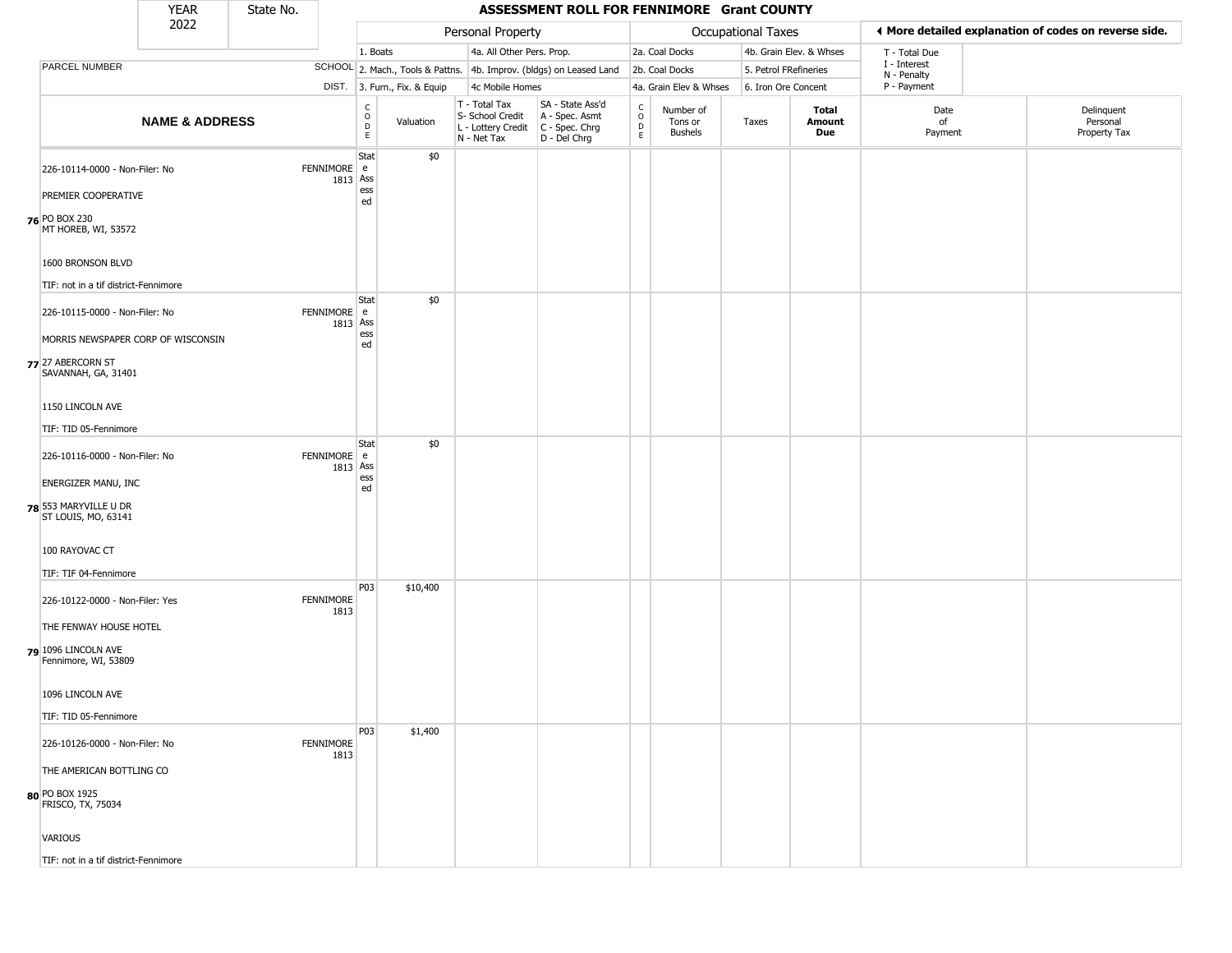|                                                  | <b>YEAR</b>               | State No.           |                                                 |                                  |                                                  | ASSESSMENT ROLL FOR FENNIMORE Grant COUNTY                                                |                                                 |                                        |                       |                         |                             |                                                       |
|--------------------------------------------------|---------------------------|---------------------|-------------------------------------------------|----------------------------------|--------------------------------------------------|-------------------------------------------------------------------------------------------|-------------------------------------------------|----------------------------------------|-----------------------|-------------------------|-----------------------------|-------------------------------------------------------|
|                                                  | 2022                      |                     |                                                 |                                  | Personal Property                                |                                                                                           |                                                 |                                        | Occupational Taxes    |                         |                             | ♦ More detailed explanation of codes on reverse side. |
|                                                  |                           |                     |                                                 | 1. Boats                         | 4a. All Other Pers. Prop.                        |                                                                                           |                                                 | 2a. Coal Docks                         |                       | 4b. Grain Elev. & Whses | T - Total Due               |                                                       |
| PARCEL NUMBER                                    |                           |                     |                                                 | SCHOOL 2. Mach., Tools & Pattns. |                                                  | 4b. Improv. (bldgs) on Leased Land                                                        |                                                 | 2b. Coal Docks                         | 5. Petrol FRefineries |                         | I - Interest<br>N - Penalty |                                                       |
|                                                  |                           |                     |                                                 | DIST. 3. Furn., Fix. & Equip     | 4c Mobile Homes                                  |                                                                                           |                                                 | 4a. Grain Elev & Whses                 | 6. Iron Ore Concent   |                         | P - Payment                 |                                                       |
|                                                  | <b>NAME &amp; ADDRESS</b> |                     | $\begin{array}{c} C \\ O \\ D \\ E \end{array}$ | Valuation                        | T - Total Tax<br>S- School Credit<br>N - Net Tax | SA - State Ass'd<br>A - Spec. Asmt<br>L - Lottery Credit   C - Spec. Chrg<br>D - Del Chrg | $_{\rm o}^{\rm c}$<br>$\mathsf{D}_{\mathsf{E}}$ | Number of<br>Tons or<br><b>Bushels</b> | Taxes                 | Total<br>Amount<br>Due  | Date<br>of<br>Payment       | Delinquent<br>Personal<br>Property Tax                |
| 226-10129-0000 - Non-Filer: Yes                  |                           | FENNIMORE P03       | P <sub>4</sub> A<br>1813                        | \$400<br>\$4,100                 |                                                  |                                                                                           |                                                 |                                        |                       |                         |                             |                                                       |
| <b>QUILT PEDDLER</b>                             |                           |                     |                                                 |                                  |                                                  |                                                                                           |                                                 |                                        |                       |                         |                             |                                                       |
| 81 4420 HWY 18<br>Fennimore, WI, 53809           |                           |                     |                                                 |                                  |                                                  |                                                                                           |                                                 |                                        |                       |                         |                             |                                                       |
| 4420 HWY 18                                      |                           |                     |                                                 |                                  |                                                  |                                                                                           |                                                 |                                        |                       |                         |                             |                                                       |
| TIF: not in a tif district-Fennimore             |                           | <b>Parcel Total</b> |                                                 | \$4,500                          |                                                  |                                                                                           |                                                 |                                        |                       |                         |                             |                                                       |
| 226-10131-0000 - Non-Filer: No                   |                           | FENNIMORE P03       | P <sub>4</sub> A                                | \$200<br>\$11,000                |                                                  |                                                                                           |                                                 |                                        |                       |                         |                             |                                                       |
| FRANK BEER DISTRIBUTORS, LLC                     |                           |                     | 1813                                            |                                  |                                                  |                                                                                           |                                                 |                                        |                       |                         |                             |                                                       |
| 82 2115 PLEASANT VIEW RD<br>MIDDLETON, WI, 53562 |                           |                     |                                                 |                                  |                                                  |                                                                                           |                                                 |                                        |                       |                         |                             |                                                       |
| 1705 DODGE ST                                    |                           |                     |                                                 |                                  |                                                  |                                                                                           |                                                 |                                        |                       |                         |                             |                                                       |
| TIF: not in a tif district-Fennimore             |                           |                     |                                                 |                                  |                                                  |                                                                                           |                                                 |                                        |                       |                         |                             |                                                       |
|                                                  |                           | <b>Parcel Total</b> |                                                 | \$11,200                         |                                                  |                                                                                           |                                                 |                                        |                       |                         |                             |                                                       |
| 226-10132-0000 - Non-Filer: No                   |                           | <b>FENNIMORE</b>    | P03<br>1813                                     | \$1,500                          |                                                  |                                                                                           |                                                 |                                        |                       |                         |                             |                                                       |
| CREATIVE APPEAL & GIFT SHOP BETH NELSON          |                           |                     |                                                 |                                  |                                                  |                                                                                           |                                                 |                                        |                       |                         |                             |                                                       |
| 83 540 8TH ST<br>Fennimore, WI, 53809            |                           |                     |                                                 |                                  |                                                  |                                                                                           |                                                 |                                        |                       |                         |                             |                                                       |
| 685 LINCOLN AVE                                  |                           |                     |                                                 |                                  |                                                  |                                                                                           |                                                 |                                        |                       |                         |                             |                                                       |
| TIF: TIF 06-Fennimore                            |                           |                     |                                                 |                                  |                                                  |                                                                                           |                                                 |                                        |                       |                         |                             |                                                       |
| 226-10133-0000 - Non-Filer: No                   |                           | <b>FENNIMORE</b>    | P <sub>4</sub> A<br>1813                        | \$1,000                          |                                                  |                                                                                           |                                                 |                                        |                       |                         |                             |                                                       |
| 13 SQUARED RENTAL PROPERTIES, LLC                |                           |                     |                                                 |                                  |                                                  |                                                                                           |                                                 |                                        |                       |                         |                             |                                                       |
| 84 4403 EATON DR<br>ROCKFORD, IL, 61114          |                           |                     |                                                 |                                  |                                                  |                                                                                           |                                                 |                                        |                       |                         |                             |                                                       |
| 1685 MADISON ST, APT BUILDING-FENNIMORE          |                           |                     |                                                 |                                  |                                                  |                                                                                           |                                                 |                                        |                       |                         |                             |                                                       |
| TIF: not in a tif district-Fennimore             |                           |                     |                                                 |                                  |                                                  |                                                                                           |                                                 |                                        |                       |                         |                             |                                                       |
| 226-10135-0000 - Non-Filer: Yes                  |                           | <b>FENNIMORE</b>    | P03<br>1813                                     | \$8,600                          |                                                  |                                                                                           |                                                 |                                        |                       |                         |                             |                                                       |
| WOOD LAW FIRM                                    |                           |                     |                                                 |                                  |                                                  |                                                                                           |                                                 |                                        |                       |                         |                             |                                                       |
| 85 1180 JACKSON ST<br>Fennimore, WI, 53809       |                           |                     |                                                 |                                  |                                                  |                                                                                           |                                                 |                                        |                       |                         |                             |                                                       |
| 1180 JACKSON ST                                  |                           |                     |                                                 |                                  |                                                  |                                                                                           |                                                 |                                        |                       |                         |                             |                                                       |
| TIF: not in a tif district-Fennimore             |                           |                     |                                                 |                                  |                                                  |                                                                                           |                                                 |                                        |                       |                         |                             |                                                       |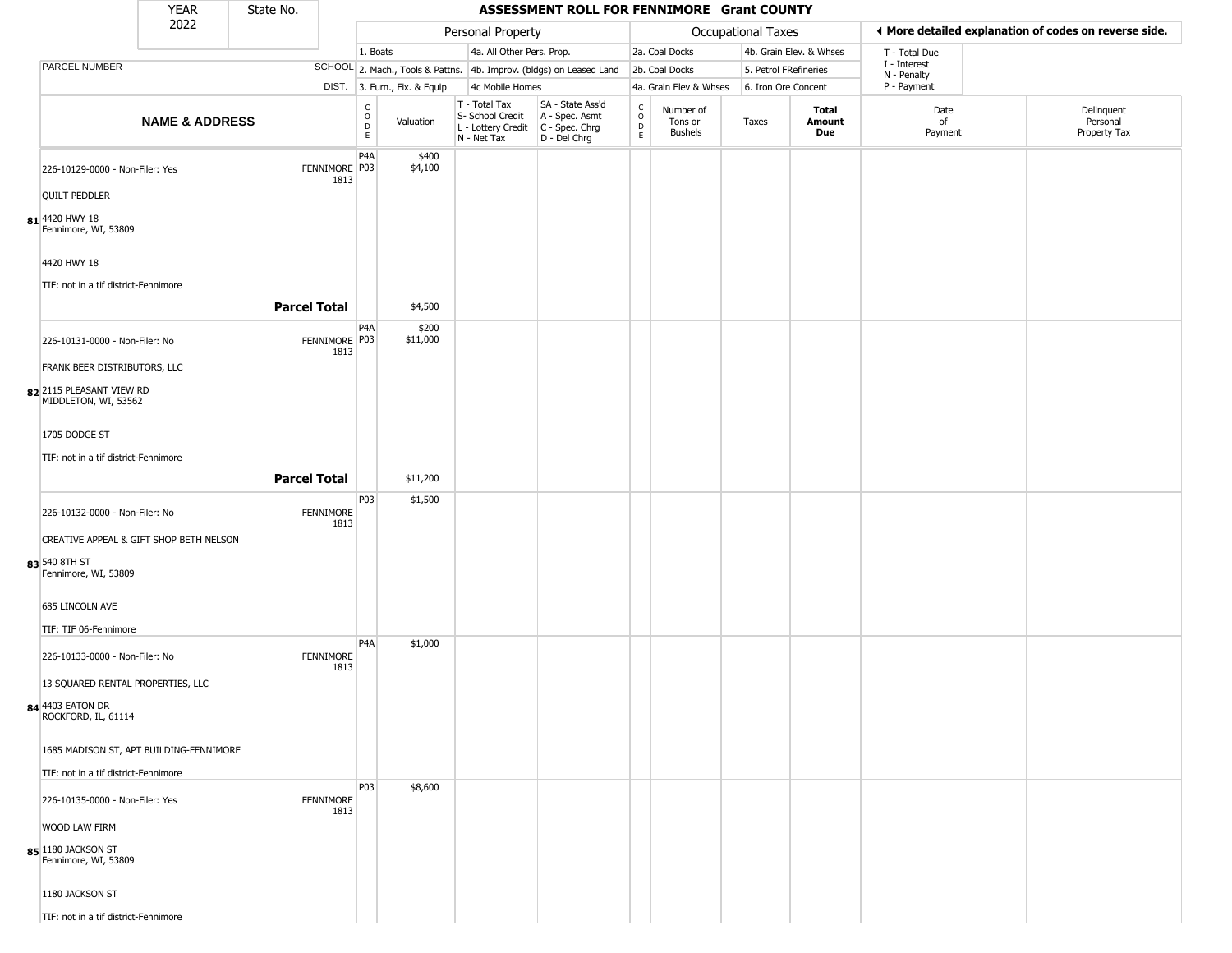|                                                                                               | <b>YEAR</b>               | State No.           |                       |                  |                              |                                                  | ASSESSMENT ROLL FOR FENNIMORE Grant COUNTY                                                |                                         |                                        |                       |                         |                             |                                                       |
|-----------------------------------------------------------------------------------------------|---------------------------|---------------------|-----------------------|------------------|------------------------------|--------------------------------------------------|-------------------------------------------------------------------------------------------|-----------------------------------------|----------------------------------------|-----------------------|-------------------------|-----------------------------|-------------------------------------------------------|
|                                                                                               | 2022                      |                     |                       |                  |                              | Personal Property                                |                                                                                           |                                         |                                        | Occupational Taxes    |                         |                             | ♦ More detailed explanation of codes on reverse side. |
|                                                                                               |                           |                     |                       | 1. Boats         |                              | 4a. All Other Pers. Prop.                        |                                                                                           |                                         | 2a. Coal Docks                         |                       | 4b. Grain Elev. & Whses | T - Total Due               |                                                       |
| PARCEL NUMBER                                                                                 |                           |                     |                       |                  |                              |                                                  | SCHOOL 2. Mach., Tools & Pattns. 4b. Improv. (bldgs) on Leased Land                       |                                         | 2b. Coal Docks                         | 5. Petrol FRefineries |                         | I - Interest<br>N - Penalty |                                                       |
|                                                                                               |                           |                     |                       |                  | DIST. 3. Furn., Fix. & Equip | 4c Mobile Homes                                  |                                                                                           |                                         | 4a. Grain Elev & Whses                 | 6. Iron Ore Concent   |                         | P - Payment                 |                                                       |
|                                                                                               | <b>NAME &amp; ADDRESS</b> |                     |                       | C<br>D<br>D<br>E | Valuation                    | T - Total Tax<br>S- School Credit<br>N - Net Tax | SA - State Ass'd<br>A - Spec. Asmt<br>L - Lottery Credit   C - Spec. Chrg<br>D - Del Chrg | $\rm _o^c$<br>$\mathsf{D}_{\mathsf{E}}$ | Number of<br>Tons or<br><b>Bushels</b> | Taxes                 | Total<br>Amount<br>Due  | Date<br>of<br>Payment       | Delinquent<br>Personal<br>Property Tax                |
| 226-10136-0000 - Non-Filer: No                                                                |                           |                     | FENNIMORE P03<br>1813 | P <sub>4</sub> A | \$100<br>\$1,000             |                                                  |                                                                                           |                                         |                                        |                       |                         |                             |                                                       |
| PEOPLES STATE BANK<br>86 PO BOX 299<br>PRAIRIE DU CHIEN, WI, 53821                            |                           |                     |                       |                  |                              |                                                  |                                                                                           |                                         |                                        |                       |                         |                             |                                                       |
| 1275 10TH ST<br>TIF: not in a tif district-Fennimore                                          |                           |                     |                       |                  |                              |                                                  |                                                                                           |                                         |                                        |                       |                         |                             |                                                       |
|                                                                                               |                           | <b>Parcel Total</b> |                       |                  | \$1,100                      |                                                  |                                                                                           |                                         |                                        |                       |                         |                             |                                                       |
| 226-10139-0000 - Non-Filer: No                                                                |                           |                     | FENNIMORE<br>1813     | P03              | \$22,900                     |                                                  |                                                                                           |                                         |                                        |                       |                         |                             |                                                       |
| GREATAMERICAN FINANCIAL SERVICES CORP<br>87 625 1ST ST SE. STE 800<br>CEDAR RAPIDS, IA, 52401 |                           |                     |                       |                  |                              |                                                  |                                                                                           |                                         |                                        |                       |                         |                             |                                                       |
| VARIOUS                                                                                       |                           |                     |                       |                  |                              |                                                  |                                                                                           |                                         |                                        |                       |                         |                             |                                                       |
| TIF: not in a tif district-Fennimore                                                          |                           |                     |                       | P03              | \$1,300                      |                                                  |                                                                                           |                                         |                                        |                       |                         |                             |                                                       |
| 226-10140-0000 - Non-Filer: No                                                                |                           |                     | FENNIMORE<br>1813     |                  |                              |                                                  |                                                                                           |                                         |                                        |                       |                         |                             |                                                       |
| RICOH USA, INC<br>88 PO BOX 3850<br>MANCHESTER, NH, 03105                                     |                           |                     |                       |                  |                              |                                                  |                                                                                           |                                         |                                        |                       |                         |                             |                                                       |
| 1800 BRONSON RD<br>TIF: not in a tif district-Fennimore                                       |                           |                     |                       |                  |                              |                                                  |                                                                                           |                                         |                                        |                       |                         |                             |                                                       |
| 226-10142-0000 - Non-Filer: No                                                                |                           |                     | FENNIMORE P03<br>1813 | P <sub>4</sub> A | \$21,400<br>\$23,500         |                                                  |                                                                                           |                                         |                                        |                       |                         |                             |                                                       |
| LANCASTER DENTAL ASSOCIATES, LLC DBA FENNIMORE SMILES                                         |                           |                     |                       |                  |                              |                                                  |                                                                                           |                                         |                                        |                       |                         |                             |                                                       |
| 89 237 W HICKORY ST<br>LANCASTER, WI, 53813                                                   |                           |                     |                       |                  |                              |                                                  |                                                                                           |                                         |                                        |                       |                         |                             |                                                       |
| 1515 LAFOLLETTE ST                                                                            |                           |                     |                       |                  |                              |                                                  |                                                                                           |                                         |                                        |                       |                         |                             |                                                       |
| TIF: not in a tif district-Fennimore                                                          |                           | <b>Parcel Total</b> |                       |                  | \$44,900                     |                                                  |                                                                                           |                                         |                                        |                       |                         |                             |                                                       |
| 226-10147-0000 - Non-Filer: No                                                                |                           |                     | FENNIMORE P03<br>1813 | P <sub>4</sub> A | \$9,100<br>\$16,600          |                                                  |                                                                                           |                                         |                                        |                       |                         |                             |                                                       |
| COMMUNITY FIRST BANK                                                                          |                           |                     |                       |                  |                              |                                                  |                                                                                           |                                         |                                        |                       |                         |                             |                                                       |
| 90 PO BOX 207<br>Fennimore, WI, 53809                                                         |                           |                     |                       |                  |                              |                                                  |                                                                                           |                                         |                                        |                       |                         |                             |                                                       |
| 375 LINCOLN AVE                                                                               |                           |                     |                       |                  |                              |                                                  |                                                                                           |                                         |                                        |                       |                         |                             |                                                       |
| TIF: TIF 06-Fennimore                                                                         |                           |                     |                       |                  |                              |                                                  |                                                                                           |                                         |                                        |                       |                         |                             |                                                       |
|                                                                                               |                           | <b>Parcel Total</b> |                       |                  | \$25,700                     |                                                  |                                                                                           |                                         |                                        |                       |                         |                             |                                                       |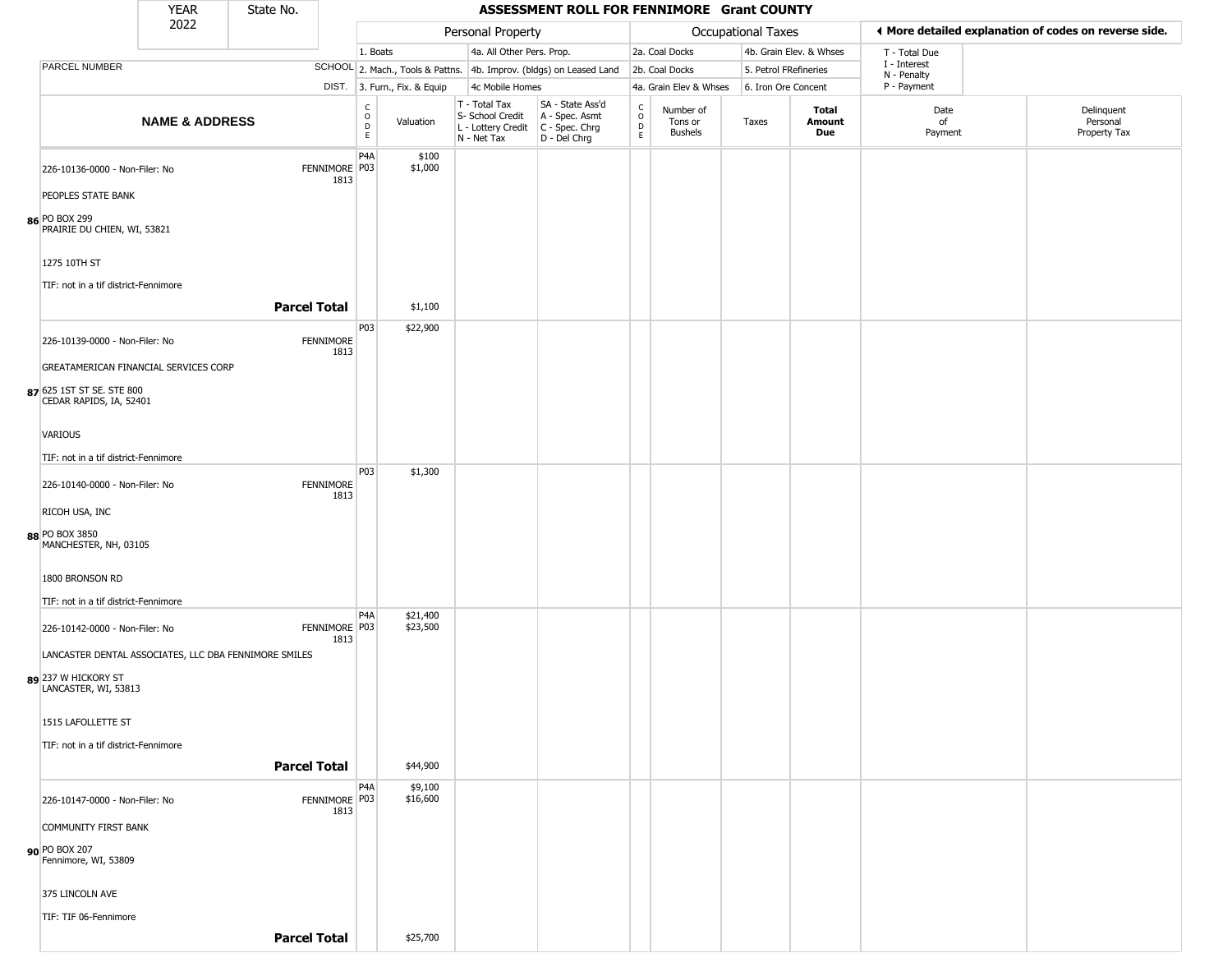|                                                  | <b>YEAR</b>                              | State No.           |                                                 |                              |                                                  | ASSESSMENT ROLL FOR FENNIMORE Grant COUNTY                                                |                                    |                                        |                       |                         |                             |                                                       |
|--------------------------------------------------|------------------------------------------|---------------------|-------------------------------------------------|------------------------------|--------------------------------------------------|-------------------------------------------------------------------------------------------|------------------------------------|----------------------------------------|-----------------------|-------------------------|-----------------------------|-------------------------------------------------------|
|                                                  | 2022                                     |                     |                                                 |                              | Personal Property                                |                                                                                           |                                    |                                        | Occupational Taxes    |                         |                             | ◀ More detailed explanation of codes on reverse side. |
|                                                  |                                          |                     | 1. Boats                                        |                              | 4a. All Other Pers. Prop.                        |                                                                                           |                                    | 2a. Coal Docks                         |                       | 4b. Grain Elev. & Whses | T - Total Due               |                                                       |
| PARCEL NUMBER                                    |                                          |                     |                                                 |                              |                                                  | SCHOOL 2. Mach., Tools & Pattns. 4b. Improv. (bldgs) on Leased Land                       |                                    | 2b. Coal Docks                         | 5. Petrol FRefineries |                         | I - Interest<br>N - Penalty |                                                       |
|                                                  |                                          |                     |                                                 | DIST. 3. Furn., Fix. & Equip | 4c Mobile Homes                                  |                                                                                           |                                    | 4a. Grain Elev & Whses                 | 6. Iron Ore Concent   |                         | P - Payment                 |                                                       |
|                                                  | <b>NAME &amp; ADDRESS</b>                |                     | $\begin{array}{c} C \\ O \\ D \\ E \end{array}$ | Valuation                    | T - Total Tax<br>S- School Credit<br>N - Net Tax | SA - State Ass'd<br>A - Spec. Asmt<br>L - Lottery Credit   C - Spec. Chrg<br>D - Del Chrg | $\mathsf{C}$<br>$\circ$<br>D<br>E. | Number of<br>Tons or<br><b>Bushels</b> | Taxes                 | Total<br>Amount<br>Due  | Date<br>of<br>Payment       | Delinquent<br>Personal<br>Property Tax                |
| 226-10148-0000 - Non-Filer: Yes                  |                                          | <b>FENNIMORE</b>    | P03<br>1813                                     | \$2,400                      |                                                  |                                                                                           |                                    |                                        |                       |                         |                             |                                                       |
|                                                  | GUNDERSEN BOSCOBEL AREA FENNIMORE CLINIC |                     |                                                 |                              |                                                  |                                                                                           |                                    |                                        |                       |                         |                             |                                                       |
| 91 220 LINCOLN AVE<br>Fennimore, WI, 53809       |                                          |                     |                                                 |                              |                                                  |                                                                                           |                                    |                                        |                       |                         |                             |                                                       |
| 220 LINCOLN AVE                                  |                                          |                     |                                                 |                              |                                                  |                                                                                           |                                    |                                        |                       |                         |                             |                                                       |
| TIF: not in a tif district-Fennimore             |                                          |                     |                                                 |                              |                                                  |                                                                                           |                                    |                                        |                       |                         |                             |                                                       |
| 226-10149-0000 - Non-Filer: Yes                  |                                          | <b>FENNIMORE</b>    | P03<br>1813                                     | \$12,800                     |                                                  |                                                                                           |                                    |                                        |                       |                         |                             |                                                       |
| HILLTOP BAR AND GRILL                            |                                          |                     |                                                 |                              |                                                  |                                                                                           |                                    |                                        |                       |                         |                             |                                                       |
| 92 760 LINCOLN AVE<br>Fennimore, WI, 53809       |                                          |                     |                                                 |                              |                                                  |                                                                                           |                                    |                                        |                       |                         |                             |                                                       |
| 760 LINCOLN AVE                                  |                                          |                     |                                                 |                              |                                                  |                                                                                           |                                    |                                        |                       |                         |                             |                                                       |
| TIF: TIF 06-Fennimore                            |                                          |                     |                                                 |                              |                                                  |                                                                                           |                                    |                                        |                       |                         |                             |                                                       |
| 226-10150-0000 - Non-Filer: No                   |                                          | FENNIMORE P03       | P4A<br>1813                                     | \$500<br>\$75,900            |                                                  |                                                                                           |                                    |                                        |                       |                         |                             |                                                       |
| FAMILY DOLLAR STORES OF WI, INC                  |                                          |                     |                                                 |                              |                                                  |                                                                                           |                                    |                                        |                       |                         |                             |                                                       |
| 93 PO BOX 460389, DEPT 120<br>HOUSTON, TX, 77056 |                                          |                     |                                                 |                              |                                                  |                                                                                           |                                    |                                        |                       |                         |                             |                                                       |
| 320 LINCOLN AVE                                  |                                          |                     |                                                 |                              |                                                  |                                                                                           |                                    |                                        |                       |                         |                             |                                                       |
| TIF: TIF 06-Fennimore                            |                                          |                     |                                                 |                              |                                                  |                                                                                           |                                    |                                        |                       |                         |                             |                                                       |
|                                                  |                                          | <b>Parcel Total</b> |                                                 | \$76,400                     |                                                  |                                                                                           |                                    |                                        |                       |                         |                             |                                                       |
| 226-10151-0000 - Non-Filer: Yes                  |                                          | FENNIMORE           | P <sub>4</sub> A<br>1813                        | \$1,000                      |                                                  |                                                                                           |                                    |                                        |                       |                         |                             |                                                       |
| PINNACLE PROPANE EXPRESS, LLC                    |                                          |                     |                                                 |                              |                                                  |                                                                                           |                                    |                                        |                       |                         |                             |                                                       |
| 94 600 E LAS COLINAS BLVD<br>IRVING, TX, 75039   |                                          |                     |                                                 |                              |                                                  |                                                                                           |                                    |                                        |                       |                         |                             |                                                       |
| 1125 12TH ST                                     |                                          |                     |                                                 |                              |                                                  |                                                                                           |                                    |                                        |                       |                         |                             |                                                       |
| TIF: not in a tif district-Fennimore             |                                          |                     |                                                 |                              |                                                  |                                                                                           |                                    |                                        |                       |                         |                             |                                                       |
| 226-10153-0000 - Non-Filer: No                   |                                          | <b>FENNIMORE</b>    | P03<br>1813                                     | \$39,700                     |                                                  |                                                                                           |                                    |                                        |                       |                         |                             |                                                       |
|                                                  | DE LAGE LANDEN FINANCIAL SERVICES, INC   |                     |                                                 |                              |                                                  |                                                                                           |                                    |                                        |                       |                         |                             |                                                       |
| 95 1111 OLD EAGLE SCHOOL RD<br>WAYNE, PA, 19087  |                                          |                     |                                                 |                              |                                                  |                                                                                           |                                    |                                        |                       |                         |                             |                                                       |
| 1850 11TH ST                                     |                                          |                     |                                                 |                              |                                                  |                                                                                           |                                    |                                        |                       |                         |                             |                                                       |
| TIF: not in a tif district-Fennimore             |                                          |                     |                                                 |                              |                                                  |                                                                                           |                                    |                                        |                       |                         |                             |                                                       |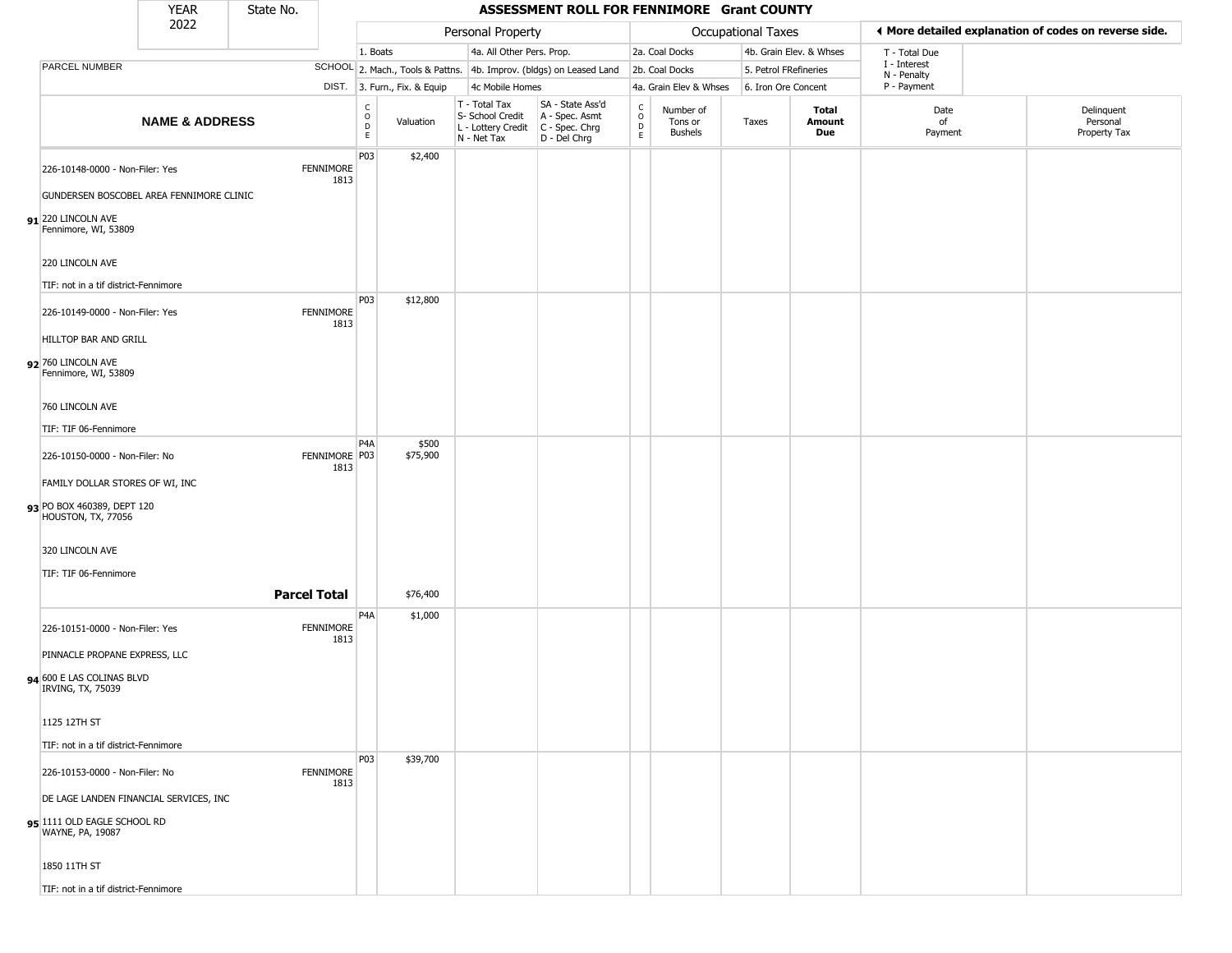|                                                        | <b>YEAR</b>               | State No.           |                          |                                   |                              |                                                                        | ASSESSMENT ROLL FOR FENNIMORE Grant COUNTY                           |                                              |                                        |                           |                         |                             |                                                       |
|--------------------------------------------------------|---------------------------|---------------------|--------------------------|-----------------------------------|------------------------------|------------------------------------------------------------------------|----------------------------------------------------------------------|----------------------------------------------|----------------------------------------|---------------------------|-------------------------|-----------------------------|-------------------------------------------------------|
|                                                        | 2022                      |                     |                          |                                   |                              | Personal Property                                                      |                                                                      |                                              |                                        | <b>Occupational Taxes</b> |                         |                             | ◀ More detailed explanation of codes on reverse side. |
|                                                        |                           |                     |                          | 1. Boats                          |                              | 4a. All Other Pers. Prop.                                              |                                                                      |                                              | 2a. Coal Docks                         |                           | 4b. Grain Elev. & Whses | T - Total Due               |                                                       |
| PARCEL NUMBER                                          |                           |                     |                          |                                   |                              |                                                                        | SCHOOL 2. Mach., Tools & Pattns. 4b. Improv. (bldgs) on Leased Land  |                                              | 2b. Coal Docks                         | 5. Petrol FRefineries     |                         | I - Interest<br>N - Penalty |                                                       |
|                                                        |                           |                     |                          |                                   | DIST. 3. Furn., Fix. & Equip | 4c Mobile Homes                                                        |                                                                      |                                              | 4a. Grain Elev & Whses                 | 6. Iron Ore Concent       |                         | P - Payment                 |                                                       |
|                                                        | <b>NAME &amp; ADDRESS</b> |                     |                          | $\frac{C}{O}$<br>D<br>$\mathsf E$ | Valuation                    | T - Total Tax<br>S- School Credit<br>L - Lottery Credit<br>N - Net Tax | SA - State Ass'd<br>A - Spec. Asmt<br>C - Spec. Chrg<br>D - Del Chrg | $\int_{0}^{c}$<br>$\mathsf D$<br>$\mathsf E$ | Number of<br>Tons or<br><b>Bushels</b> | Taxes                     | Total<br>Amount<br>Due  | Date<br>of<br>Payment       | Delinquent<br>Personal<br>Property Tax                |
| 226-10154-0000 - Non-Filer: No                         |                           |                     | FENNIMORE P4A<br>1813    | P03                               | \$56,000<br>\$75,900         |                                                                        |                                                                      |                                              |                                        |                           |                         |                             |                                                       |
| DOLLAR GENERAL #21082 DOLGENCORP, LLC                  |                           |                     |                          |                                   |                              |                                                                        |                                                                      |                                              |                                        |                           |                         |                             |                                                       |
| 96 PO BOX 503410<br>INDIANAPOLIS, IN, 46256-3410       |                           |                     |                          |                                   |                              |                                                                        |                                                                      |                                              |                                        |                           |                         |                             |                                                       |
| 640 LINCOLN AVE                                        |                           |                     |                          |                                   |                              |                                                                        |                                                                      |                                              |                                        |                           |                         |                             |                                                       |
| TIF: TIF 06-Fennimore                                  |                           |                     |                          |                                   |                              |                                                                        |                                                                      |                                              |                                        |                           |                         |                             |                                                       |
|                                                        |                           | <b>Parcel Total</b> |                          |                                   | \$131,900                    |                                                                        |                                                                      |                                              |                                        |                           |                         |                             |                                                       |
| 226-10155-0000 - Non-Filer: No                         |                           |                     | <b>FENNIMORE</b>         | P03                               | \$700                        |                                                                        |                                                                      |                                              |                                        |                           |                         |                             |                                                       |
|                                                        |                           |                     | 1813                     |                                   |                              |                                                                        |                                                                      |                                              |                                        |                           |                         |                             |                                                       |
| BAXTER HEALTHCARE CORPORATION C/O RYAN, LLC            |                           |                     |                          |                                   |                              |                                                                        |                                                                      |                                              |                                        |                           |                         |                             |                                                       |
| 97 PO BOX 4900 DEPT 313<br>SCOTTSDALE, AZ, 85261-4900  |                           |                     |                          |                                   |                              |                                                                        |                                                                      |                                              |                                        |                           |                         |                             |                                                       |
| <b>VARIOUS</b>                                         |                           |                     |                          |                                   |                              |                                                                        |                                                                      |                                              |                                        |                           |                         |                             |                                                       |
| TIF: not in a tif district-Fennimore                   |                           |                     |                          |                                   |                              |                                                                        |                                                                      |                                              |                                        |                           |                         |                             |                                                       |
| 226-10156-0000 - Non-Filer: No                         |                           |                     | <b>FENNIMORE</b><br>1813 | P03                               | \$900                        |                                                                        |                                                                      |                                              |                                        |                           |                         |                             |                                                       |
| AMERICAN GREETING CORPORATION                          |                           |                     |                          |                                   |                              |                                                                        |                                                                      |                                              |                                        |                           |                         |                             |                                                       |
| 98 ONE AMERICAN BOULEVARD<br>CLEVELAND, OH, 44145-8151 |                           |                     |                          |                                   |                              |                                                                        |                                                                      |                                              |                                        |                           |                         |                             |                                                       |
| 640 LINCOLN AVE                                        |                           |                     |                          |                                   |                              |                                                                        |                                                                      |                                              |                                        |                           |                         |                             |                                                       |
| TIF: TIF 06-Fennimore                                  |                           |                     |                          |                                   |                              |                                                                        |                                                                      |                                              |                                        |                           |                         |                             |                                                       |
| 226-10158-0000 - Non-Filer: Yes                        |                           |                     | <b>FENNIMORE</b><br>1813 | P03                               | \$86,200                     |                                                                        |                                                                      |                                              |                                        |                           |                         |                             |                                                       |
| MACQUARIE EQUIPMENT CAPITAL, INC C/O MECI TAX DEPT     |                           |                     |                          |                                   |                              |                                                                        |                                                                      |                                              |                                        |                           |                         |                             |                                                       |
| 99 1301 RIVERPLACE BLVD<br>JACKSONVILLE, FL, 32207     |                           |                     |                          |                                   |                              |                                                                        |                                                                      |                                              |                                        |                           |                         |                             |                                                       |
| 1850 11TH ST                                           |                           |                     |                          |                                   |                              |                                                                        |                                                                      |                                              |                                        |                           |                         |                             |                                                       |
| TIF: not in a tif district-Fennimore                   |                           |                     |                          |                                   |                              |                                                                        |                                                                      |                                              |                                        |                           |                         |                             |                                                       |
| 226-10159-0000 - Non-Filer: No                         |                           |                     | <b>FENNIMORE</b><br>1813 | P03                               | \$700                        |                                                                        |                                                                      |                                              |                                        |                           |                         |                             |                                                       |
| <b>ADT COMMERCIAL LLC</b>                              |                           |                     |                          |                                   |                              |                                                                        |                                                                      |                                              |                                        |                           |                         |                             |                                                       |
| 100 PO BOX 54767<br>LEXINGTON, KY, 40555               |                           |                     |                          |                                   |                              |                                                                        |                                                                      |                                              |                                        |                           |                         |                             |                                                       |
| <b>VARIOUS</b>                                         |                           |                     |                          |                                   |                              |                                                                        |                                                                      |                                              |                                        |                           |                         |                             |                                                       |
| TIF: not in a tif district-Fennimore                   |                           |                     |                          |                                   |                              |                                                                        |                                                                      |                                              |                                        |                           |                         |                             |                                                       |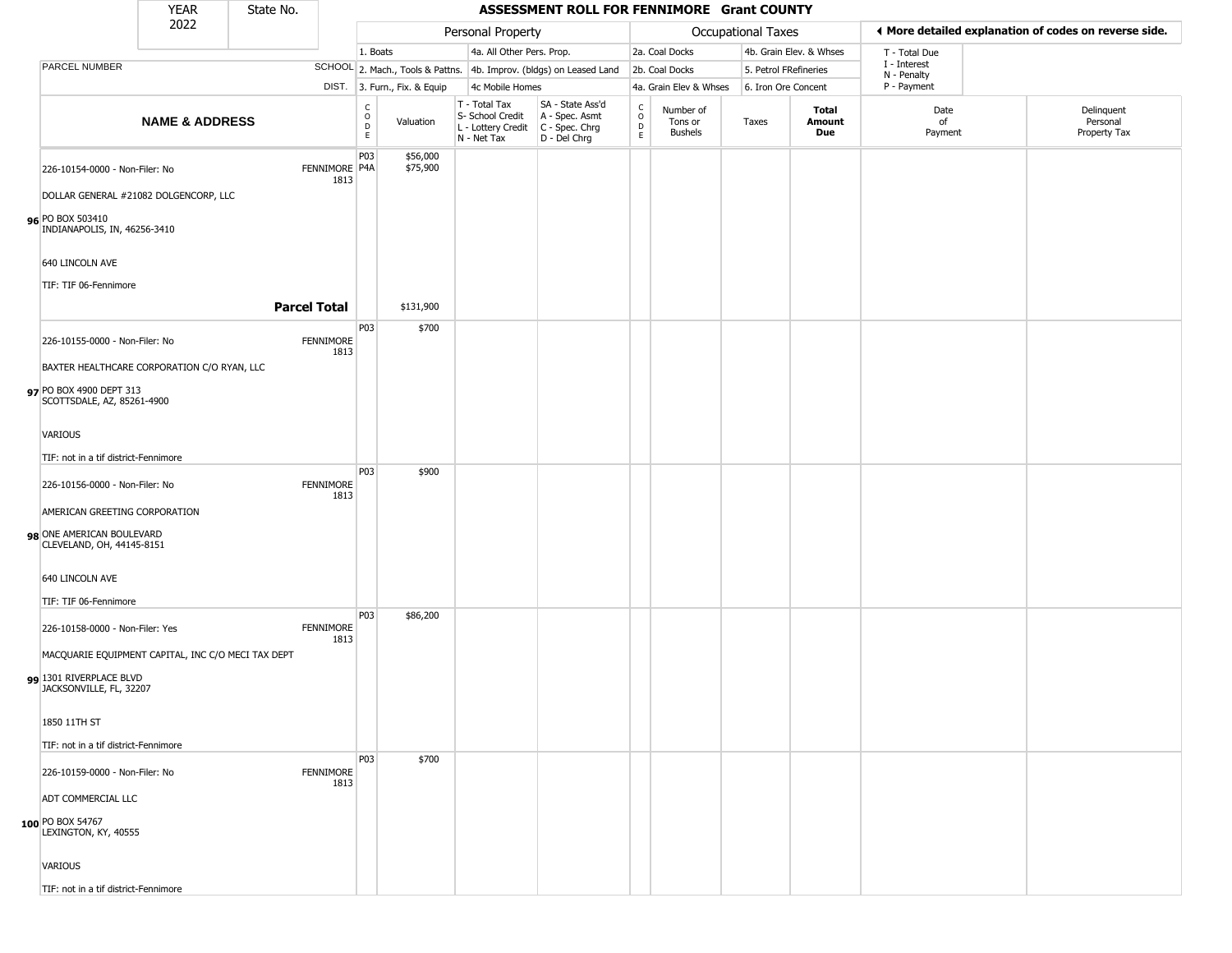|                                                                 | <b>YEAR</b>               | State No.     |                          |                  |                              |                                                                        | ASSESSMENT ROLL FOR FENNIMORE Grant COUNTY                           |                              |                                        |                           |                         |                             |                                                       |
|-----------------------------------------------------------------|---------------------------|---------------|--------------------------|------------------|------------------------------|------------------------------------------------------------------------|----------------------------------------------------------------------|------------------------------|----------------------------------------|---------------------------|-------------------------|-----------------------------|-------------------------------------------------------|
|                                                                 | 2022                      |               |                          |                  |                              | Personal Property                                                      |                                                                      |                              |                                        | <b>Occupational Taxes</b> |                         |                             | ← More detailed explanation of codes on reverse side. |
|                                                                 |                           |               |                          | 1. Boats         |                              | 4a. All Other Pers. Prop.                                              |                                                                      |                              | 2a. Coal Docks                         |                           | 4b. Grain Elev. & Whses | T - Total Due               |                                                       |
| <b>PARCEL NUMBER</b>                                            |                           |               |                          |                  |                              |                                                                        | SCHOOL 2. Mach., Tools & Pattns. 4b. Improv. (bldgs) on Leased Land  |                              | 2b. Coal Docks                         |                           | 5. Petrol FRefineries   | I - Interest<br>N - Penalty |                                                       |
|                                                                 |                           |               |                          |                  | DIST. 3. Furn., Fix. & Equip | 4c Mobile Homes                                                        |                                                                      |                              | 4a. Grain Elev & Whses                 |                           | 6. Iron Ore Concent     | P - Payment                 |                                                       |
|                                                                 | <b>NAME &amp; ADDRESS</b> |               |                          | C<br>O<br>D<br>E | Valuation                    | T - Total Tax<br>S- School Credit<br>L - Lottery Credit<br>N - Net Tax | SA - State Ass'd<br>A - Spec. Asmt<br>C - Spec. Chrg<br>D - Del Chrq | $_{\rm o}^{\rm c}$<br>D<br>E | Number of<br>Tons or<br><b>Bushels</b> | Taxes                     | Total<br>Amount<br>Due  | Date<br>nf<br>Payment       | Delinquent<br>Personal<br>Property Tax                |
| 226-10160-0000 - Non-Filer: No<br>LEAD CAPITAL FUNDING, LLC     |                           |               | FENNIMORE<br>1813        | P03              | \$68,600                     |                                                                        |                                                                      |                              |                                        |                           |                         |                             |                                                       |
| 101 2005 MARKET ST, FL 14<br>PHILADELPHIA, PA, 19103            |                           |               |                          |                  |                              |                                                                        |                                                                      |                              |                                        |                           |                         |                             |                                                       |
| 1850 11TH ST<br>TIF: not in a tif district-Fennimore            |                           |               |                          |                  |                              |                                                                        |                                                                      |                              |                                        |                           |                         |                             |                                                       |
| 226-10161-0000 - Non-Filer: No                                  |                           |               | <b>FENNIMORE</b><br>1813 | P <sub>03</sub>  | \$400                        |                                                                        |                                                                      |                              |                                        |                           |                         |                             |                                                       |
| NUCO2 SUPPLY LLC<br>$102$ 10 RIVERVIEW DR<br>DANBURY, CT, 06810 |                           |               |                          |                  |                              |                                                                        |                                                                      |                              |                                        |                           |                         |                             |                                                       |
| 615 LINCOLN AVE<br>TIF: TIF 06-Fennimore                        |                           |               |                          |                  |                              |                                                                        |                                                                      |                              |                                        |                           |                         |                             |                                                       |
| NO. OF PARCELS 102                                              |                           | <b>TOTALS</b> | ▶                        |                  | 1,411,100.00                 |                                                                        |                                                                      |                              |                                        |                           |                         |                             |                                                       |